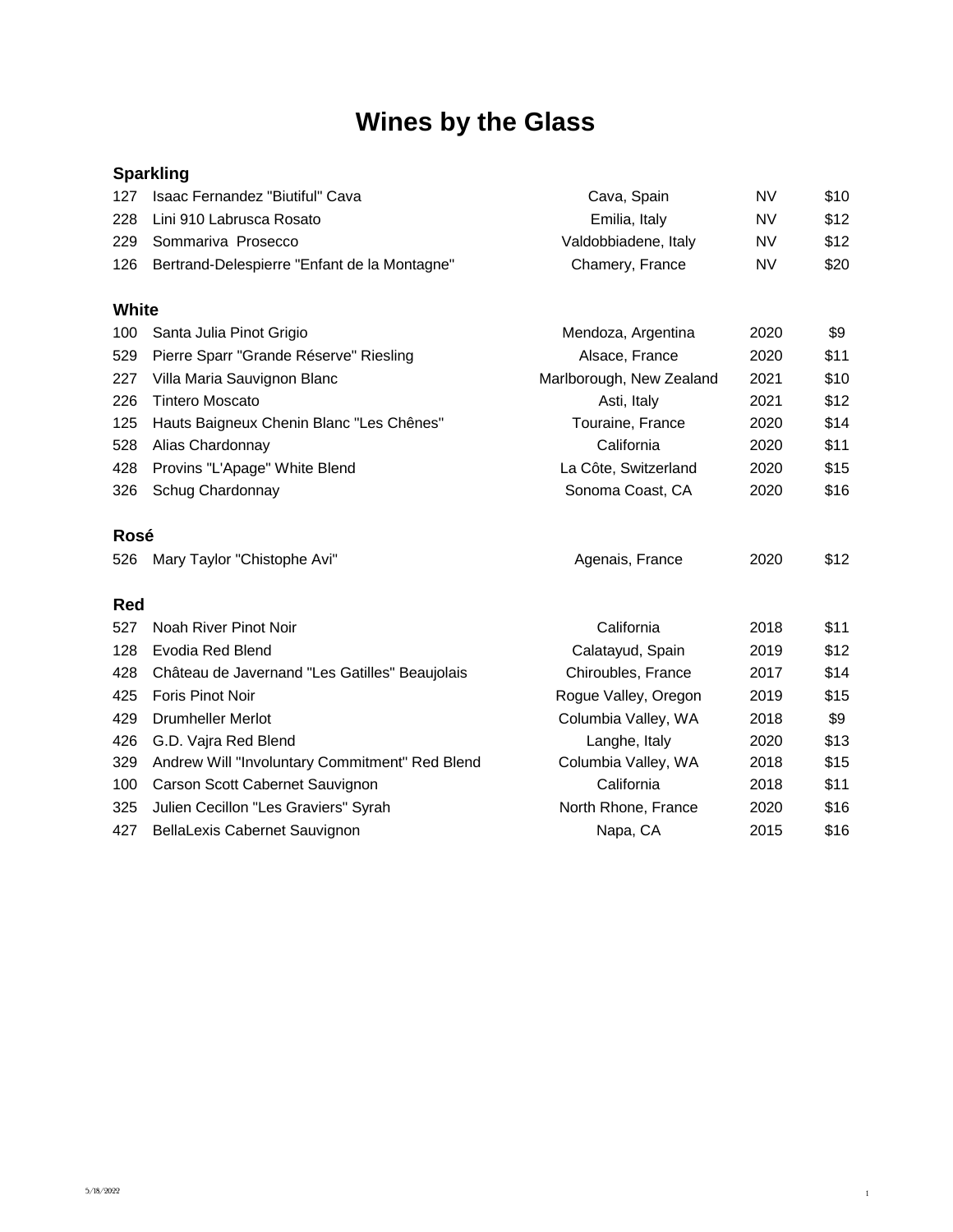# **Half Bottles**

# **Sparkling**

|     | 458 Krug "Grand Cuvée"          | Champagne, France | N/V  | \$165 |
|-----|---------------------------------|-------------------|------|-------|
|     | 710 Paul Bara Grand Cru         | Bouzy, France     | 2010 | \$90  |
| 706 | Laurent-Perrier "La Cuvée"      | Champagne, France | N/V  | \$50  |
|     | 555 Schramsberg Blanc de Blancs | North Coast, CA   | 2018 | \$50  |

### **White**

|     | 708 King Estate Pinot Gris   | Willamette Valley | 2019 | \$28 |
|-----|------------------------------|-------------------|------|------|
|     | 707 Steele Chardonnay        | California        | 2018 | \$29 |
|     | 706 Duckhorn Sauvignon Blanc | Napa Valley       | 2018 | \$35 |
| 709 | Cakebread Chardonnay         | Napa Valley       | 2020 | \$52 |

### **Red**

| Adelsheim "Breaking Ground" Pinot Noir        | Chehalem Mountain, OR | 2017 | \$45  |
|-----------------------------------------------|-----------------------|------|-------|
| 708 St. Innocent "Zenith Vineyard" Pinot Noir | Eola-Amity Hills, OR  | 2016 | \$45  |
| <b>Pride Mountain Merlot</b>                  | Napa/Sonoma           | 2018 | \$65  |
| <b>Faust Cabernet Sauvignon</b>               | Napa Valley           | 2018 | \$65  |
| Domaine Marquis d'Angerville "Champans"       | Volnay, France        | 2019 | \$195 |
| Opus One Proprietary Blend                    | Napa Valley           | 2010 | \$225 |
| <b>Opus One Proprietary Blend</b>             | Napa Valley           | 2011 | \$225 |
|                                               |                       |      |       |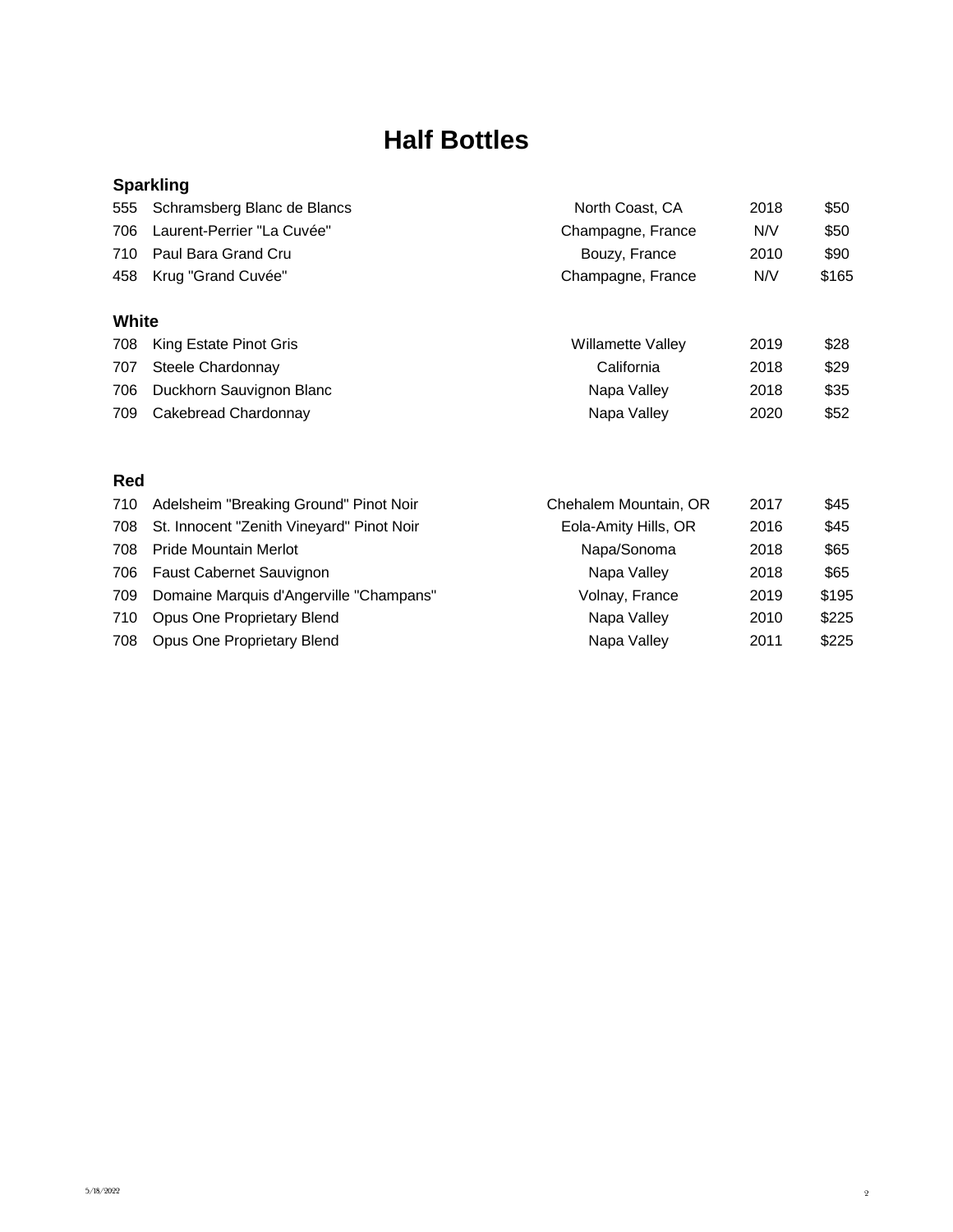# **Carl's Picks**

# **White and Sparkling Wines**

|    | 115 Cade Sauvignon Blanc                  | Napa, CA          | 2020 | \$75  |
|----|-------------------------------------------|-------------------|------|-------|
|    | 321 Elena Walch "Kastelaz" Gewürztraminer | Alto Adige, Italy | 2019 | \$70  |
|    | 223 Domaine du Pélican Chardonnay         | Jura, France      | 2017 | \$90  |
| 6. | Eyrie Vineyards Chardonnay                | Dundee Hills, OR  | 1995 | \$195 |
|    |                                           |                   |      |       |

#### **Red Wines**

| 453 | Domaine Pierre Guillemot Pinot Noir            | Burgundy, France        | 2018 | \$70  |
|-----|------------------------------------------------|-------------------------|------|-------|
| 531 | Château du Cèdre Malbec                        | Cahors, France          | 2018 | \$70  |
| 503 | Hill Family Estate "Origin" Red Blend          | Napa, CA                | 2018 | \$85  |
| 540 | Fèlsina "Rancia"                               | Chianti Classico, Italy | 2016 | \$110 |
| 440 | Sono Montenidoli Sangiovese                    | Tuscany, Italy          | 2005 | \$110 |
| 343 | Isole e Olena "Cepparello"                     | Tuscany, Italy          | 2017 | \$150 |
| 143 | <b>Egelhoff Cabernet</b>                       | Napa, CA                | 2010 | \$170 |
| 205 | Cayuse "En Chamberlin Vineyard" Syrah          | Walla Walla, WA         | 2013 | \$175 |
| 547 | Mayacamas Cabernet Sauvignon                   | Mount Veeder, CA        | 1998 | \$275 |
| 231 | Bernard Dugat-Py                               | Gevrey-Chambertin, FR   | 2013 | \$395 |
| 5   | Eyrie Vineyards "Reserve" Pinot Noir           | Dundee Hills, OR        | 1996 | \$395 |
| 14  | Domaine Méo-Camuzet "Les Feusselottes" 1er Cru | Chambolle-Musigny, FR   | 2015 | \$435 |
| 3   | Eyrie Vineyards "South Block" Pinot Noir       | Dundee Hills, OR        | 1980 | \$450 |
| 602 | Vérité "La Joie"                               | Sonoma, CA              | 2009 | \$500 |
|     |                                                |                         |      |       |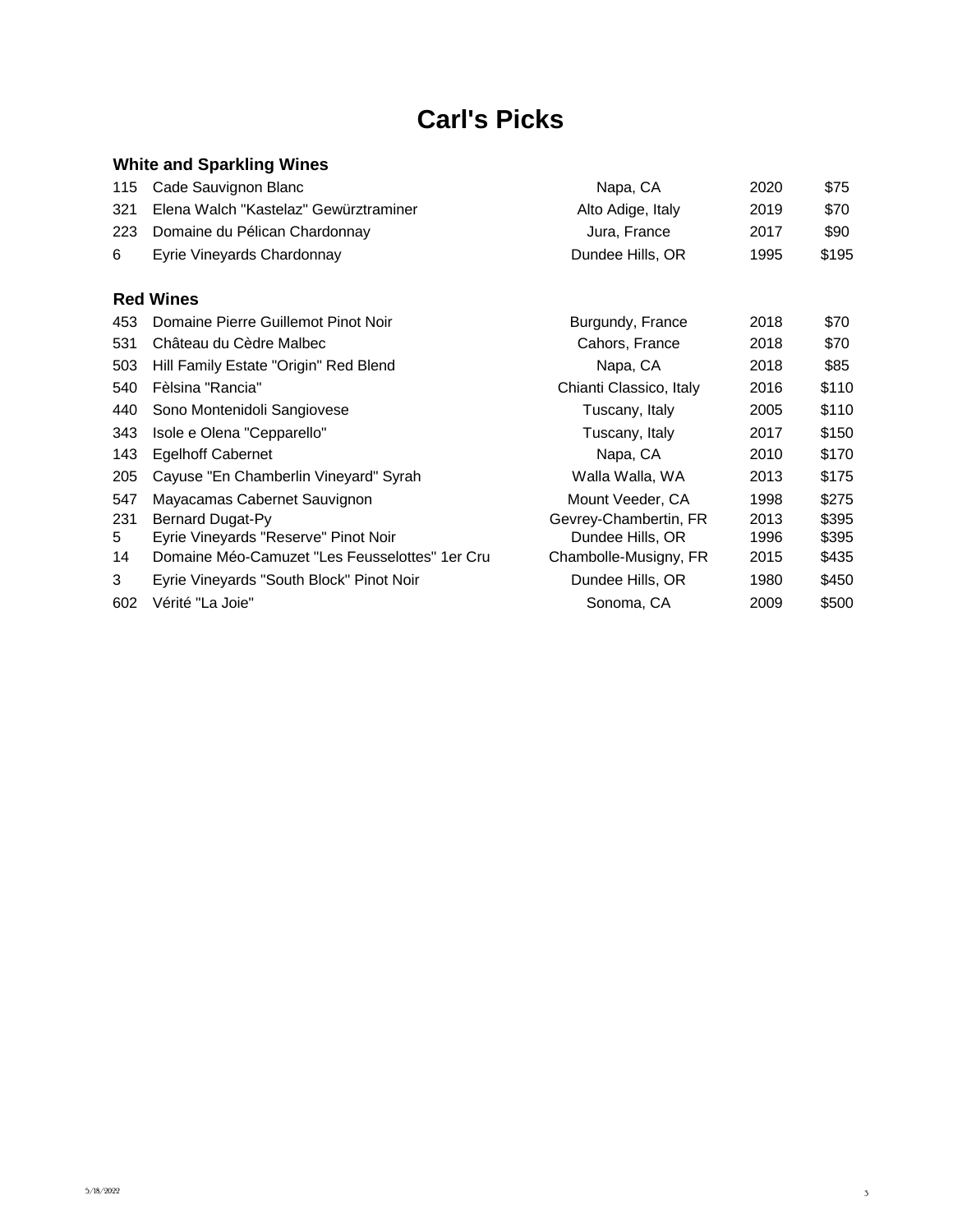# **Champagne**

#### **Champagne**

| 126 | Bertrand-Delespierre "Enfant de la Montagne"   | Chamery                   | <b>NV</b> | \$85  |
|-----|------------------------------------------------|---------------------------|-----------|-------|
| 809 | Chartogne-Taillet "Sainte Anne" Brut           | Montagne de Reims         | <b>NV</b> | \$105 |
| 811 | Robert Barbichon Blanc de Noirs                | Gyé-Sur-Seine             | <b>NV</b> | \$105 |
| 808 | Gaston Chiquet Blanc De Blancs                 | Äy                        | <b>NV</b> | \$110 |
| 355 | Georges Remy "Les Quatre Terroirs" 1er Cru     | Montagne de Reims         | 2017      | \$120 |
| 816 | Pierre Péters "Cuvée de Réserve" Grand Cru     | Côte des Blancs           | <b>NV</b> | \$125 |
| 808 | Agrapart & Fils "7 Crus"                       | Avize                     | <b>NV</b> | \$125 |
| 815 | A. Lamblot "Intuition Nature"                  | Montagne de Reims         | <b>NV</b> | \$135 |
| 814 | Bertrand-Delespierre "Saignée des Terres" Rosé | Chamery                   | 2013      | \$130 |
| 816 | R. Dumont & Fils "Grand Millésimé"             | Champignol-lez-Mondeville | 1998      | \$150 |
| 807 | Suenen Blanc de Blancs                         | Oiry                      | <b>NV</b> | \$155 |
| 806 | Agrapart & Fils "Terroirs"                     | Avize                     | <b>NV</b> | \$155 |
| 458 | Georges Remy Banc de Noirs                     | <b>Bouzy</b>              | 2016      | \$160 |
| 811 | Le Brun Servenay                               | Avize                     | 2008      | \$165 |
| 809 | Frederic Savart "L'accomplie"                  | Montagne de Reims         | NV.       | \$165 |
| 809 | Alexandre Filaine "Spéciale"                   | Damery                    | <b>NV</b> | \$165 |
| 456 | <b>Ruinart Blanc De Blancs Brut</b>            | Montagne de Reims         | <b>NV</b> | \$165 |
| 815 | Pierre Moncuit Blancs De Blancs                | Le Mesnil-sur-Oger        | 2006      | \$170 |
| 816 | Billecart-Salmon Brut Rosé                     | Champagne                 | <b>NV</b> | \$175 |
| 358 | Chartogne-Taillet "Saint-Thierry"              | Merfy                     | 2016      | \$175 |
| 814 | Billecart-Salmon "Sous Bois"                   | Champagne                 | <b>NV</b> | \$180 |
| 810 | Pascal Agrapart "Complantée"                   | Avize                     | 2014      | \$185 |
| 359 | A. Margaine "Spécial Club" Brut                | Villers-Marmery           | 2013      | \$190 |
| 359 | Marc Hebrart "Special Club"                    | Mareuil-sur-Ay            | 2016      | \$190 |
| 807 | Marguet                                        | Ambonnay                  | 2016      | \$190 |
|     |                                                |                           |           |       |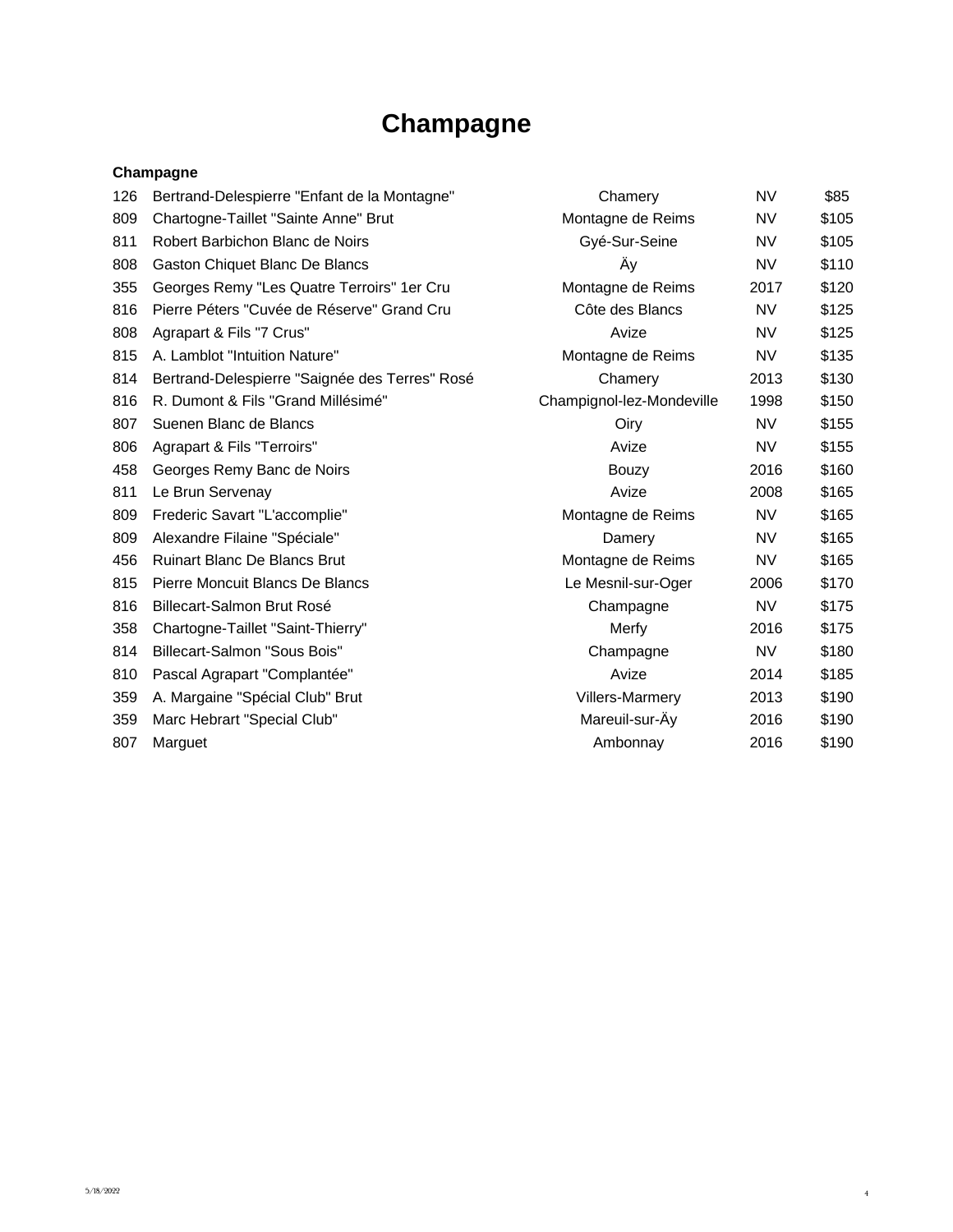#### **Champagne (con't.)**

| 812            | R. Pouillon "Les Blanchiens"                         | Mareuil-sur-Ay             | 2013      | \$205 |
|----------------|------------------------------------------------------|----------------------------|-----------|-------|
| 810            | R. Pouillon "Les Valnons"                            | Äy                         | 2013      | \$205 |
| 816            | Georges Laval Brut Nature                            | Cumières                   | NV        | \$205 |
| 811            | Chartogne-Taillet                                    | Les Barres                 | <b>NV</b> | \$210 |
| 812            | Pascal Agrapart "Minéral"                            | Avize                      | 2014      | \$240 |
| 815            | Suenen "La Grand Vigne"                              | Montigny-Sur-Vesle         | 2015      | \$240 |
| 459            | Vilmart 1er Cru Brut                                 | Rilly-la-Montagne          | 2003      | \$245 |
| 816            | Jérôme Prévost "La Closerie Les Béguines"            | Montagne de Reims          | <b>NV</b> | \$260 |
| 812            | Benoît Lahaye "Le Jardin de la Grosse Pierre"        | Bouzy                      | <b>NV</b> | \$315 |
| 813            | Pascal Agrapart "Avizoise"                           | Avize                      | 2014      | \$325 |
| 810            | Robert Moncuit- Les Chetillons                       | Le Mesnil-sur-Oger         | 2015      | \$330 |
| 813            | Suenen "Les Robarts"                                 | Cramant                    | 2015      | \$355 |
| 815            | Frederic Savart "Expression Rosé"                    | Champagne                  | 2017      | \$365 |
| 899            | Marguet (1.5L)                                       | Ambonnay                   | 2015      | \$380 |
| 813            | Frederic Savart "Haute Couture"                      | Le Misnil/Oger             | 2016      | \$425 |
| 899            | Marc Hebrart "Special Club" (1.5L)                   | Mareuil-sur-Äy             | 2013      | \$435 |
| 899            | Krug Brut                                            | Montagne de Reims          | 1998      | \$450 |
| 809            | Pascal Agrapart "Vénus"                              | Avize                      | 2014      | \$465 |
| 806            | Georges Laval "Les Hautes Chèvres"                   | Cumières                   | 2016      | \$495 |
| 899            | Pierre Peters "Cuvée Speciale- Les Chetillons (1.5L) | Le Mesnil-sur-Oger         | 2012      | \$515 |
| 810            | Cristal                                              | Champagne                  | 2012      | \$575 |
| 806            | Pol Roger "Cuvée Sir Winston Churchill"              | Champagne                  | 2012      | \$585 |
|                | <b>Domestic</b>                                      |                            |           |       |
| 809            | Schug Rouge de Noirs                                 | Carneros, CA               | 2016      | \$80  |
| 814            | Schramsberg Brut Rosé                                | North Coast, CA            | 2018      | \$80  |
| 811            | Sea Smoke "Sea Spray" Blanc de Noirs                 | Santa Rita Hills, CA       | 2012      | \$165 |
| 813            | Sea Smoke "Sea Spray" Blanc de Noirs                 | Santa Rita Hills, CA       | 2013      | \$165 |
| 809            | <b>Schramsberg Reserve</b>                           | North Coast, CA            | 2006      | \$200 |
| <b>Worldly</b> |                                                      |                            |           |       |
| 229            | Sorgente Prosecco                                    | Valdobbiadene, Italy       | <b>NV</b> | \$45  |
| 812            | Laurent Perrachon Crémant de Bourgogne               | Burgundy, France           | <b>NV</b> | \$50  |
| 814            | G.D.Vajra "N.S. Della Neve" Rosé                     | Barolo, Italy              | <b>NV</b> | \$65  |
| 812            | Királyudvar "Pezsgö Henye"                           | Tokaj, Hungary             | 2015      | \$75  |
| 813            | Nikolaihof Zweigelt Sekt Rosé                        | Wachau, Austria            | 2013      | \$100 |
| 557            | Pepe Raventós "Mas Del Serral" Cava                  | Conca del Riu Anoia, Spain | 2010      | \$305 |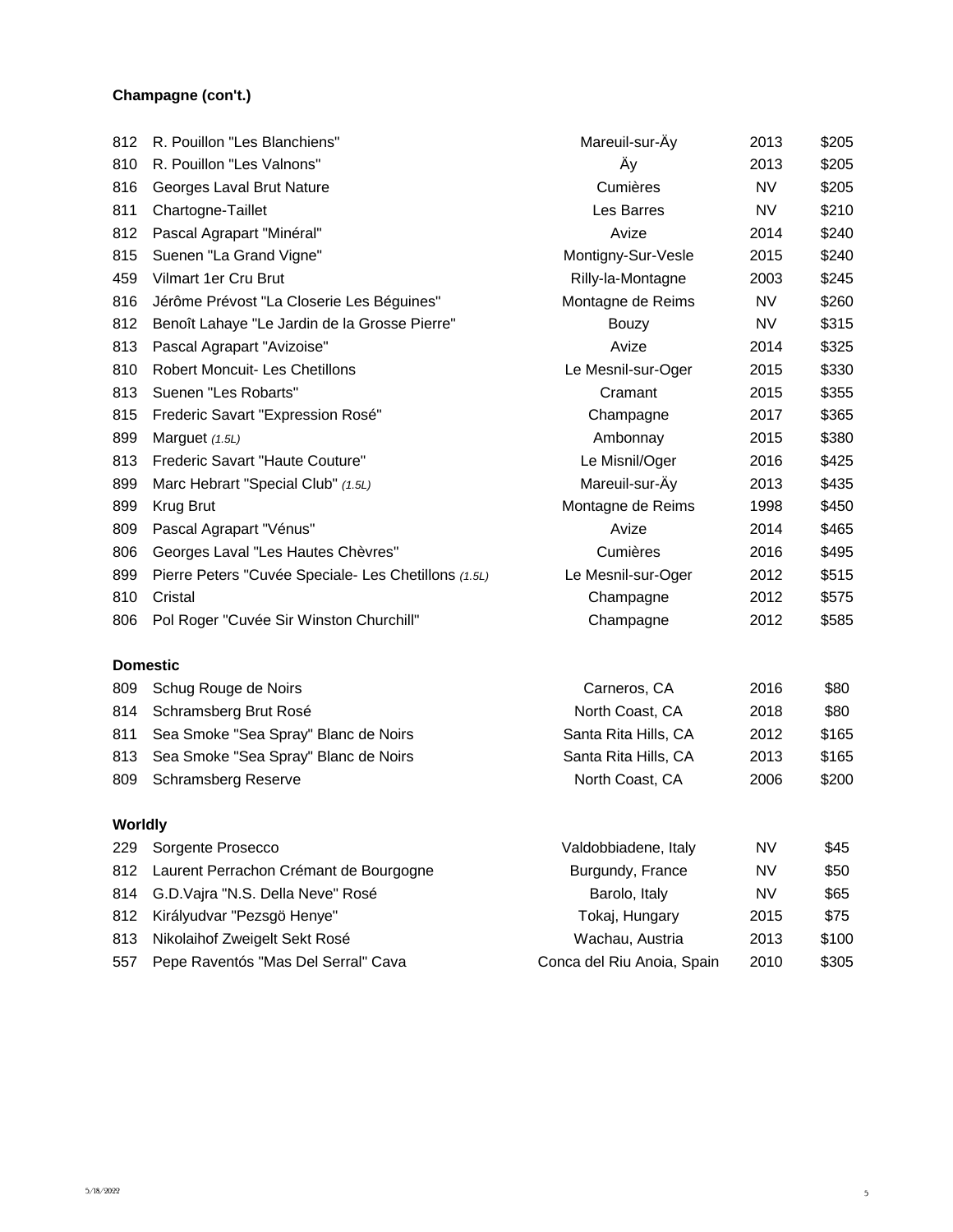# **Chardonnay**

|     | California                          |                              |      |       |
|-----|-------------------------------------|------------------------------|------|-------|
| 327 | Alias Chardonnay                    | California                   | 2020 | \$42  |
| 326 | Schug                               | Sonoma Coast                 | 2017 | \$60  |
| 317 | Melville "Estate"                   | Santa Rita Hills             | 2016 | \$60  |
| 118 | Hill Family Estate "Carly's Cuvée"  | Napa                         | 2020 | \$65  |
| 515 | <b>Frank Family Vineyards</b>       | Carneros                     | 2019 | \$70  |
| 213 | Ramey                               | <b>Russian River Vallley</b> | 2019 | \$85  |
| 215 | Rombauer                            | Carneros                     | 2020 | \$85  |
| 120 | Cakebread                           | Napa                         | 2018 | \$85  |
| 422 | <b>Flowers</b>                      | Sonoma Coast                 | 2018 | \$85  |
| 116 | Grgich Hills                        | Napa                         | 2019 | \$90  |
| 423 | Rhys "Alesia"                       | Anderson Valley              | 2017 | \$90  |
| 999 | Au Bon Climat Chardonnay (1.5L)     | Santa Ynez Valley            | 2009 | \$90  |
| 217 | Massican "Hyde Vineyard"            | Napa                         | 2015 | \$98  |
| 317 | Nickel & Nickel "Truchard Vineyard" | Carneros                     | 2019 | \$100 |
| 319 | Lioco "Hanzell Vineyard"            | Sonoma                       | 2010 | \$100 |
| 220 | Varner "Amphitheater Block"         | Santa Cruz Mountains         | 2013 | \$105 |
| 520 | Varner "Home Block"                 | Santa Cruz Mountains         | 2013 | \$105 |
| 420 | PlumpJack "Reserve"                 | Napa                         | 2019 | \$110 |
| 316 | <b>Lewis Cellars</b>                | Napa                         | 2018 | \$115 |
| 520 | Ceritas "Peter Martin Ray Vineyard" | Santa Cruz Mountains         | 2013 | \$115 |
| 518 | Failla "Chuy"                       | Sonoma                       | 2012 | \$115 |
| 418 | Hirsch Vineyards                    | Sonoma Coast                 | 2011 | \$120 |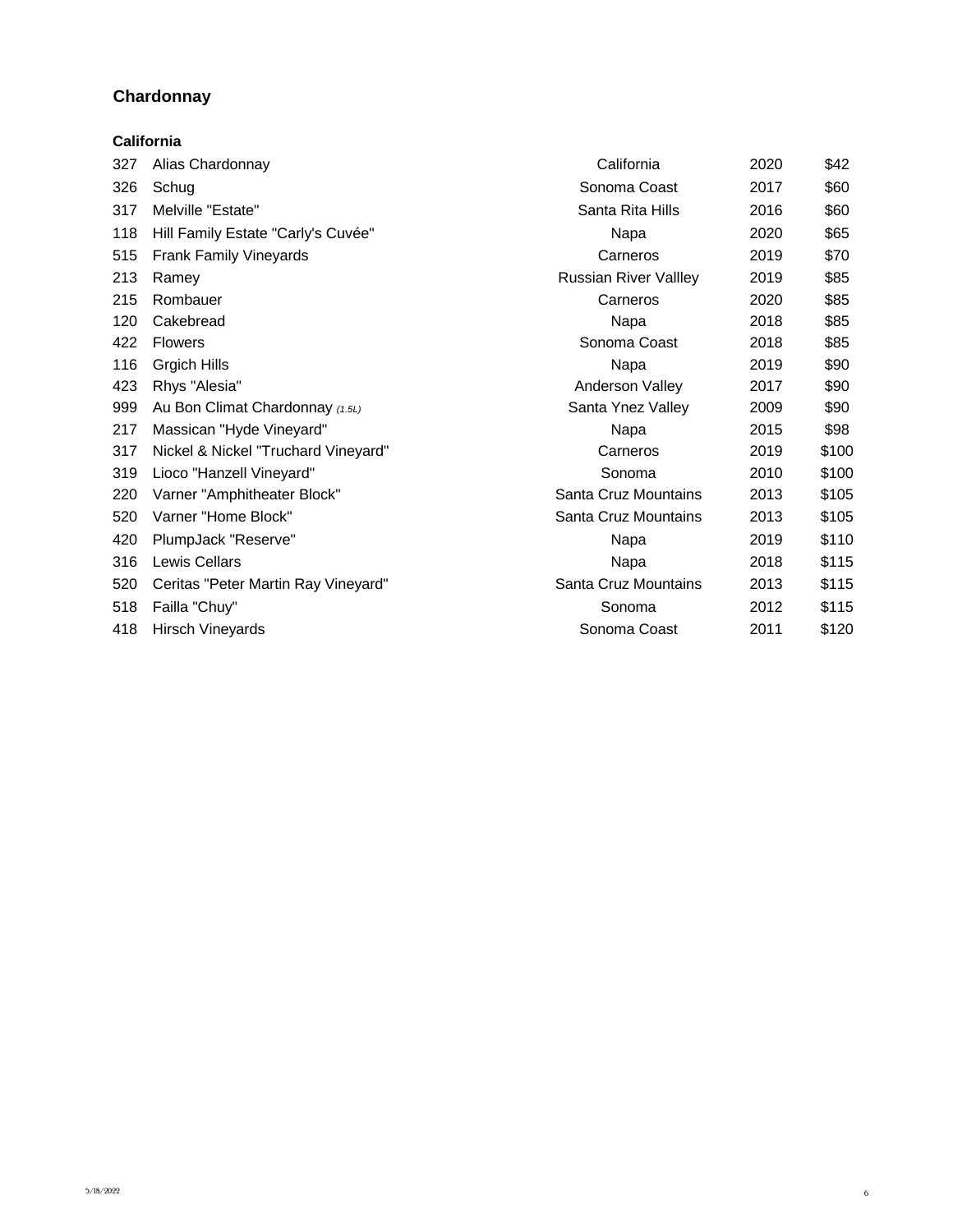#### **Chardonnay**

# 414 Far Niente **Napa 2019 \$120** 218 Merry Edwards "Olivet Lane" And Russian River Valley 2011 \$125 314 Fisher "Mountain Estate" Now the Sonoma County 2018 \$130 517 Kistler "Les Noisetiers" Sonoma Coast 2019 \$135 524 Williams Selyem "Unoaked" Market States Russian River Valley 2015 \$140 217 Williams Selyem "Unoaked" Maria Late Russian River Valley 2017 \$140 316 Sea Smoke "Estate" Santa Rita Hills 3019 \$185 522 Jarvis "Finch Hollow" Napa 2012 \$230 116 Staglin **Communist Communist Communist Communist Communist Communist Communist Communist Communist Communist Communist Communist Communist Communist Communist Communist Communist Communist Communist Communist Communist** 419 Peter Michael "Mon Plaisir" Knights Valley 2009 \$240 414 Martin Woods **Eola-Amity Hills** 2017 \$65 117 Big Table Farm "The Wild Bee" Noting the Willamette Valley 2020 \$70 319 Eyrie Vineyards "Original Vines Reserve" bundee Hills 2012 \$150 116 Antica Terra "Aurata" Willamette Valley 2013 \$170 6 Eyrie Vineyards Dundee Hills 1995 \$250 416 Schug Sonoma Coast 2021 \$45 418 Long Meadow Ranch **Rutherford** 2019 \$50 114 Galerie "Naissance" Napa 2018 \$55 115 Cade Napa 2020 \$75 213 Merry Edwards **Russian River Valley** 2020 \$95 **Domestic Sauvignon Blanc Oregon California (con't.)**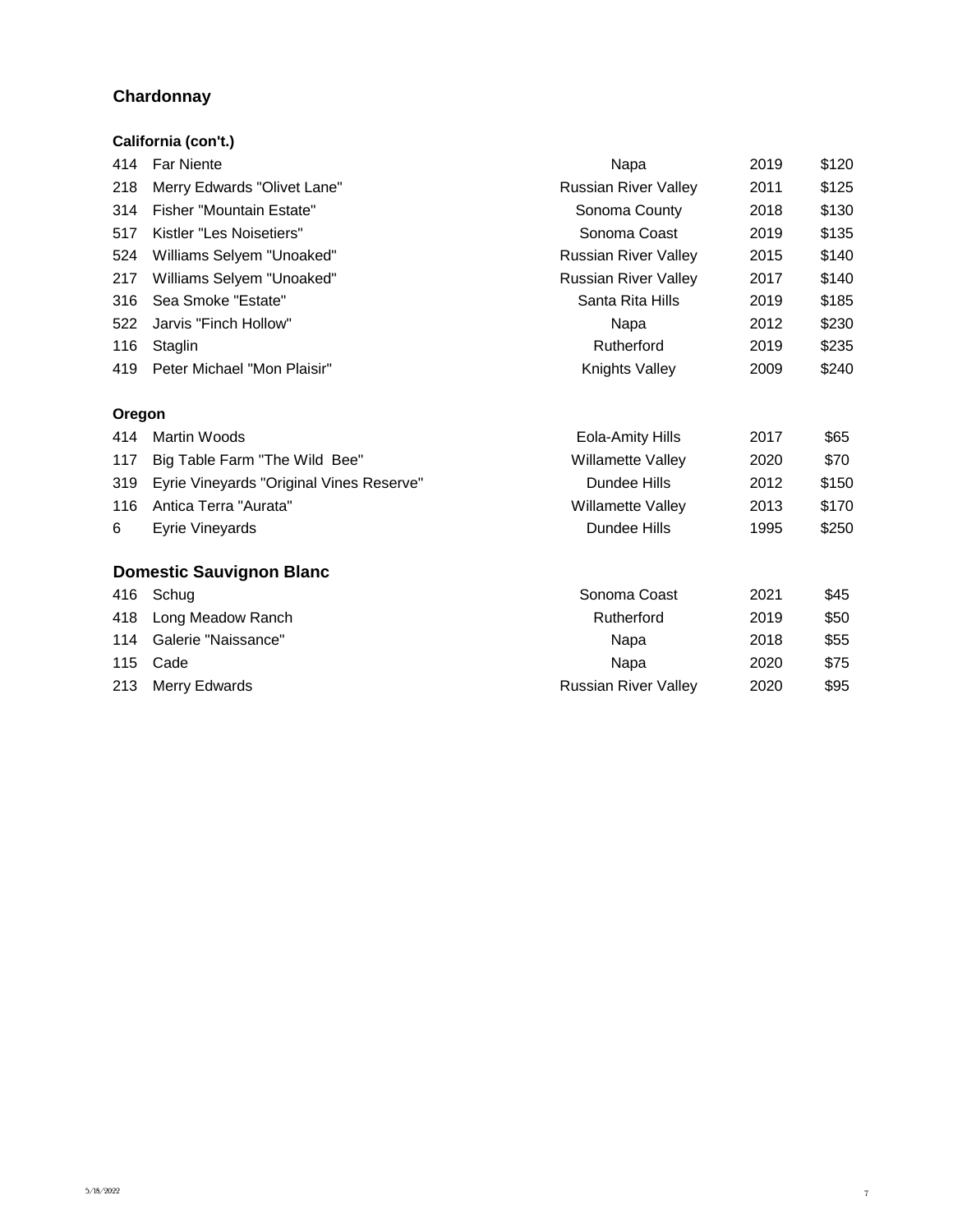#### **Other Domestic White**

**California**

| 214    | Pine Ridge Chenin Blanc-Viognier            | California            | 2020 | \$35  |
|--------|---------------------------------------------|-----------------------|------|-------|
| 314    | Clendenen Family Vineyards Tocai Friulano   | Santa Maria Valley    | 2015 | \$40  |
| 316    | Miner Viognier                              | California            | 2019 | \$52  |
| 416    | Yorkville Cellars "Eleanor of Aquitaine"    | Mendocino County      | 2011 | \$55  |
| 315    | Chateau Montelena Riesling                  | Potter Valley         | 2016 | \$50  |
| 217    | Terre Rouge "Enigma"                        | Sierra Foothills      | 2009 | \$60  |
| 219    | Peay Viogner                                | Sonoma Coast          | 2018 | \$95  |
| Oregon |                                             |                       |      |       |
| 5      | Eyrie Vineyards "Original Vines" Pinot Gris | Dundee Hills          | 2004 | \$195 |
|        | Washington                                  |                       |      |       |
|        | 215 Chateau St. Michelle "Eroica" Riesling  | Columbia Valley       | 2019 | \$45  |
|        | <b>Orange Wine</b>                          |                       |      |       |
|        | 522 Gravner "Breg Anfora"                   | Friuli, Italy         | 2005 | \$195 |
| Rosé   |                                             |                       |      |       |
| 217    | J. Brix "Rancho Guejito Vineyard"           | San Diego County, CA  | 2019 | \$55  |
| 122    | Inconnu                                     | Sierra Foothills, CA  | 2020 | \$60  |
| 213    | Kelly Fox Pinot Gris                        | Dundee Hills, OR      | 2021 | \$60  |
| 422    | Kelly Fox "Nerthus"                         | Willamette Valley, OR | 2021 | \$60  |
| 117    | Arnot-Roberts                               | California            | 2021 | \$60  |
| 415    | Château Pradeaux                            | Bandol, France        | 2020 | \$75  |
| 123    | José Luis Ripa "Cosecha"                    | Rioja, Spain          | 2017 | \$80  |
| 522    | Domaine Tempier                             | Bandol, France        | 2020 | \$90  |
| 520    | R Lopez de Heredia "Viña Tondonia"          | Rioja, Spain          | 2012 | \$175 |
| 799    | Château Simone (1.5L)                       | Palette, France       | 2020 | \$265 |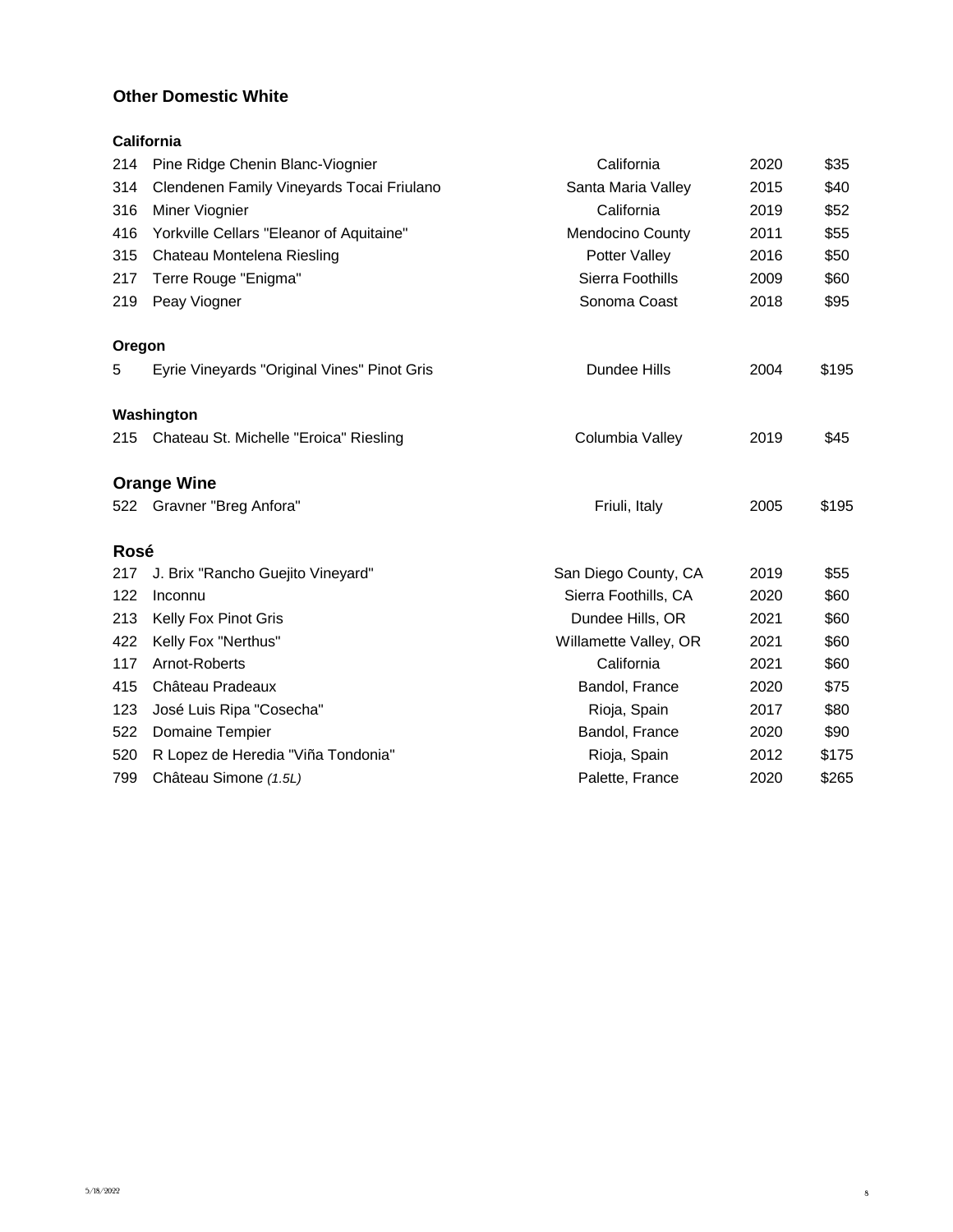#### **French White**

|     | <b>Burgundy</b>                                  |                      |      |       |
|-----|--------------------------------------------------|----------------------|------|-------|
| 225 | Joseph Drouhin                                   | Saint-Véran          | 2020 | \$50  |
| 121 | Chanson                                          | Viré-Clessé          | 2017 | \$50  |
| 424 | Oliver Leflaive "Les Sétilles"                   | Bougogne             | 2019 | \$65  |
| 417 | Jean-Paul & Benoiît Droin                        | Chablis              | 2020 | \$70  |
| 225 | Dominique Cornin                                 | Pouilly-Fuissé       | 2018 | \$75  |
| 221 | Domaine de Villaine Aligote                      | <b>Bouzeron</b>      | 2017 | \$75  |
| 322 | Moreau-Daudet                                    | Chablis              | 2019 | \$75  |
| 524 | Domaine Chevillon                                | Bourgogne            | 2017 | \$80  |
| 416 | Maison de Montille "En Vergisson"                | Pouilly-Fuissé       | 2018 | \$85  |
| 520 | Dominique Lafon                                  | Bourgogne            | 2019 | \$90  |
| 419 | Domaine Pierre Guillemot "Dessus Les Gollardes"  | Savigny-lès-Beaune   | 2019 | \$100 |
| 525 | Domaine Rollin Père                              | Pernand-Vergelesses  | 2018 | \$105 |
| 422 | Domaine Rollin Père 1er Cru "Les Cloux"          | Pernand-Vergelesses  | 2018 | \$115 |
| 221 | Pascal Clément "Les Narvaux"                     | Meursault            | 2016 | \$155 |
| 521 | Domaien Henri Prudhon 1er Cru "Les Ensignères"   | Puligny-Montrachet   | 2018 | \$160 |
| 118 | Domaine Jean-Marie Bouzereau                     | Meursault            | 2018 | \$170 |
| 522 | Doamine Génot-Boulanger "Clos du Cromin"         | Meursault            | 2019 | \$175 |
| 518 | Domaine Alain Chavy "Les Folatières" 1er Cru     | Puligny-Montrachet   | 2016 | \$180 |
| 417 | Doamine Génot-Boulanger "Les Nosroyes"           | Puligny-Montrachet   | 2019 | \$190 |
| 520 | Domaine Rémi Jobard "Les Narvaux"                | Meursault            | 2019 | \$195 |
| 525 | Domaine Fontaine-Gagnard 1er Cru "Les Vergers"   | Chassagne-Montrachet | 2018 | \$205 |
| 521 | Domaine Fontaine-Gagnard 1er Cru "La Maltroie"   | Chassagne-Montrachet | 2018 | \$205 |
| 114 | Dominique Lafon                                  | Meursault            | 2017 | \$205 |
| 220 | Domaine Dujac                                    | Morey-Saint-Denis    | 2018 | \$205 |
| 321 | Antoine Jobard "En La Barre"                     | Meursault            | 2019 | \$205 |
| 523 | Domaine Rémi Jobard "Les Chevalières"            | Meursault            | 2019 | \$205 |
| 518 | Xavier Monnot "Les Charmes" 1er Cru              | Meursault            | 2016 | \$220 |
| 237 | Dominique Lafon                                  | Meursault            | 2019 | \$220 |
| 321 | Domaine Guy Amiot "Les Macherelles"              | Chassagne-Montrachet | 2018 | \$225 |
| 224 | Maison L'orée "Charmes" 1er Cru                  | Meursault            | 2011 | \$240 |
| 524 | Domaine Génot-Boulanger 1er Cru "Les Bouchères"  | Meursault            | 2019 | \$275 |
| 523 | Domaine Des Comtes Lafon"Clos De La Baronne"     | Meursault            | 2016 | \$290 |
| 421 | Domaine Marquis d'Angerville 1er Cru "Santenots" | Meursault            | 2017 | \$295 |
| 220 | Domaine Marquis d'Angerville 1er Cru "Santenots" | Meursault            | 2018 | \$295 |
| 216 | Domaine Marquis d'Angerville 1er Cru "Santenots" | Meursault            | 2019 | \$295 |
| 224 | Maison Morey Coffinet Grand Cru                  | Corton-Charlemagne   | 2011 | \$325 |
| 424 | Aontoine Jobard 1er Cru "Poruzots"               | Meursault            | 2019 | \$325 |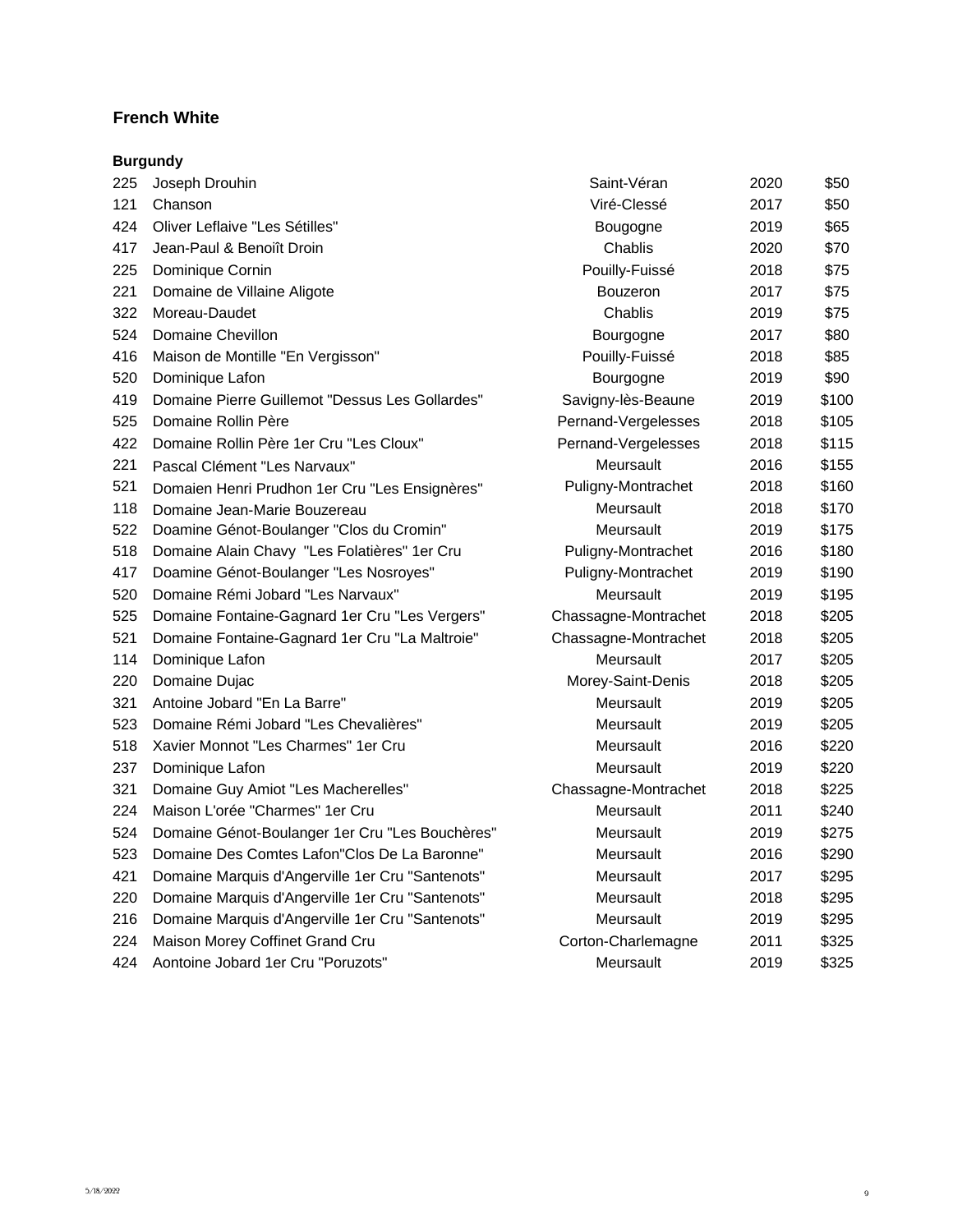# **French White, Cont.**

## **Burgundy, Cont**

| 523           | Domaine Rollin Père Grand Cru                    | Corton Charlemagne   | 2018 | \$330   |
|---------------|--------------------------------------------------|----------------------|------|---------|
| 315           | Doamine Génot-Boulanger "Les Folatières" 1er Cru | Puligny-Montrachet   | 2019 | \$330   |
| 320           | Domaine Dujac "Monts Luisants" 1er Cru           | Morey-Saint-Denis    | 2018 | \$335   |
| 121           | Domaine Dujac "Monts Luisants" 1er Cru           | Morey-Saint-Denis    | 2019 | \$350   |
| 216           | Domaine Dujac "Les Folatieres" 1er Cru           | Puligny-Montrachet   | 2018 | \$375   |
| 320           | Domaine Roulot                                   | Meursault            | 2017 | \$385   |
| 221           | Domaine Roulot                                   | Meursault            | 2019 | \$385   |
| 314           | Louis Latour Grand Cru                           | Corton-Charlemagne   | 2018 | \$395   |
| 221           | Domaine Génot-Boulanger Grand Cru                | Corton-Charlemagne   | 2019 | \$525   |
| 525           | Domaine Des Comtes Lafon "Porusots" 1er Cru      | Meursault            | 2016 | \$635   |
| 525           | Domaine Roulot "Clos des Bouchéres" 1er Cru      | Meursault            | 2017 | \$795   |
| 220           | Domaine Bonneau du Martray Grand Cru             | Corton-Charlemagne   | 2019 | \$795   |
| 224           | Domaine Roulot "Clos des Bouchéres" 1er Cru      | Meursault            | 2019 | \$855   |
| 220           | Domaine G. Roumier Grand Cru                     | Corton-Charlemagne   | 2019 | \$925   |
| 320           | Domaine Coche-Dury                               | Meursault            | 2018 | \$1,350 |
| <b>Alsace</b> |                                                  |                      |      |         |
| 529           | Pierre Sparr "Grand Réserve"                     | Alsace               | 2020 | \$42    |
| 324           | <b>Boxler Muscat</b>                             | Alsace               | 2012 | \$70    |
| 225           | Boxler "Grand Cru Sommerberg" Riesling           | Alsace               | 2012 | \$170   |
| 523           | Trimbach "Clos Ste Hune" Riesling                | Alsace               | 2006 | \$445   |
|               | <b>Other French Whites</b>                       |                      |      |         |
| 522           | Château St. Cosme "Les Deux Albion"              | Principaute d'Orange | 2016 | \$45    |
| 219           | Château Lagrange "Les Fleurs du Lac"             | <b>Bordeaux</b>      | 2018 | \$60    |
| 122           | Château d'Épiré "Cuvée Spéciale"                 | Savennières          | 2018 | \$60    |
| 324           | Daniel Chotard                                   | Sancerre             | 2020 | \$65    |
| 320           | Lionel Faury                                     | Saint-Joseph         | 2018 | \$70    |
| 514           | François Chidaine "Les Argiles"                  | Vouvray              | 2018 | \$75    |
| 223           | François Chidaine "Les Bournais"                 | Vouvray              | 2019 | \$80    |
| 223           | Domaine du Pélican Chardonnay                    | Jura                 | 2017 | \$90    |
| 323           | Domaine Overnoy-Crinquand Savagnin               | Jura                 | 2010 | \$95    |
| 318           | Monier Perréol                                   | Saint-Joseph         | 2018 | \$100   |
| 224           | Brendan Stater-West "Les Chapaudaises"           | Saumur               | 2018 | \$110   |
| 117           | Lionel Faury                                     | Condrieu             | 2018 | \$120   |
| 524           | Clos Saint Jean                                  | Châteauneuf-du-Pape  | 2020 | \$120   |
| 124           | Domaine du Pélican "Grand Curoulet" Savagnin     | Jura                 | 2019 | \$125   |
| 523           | E. Guigal                                        | Condrieu             | 2015 | \$130   |
| 524           | Château Cos D'Estournel                          | <b>Bordeaux</b>      | 2012 | \$185   |
| 321           | Nicolas Joly "Coulée de Serrant"                 | Savennières          | 2017 | \$215   |
| 701           | M. Chapoutier (1.5L)                             | Hermitage            | 2011 | \$305   |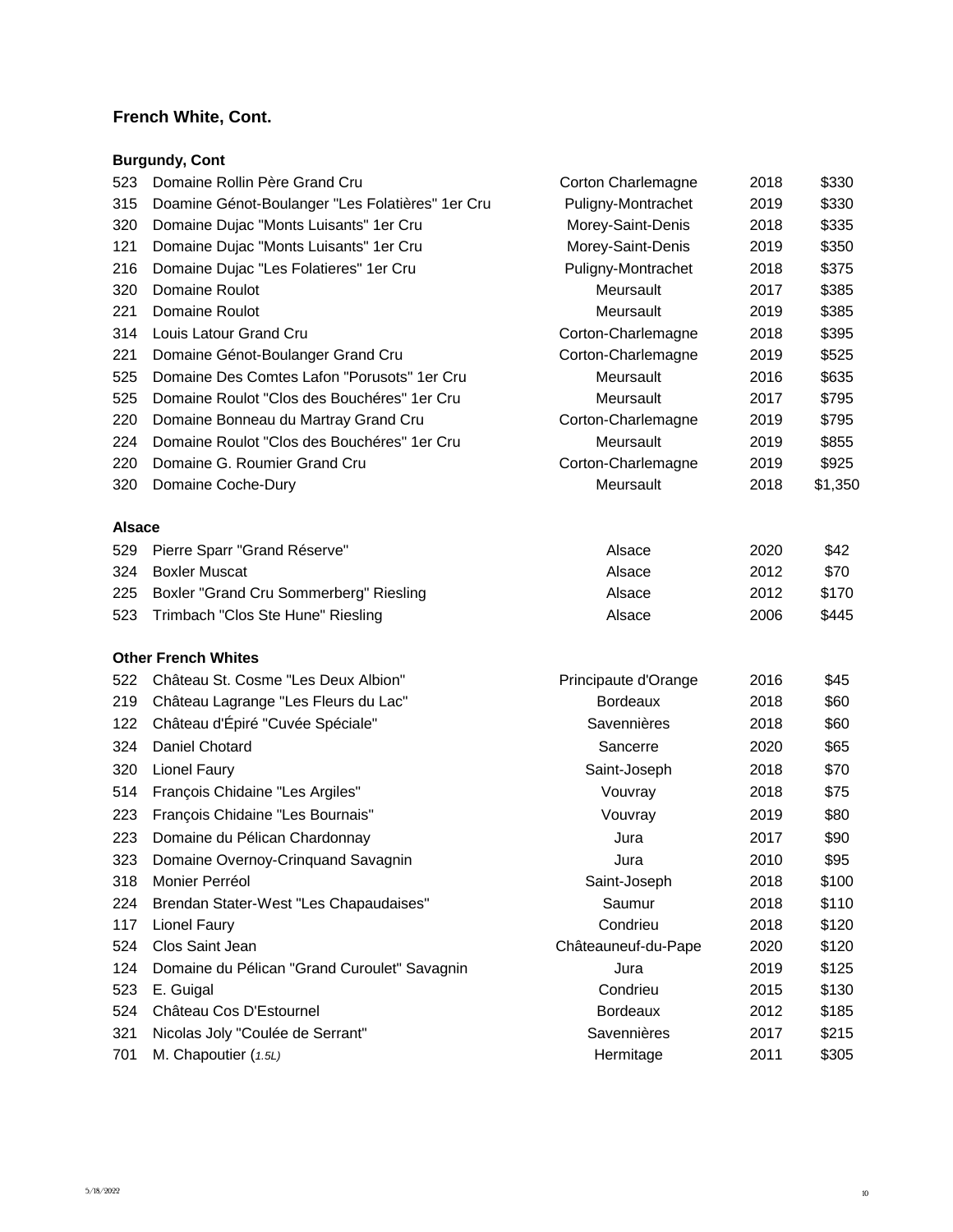### **Other World White**

| 519          | Bründlmayer "Heiligenstein" Riesling                    | Langenlois                 | 2013 | \$68  |
|--------------|---------------------------------------------------------|----------------------------|------|-------|
| 319          | F.X. Pichler "Ried Burgstall Federspiel" Riesling       | Wachau                     | 2018 | \$75  |
| 525          | F.X. Pichler Grüner Veltliner "Dürnsteiner Smaragd"     | Wachau                     | 2016 | \$75  |
| 419          | <b>Schloss Gobelsburg "Tradition" Riesling</b>          | Kamptal                    | 2017 | \$110 |
| 525          | Franz Hirtzberger Riesling "Hochrain"                   | Wachau                     | 2016 | \$135 |
| 215          | Schloss Gobelsburg "RL Erste Lage" Grüner Veltliner     | Kamptal                    | 2019 | \$135 |
| 124          | Franz Hirtzberger "Honivogl" Grüner Veltliner "Smaragd" | Wachau                     | 2018 | \$175 |
| 522          | Nikolaihof "Vinothek" Riesling                          | Wachau                     | 1997 | \$375 |
| Germany      |                                                         |                            |      |       |
| 318          | Dönnhoff "Estate" Riesling Trocken                      | Nahe                       | 2020 | \$60  |
| 518          | Selbach Oster "Sonnenuhr GG" Riesling                   | Mosel                      | 2018 | \$80  |
| 421          | Will Schaefer "Graacher Himmelreich" Riesling Spätlese  | Mosel                      | 2019 | \$100 |
| 516          | Künstler "Hochheimer Hölle" Riesling Spätlese           | Rheingau                   | 2002 | \$110 |
| 119          | Will Schaefer "Graacher Domprobst" Riesling Spätlese    | Mosel                      | 2019 | \$125 |
| <b>Italy</b> |                                                         |                            |      |       |
| 222          | Marchetti Verdicchio                                    | Castelli di Jesi           | 2020 | \$40  |
| 322          | Elena Walch Pinot Grigio                                | Alto Adige                 | 2020 | \$45  |
| 415          | G.D. Vajra Moscato                                      | Asti                       | 2021 | \$50  |
| 528          | Prá "Otto"                                              | Soave Classico             | 2020 | \$50  |
| 418          | Ceretto Arneis "Blange"                                 | Langhe                     | 2017 | \$55  |
| 124          | Punta Crena "Vigneto Isasco" Vermentino                 | Riviera Ligure di Ponente  | 2019 | \$60  |
| 222          | Livio Felluga Pinot Grigio                              | Cormons                    | 2020 | \$60  |
| 223          | Venica Friulano "Ronco delle Cime"                      | Collio                     | 2017 | \$65  |
| 321          | Elena Walch "Kastelaz" Gewürztraminer                   | Alto Adige                 | 2019 | \$70  |
| 114          | Giuseppe Quintarelli Bianco Secco "Ca del Merlo"        | Veneto                     | 2020 | \$105 |
| Other        |                                                         |                            |      |       |
| 316          | Humo Blanco "Edición Limitado"                          | Lolol Valley, Chile        | 2018 | \$45  |
| 218          | Craggy Range "Te Muna" Sauvignon Blanc                  | Martinborough, New Zealand | 2020 | \$50  |
| 420          | Pewsey Vale "The Contours" Riesling                     | Eden Valley, Australia     | 2013 | \$65  |
| 519          | Conreria d'Scala Dei "Les Brugueres"                    | Priorat, Spain             | 2017 | \$70  |
| 517          | Raúl Pérez "Atalier a cruz da ánimas" Albariño          | Rías Baixas, Spain         | 2020 | \$70  |
| 318          | R Lopez de Heredia "Viña Gravonia"                      | Rioja, Spain               | 2013 | \$95  |
| 523          | Grosset "Polish Hill" Riesling                          | Clare Valley, Australia    | 2019 | \$105 |
| 123          | Bodega Chacra "Mainqué" Chardonnay                      | Patagonia, Argentina       | 2020 | \$110 |
| 315          | Tyrrell's "Vat 1" Semillon                              | Hunter Valley, Australia   | 2014 | \$115 |
| 323          | Raúl Pérez "La Claudina Ultreia" Godello                | Bierzo, Spain              | 2019 | \$130 |
| 417          | R lopez de Heredia "Viña Tondonia"                      | Rioja, Spain               | 2010 | \$130 |
| 121          | Bodega Chacra "Single Vineyard" Chardonnay              | Patagonia, Argentina       | 2019 | \$195 |
| 323          | Bodega Chacra "Single Vineyard" Chardonnay              | Patagonia, Argentina       | 2020 | \$195 |
| 522          | Catena Zapata "White Stones" Chardonnay                 | Mendoza, Argentina         | 2014 | \$225 |
| 216          | R lopez de Heredia "Viña Tondonia" Gran Reserva         | Rioja, Spain               | 2001 | \$395 |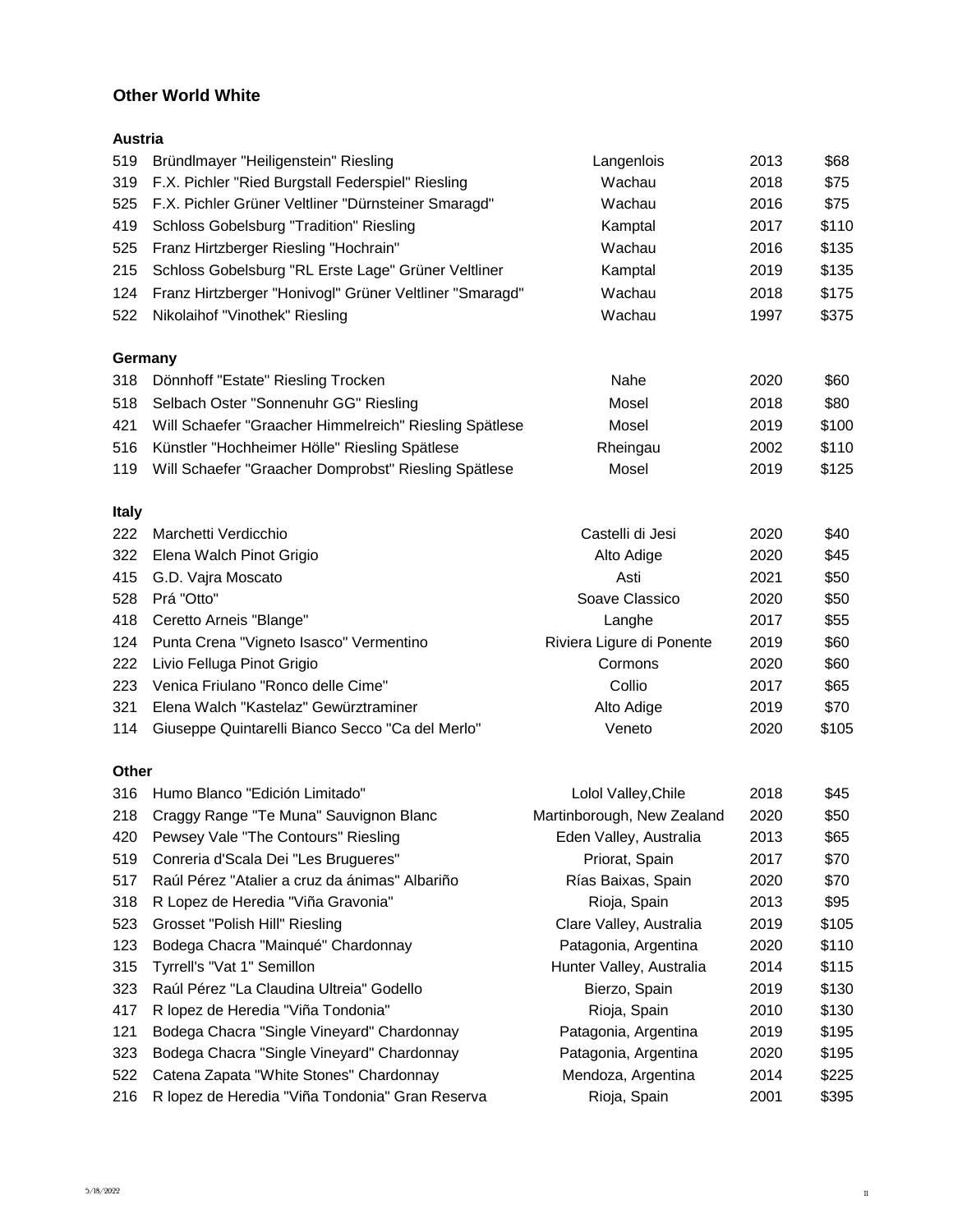### **Pinot Noir**

#### **Oregon**

| 425 | Foris                                    | Rogue Valley              | 2016 | \$55  |
|-----|------------------------------------------|---------------------------|------|-------|
| 716 | Chehalem                                 | <b>Chehalem Mountains</b> | 2018 | \$60  |
| 721 | Ponzi "Tavola"                           | Willamette Valley         | 2019 | \$75  |
| 727 | Walter Scott "Cuvée Ruth"                | Eola-Amity Hills          | 2019 | \$85  |
| 801 | Adelsheim "Breaking Ground"              | <b>Chehalem Mountains</b> | 2018 | \$90  |
| 711 | Domaine Drouhin                          | Dundee Hills              | 2019 | \$95  |
| 726 | Bergström "Cumberland Reserve"           | Willamette Valley         | 2020 | \$95  |
| 803 | Martin Woods "Koosah Vineyard"           | Eola-Amity Hills          | 2019 | \$100 |
| 804 | Martin Woods "Jessie James Vineyard"     | Eola-Amity Hills          | 2019 | \$100 |
| 725 | Big Table Farm                           | Willamette Valley         | 2020 | \$100 |
| 805 | Audent                                   | Willamette Valley         | 2017 | \$105 |
| 715 | Domaine Serene "Yamhill Cuvée"           | Willamette Valley         | 2018 | \$115 |
| 717 | Eyrie "Roland Green Vineyard"            | Dundee Hills              | 2017 | \$115 |
| 720 | Alexana "Revana Vineyard"                | Dundee Hills              | 2018 | \$120 |
| 712 | Cristom "Eileen Vineyard"                | Eola-Amity Hills          | 2018 | \$130 |
| 722 | Big Table Farm "Pelos Sandberg Vineyard" | Eola-Amity Hills          | 2019 | \$135 |
| 730 | Eyrie "Daphne Vineyard"                  | Dundee Hills              | 2017 | \$150 |
| 719 | Hope Well                                | Eola-Amity Hills          | 2018 | \$155 |
| 714 | Walter Scott "X Novo Vineyard"           | Eola-Amity Hills          | 2019 | \$160 |
| 724 | Bergström "Bergström Vineyard"           | Dundee Hills              | 2020 | \$200 |
| 734 | Antica Terra "Botanica"                  | Willamette Valley         | 2017 | \$210 |
| 713 | Antica Terra "Botanica"                  | <b>Willamette Valley</b>  | 2018 | \$210 |
| 731 | Antica Terra "Ceras"                     | Willamette Valley         | 2018 | \$210 |
| 728 | Antica Terra "Antikythera"               | Eola-Amity Hills          | 2015 | \$275 |
| 726 | Domaine Serene "Grace"                   | Dundee Hills              | 2012 | \$295 |
| 3   | Eyrie Vineyards "Estate"                 | Dundee Hills              | 1998 | \$330 |
| 3   | Eyrie Vineyards "Barrel Reserve"         | Dundee Hills              | 1986 | \$495 |
| 5   | Eyrie Vineyards "Reserve"                | Dundee Hills              | 1996 | \$495 |
| 3   | Eyrie Vineyards "South Block"            | Dundee Hills              | 1980 | \$695 |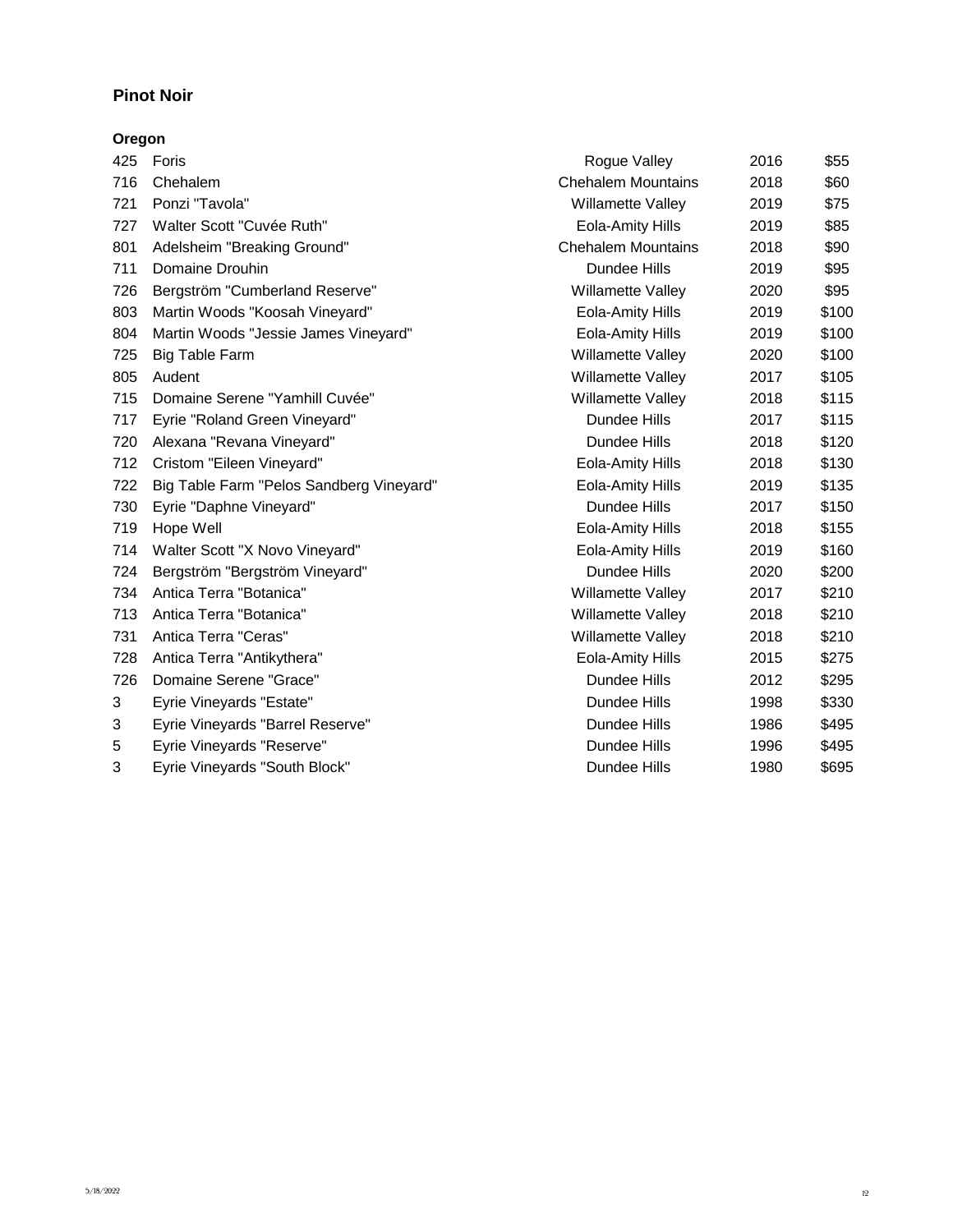#### **Pinot Noir**

#### **California**

| 734 | Schug                                            | Sonoma Coast                | 2020 | \$55  |
|-----|--------------------------------------------------|-----------------------------|------|-------|
| 724 | Rhys "Alesia"                                    | Anderson Valley             | 2016 | \$90  |
| 731 | EnRoute                                          | Russian River Valley        | 2018 | \$98  |
| 718 | Schug "Estate"                                   | Carneros                    | 2018 | \$100 |
| 719 | Anthill Farms "Baker Ranch Vineyard"             | Anderson Valley             | 2019 | \$105 |
| 712 | Peay "Ama Estate"                                | Sonoma Coast                | 2018 | \$115 |
| 728 | Copain Kiser "En Haut"                           | Anderson Valley             | 2007 | \$120 |
| 804 | Hirsch Vineyards "West Ridge"                    | Sonoma Coast                | 2013 | \$155 |
| 806 | Hirsch Vineyards "East Ridge"                    | Sonoma Coast                | 2014 | \$155 |
| 718 | Faila "Estate Vineyard"                          | <b>Fort Ross-Seaview</b>    | 2019 | \$170 |
| 724 | Racines "Sanford & Benedict Vineyard"            | Santa Rita Hills            | 2017 | \$190 |
| 728 | Racines "La Rinconada Vineyard"                  | Santa Rita Hills            | 2017 | \$190 |
| 802 | Racines "La Rinconada Vineyard"                  | Santa Rita Hills            | 2018 | \$190 |
| 725 | Kosta Browne                                     | <b>Russian River Valley</b> | 2017 | \$195 |
| 803 | Williams Selyem "Bucher Vineyard"                | <b>Russian River Valley</b> | 2012 | \$195 |
| 722 | Sea Smoke "Ten"                                  | Santa Rita Hills            | 2019 | \$225 |
| 727 | Peter Michael "Ma Danseuse"                      | Sonoma                      | 2012 | \$250 |
| 720 | Kosta Browne "Gap's Crown Vineyard"              | Sonoma Coast                | 2013 | \$265 |
| 726 | Williams Selyem "Precious Mountain"              | Sonoma Coast                | 2012 | \$280 |
| 703 | Williams Selyem "Westside Road Neighbors"(1.5L)  | <b>Russian River Valley</b> | 2015 | \$415 |
| 704 | Williams Selyem "Westside Road Neighbors"(1.5L)  | <b>Russian River Valley</b> | 2016 | \$415 |
| 705 | Williams Selyem "Westside Road Neighbors" (1.5L) | <b>Russian River Valley</b> | 2017 | \$415 |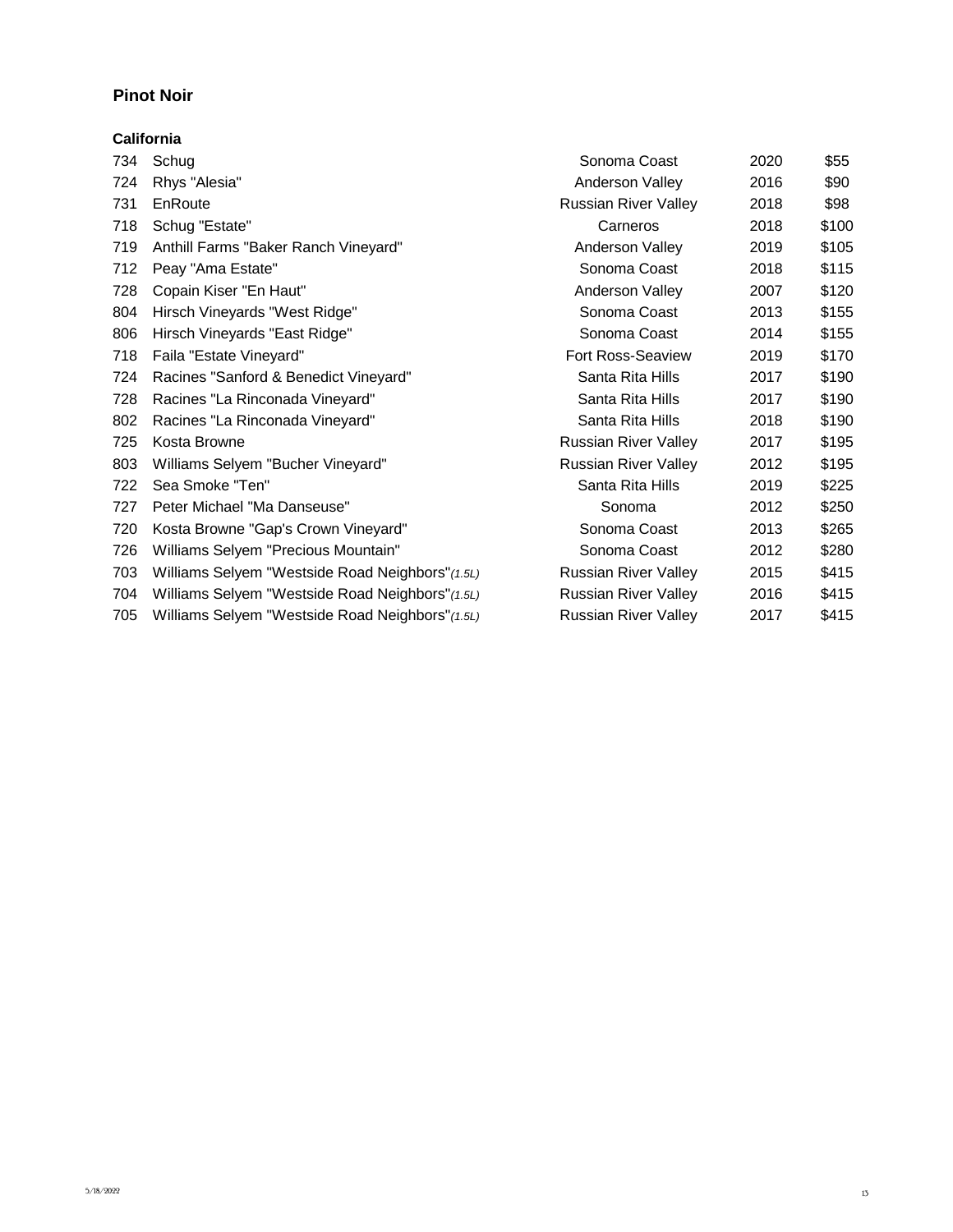### **Merlot**

| 429 | Drumheller                         | Columbia Valley, WA        | 2018 | \$35  |
|-----|------------------------------------|----------------------------|------|-------|
| 505 | Matanzas Creek                     | Alexander Valley           | 2017 | \$45  |
| 405 | Schug                              | Sonoma                     | 2015 | \$55  |
| 505 | Nickel & Nickel "Suscol Ranch"     | Napa                       | 2018 | \$98  |
| 307 | Reynolds Family                    | <b>Stags Leap District</b> | 2017 | \$115 |
| 506 | <b>Robert Foley</b>                | Napa                       | 2014 | \$120 |
| 409 | Mayacamas                          | Mt. Veeder                 | 2015 | \$120 |
| 208 | Pride Mountain                     | Napa/Sonoma                | 2018 | \$125 |
| 307 | Pahlmeyer "Estate"                 | Napa                       | 2015 | \$170 |
| 203 | Leontti Cellar                     | Walla Walla, WA            | 2020 | \$200 |
| 703 | Miner "Stagecoach Vineyard" (1.5L) | Napa                       | 2010 | \$225 |

# **Zinfandel**

| 303 | The Prisoner Wine Company "Saldo"      | California                  | 2019 | \$60  |
|-----|----------------------------------------|-----------------------------|------|-------|
| 204 | Heitz Cellars "Ink Grade Vineyard"     | Napa                        | 2014 | \$70  |
| 202 | <b>Frank Family Vineyards</b>          | Napa                        | 2018 | \$75  |
| 302 | <b>Grgich Hills</b>                    | Napa                        | 2016 | \$75  |
| 212 | Ridge "Benito Dusi Ranch"              | Paso Robles                 | 2019 | \$80  |
| 504 | Easton "Estate"                        | Shenandoah Valley           | 2005 | \$80  |
| 310 | Day "El Diablo Vineyard"               | <b>Russian River Valley</b> | 2017 | \$100 |
| 302 | Robert Biale "Black Chicken"           | Napa                        | 2019 | \$100 |
| 203 | Turley "Cederman"                      | <b>Howell Mountain</b>      | 2013 | \$100 |
| 504 | Robert Craig "Black Sears Vineyard"    | Howell Mountain             | 2015 | \$115 |
| 405 | Martinelli "Giuseppe & Luisa"          | <b>Russian River Valley</b> | 2015 | \$120 |
| 201 | Turley "Hayne"                         | Napa Valley                 | 2013 | \$185 |
| 203 | Williams Selyem "Bacigalupi Vineyards" | <b>Russian River Valley</b> | 2015 | \$235 |
| 504 | Grgich Hills "Miljenko's Old Vine"     | Napa                        | 2013 | \$245 |
|     |                                        |                             |      |       |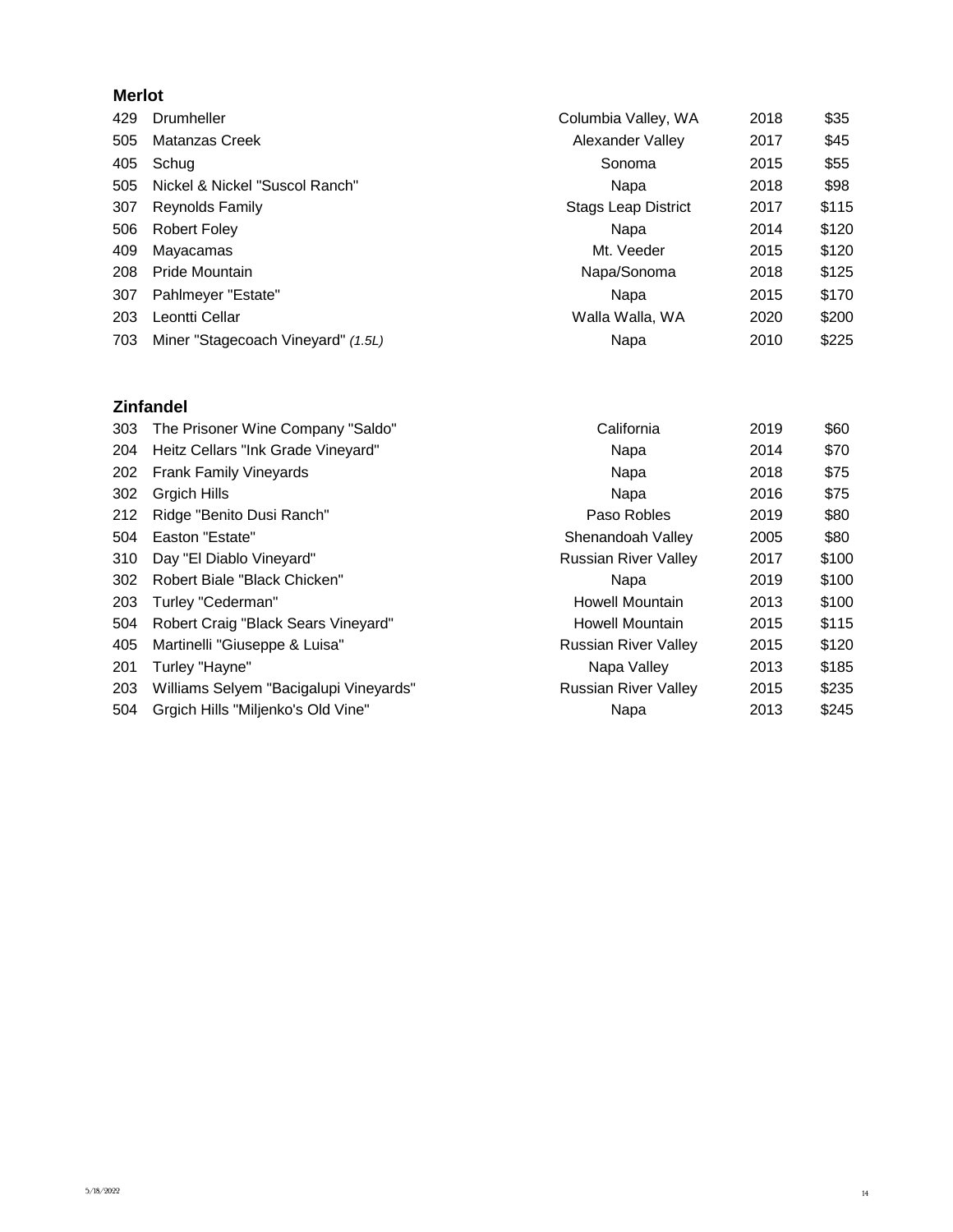#### **Syrah**

|     | 512 Whitcraft "My Friend Matt's Vineyard" | Santa Ynez Valley   | 2020 | \$75  |
|-----|-------------------------------------------|---------------------|------|-------|
| 807 | Presqu'ile                                | Santa Maria Valley  | 2017 | \$85  |
| 209 | Peay "La Bruma Estate"                    | Sonoma Coast        | 2017 | \$110 |
| 208 | Buoncristiani Syrah                       | Napa                | 2014 | \$115 |
| 507 | Terre Rouge "Sentinel Oak Pyramind Block" | Shenandoah Valley   | 2005 | \$115 |
| 313 | <b>Pride Mountain</b>                     | Sonoma County       | 2013 | \$120 |
| 309 | Betz "La Serenne"                         | Yakima Valley, WA   | 2018 | \$120 |
| 510 | Stolpman "Angeli"                         | Santa Ynez Valley   | 2011 | \$130 |
| 310 | K Vintners "The Cattle King"              | Snipes Mountain, WA | 2011 | \$155 |
| 209 | Lillian "Gold Series"                     | California          | 2011 | \$180 |
| 508 | Shafer "Relentless"                       | Napa                | 2011 | \$185 |
| 512 | Shafer "Relentless"                       | Napa                | 2012 | \$185 |
| 506 | Shafer "Relentless"                       | Napa                | 2013 | \$185 |
| 513 | Shafer "Relentless"                       | Napa                | 2017 | \$190 |
| 409 | Lillian                                   | California          | 2013 | \$195 |
| 510 | Lillian                                   | California          | 2014 | \$195 |
| 412 | Lillian                                   | California          | 2015 | \$195 |
| 209 | Araujo "Eisele Vineyard"                  | Napa                | 2007 | \$220 |
| 210 | Behrens & Hitchcock "Chien Lunatique"     | Napa                | 2001 | \$225 |
| 211 | Cayuse "Cailloux Vineyard"                | Walla Walla, WA     | 2013 | \$225 |
| 205 | Cayuse "En Chamberlin Vineyard"           | Walla Walla, WA     | 2013 | \$225 |
| 208 | Araujo "Eisele Vineyard"                  | Napa                | 2005 | \$230 |
| 508 | Cayuse "En Cerise Vineyard"               | Walla Walla, WA     | 2009 | \$255 |
| 308 | Charles Smith "Royal City"                | Columbia Valley, WA | 2009 | \$255 |
| 308 | Cayuse "Cailloux Vineyard"                | Walla Walla, WA     | 2017 | \$265 |
| 513 | Cayuse "Bionic Frog"                      | Walla Walla, WA     | 2013 | \$425 |
| 513 | Cayuse "Bionic Frog"                      | Walla Walla, WA     | 2014 | \$425 |
| 703 | Cayuse "Walla Walla Special #10" (1.5L)   | Walla Walla, OR     | 2016 | \$425 |
| 413 | Sine Qua Non "Dark Blossom"               | California          | 2011 | \$475 |
| 309 | Sine Qua Non "Stock"                      | California          | 2012 | \$475 |
| 212 | Sine Qua Non "Non Male"                   | California          | 2013 | \$475 |
| 410 | Sine Qua Non "Piranha Waterdance"         | California          | 2014 | \$475 |
| 510 | Sine Qua Non "Trouver L'arène"            | California          | 2015 | \$475 |
| 511 | Sine Qua Non "The Hated Hunter"           | California          | 2016 | \$475 |
| 205 | Sine Qua Non "Ziehharmonika"              | California          | 2018 | \$475 |
| 208 | Sine Qua Non "Distenta"                   | California          | 2019 | \$475 |
| 512 | Colgin "IX Estate"                        | Napa                | 2012 | \$550 |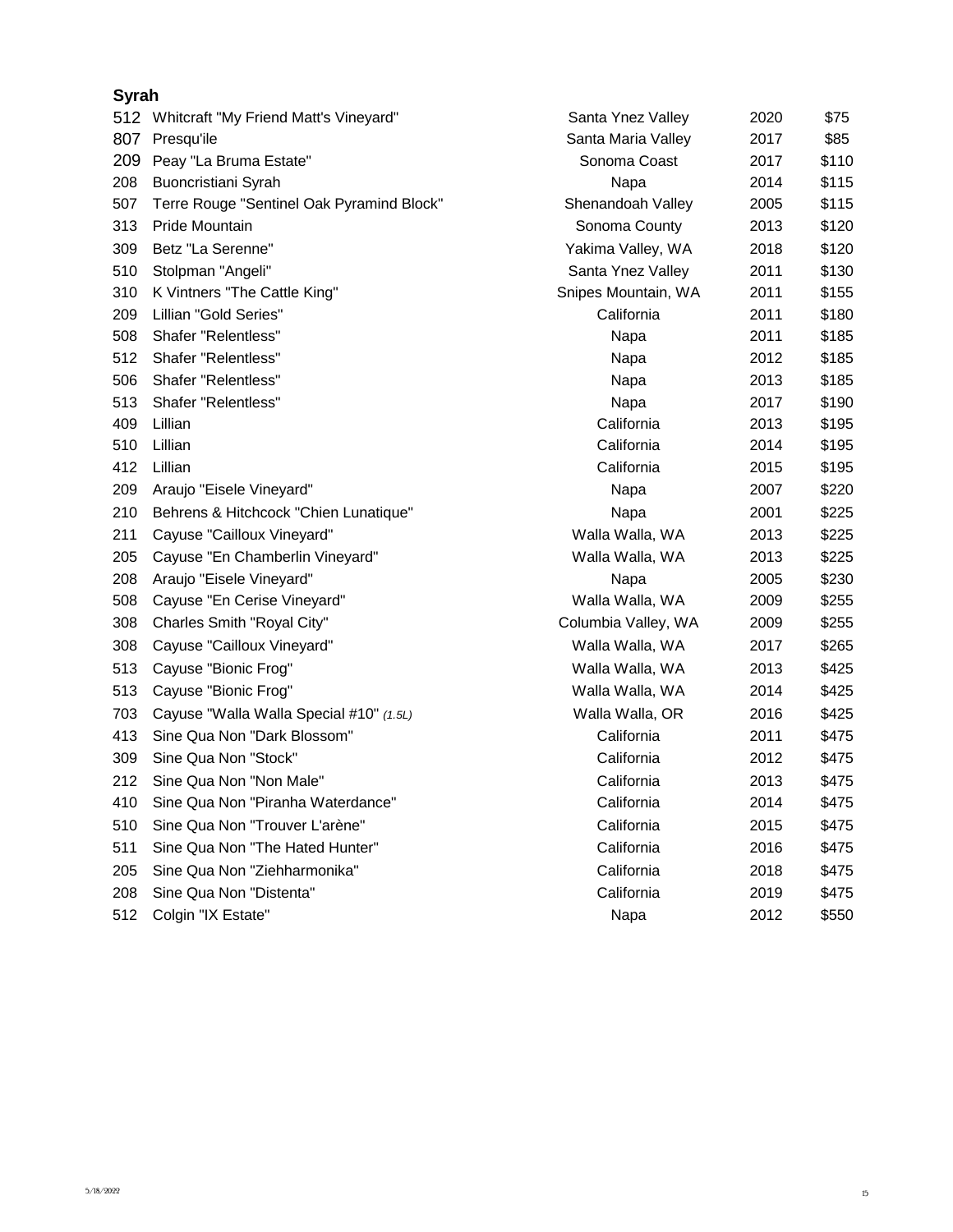# **Other Domestic Red**

| 509 | Arnot Roberts Gamay Noir                          | El Dorado              | 2019 | \$70  |
|-----|---------------------------------------------------|------------------------|------|-------|
| 311 | Martin Woods Gamay Noir                           | Willamette Valley      | 2019 | \$75  |
| 410 | Andrew Will "Two Blondes Vineyard" Cabernet Franc | Yakima Valley, WA      | 2017 | \$75  |
| 411 | Jolie-Laide "Dans le Vide"                        | California             | 2021 | \$75  |
| 412 | Martin Woods Cabernet Franc                       | Walla Walla Valley, OR | 2019 | \$80  |
| 312 | Switchback Ridge "Peterson Vineyard" Petite Sirah | Calistoga              | 2015 | \$120 |
| 311 | Eyrie Vineyards Pinot Meunier                     | Dundee Hills, OR       | 2017 | \$125 |
| 411 | Jacob Franklin "Hayne Vineyard" Petite Sirah      | Napa                   | 2010 | \$125 |
| 306 | Buoncristiani Malbec                              | Napa                   | 2014 | \$150 |
| 210 | Turley "Hayne" Petite Sirah                       | Napa                   | 2014 | \$155 |
| 306 | Booker "Ripper" Grenache                          | Paso Robles            | 2016 | \$165 |
| 307 | Cayuse "God Only Knows" Grenache                  | Walla Walla, WA        | 2016 | \$250 |
| 704 | Delectus Petite Sirah (1.5L)                      | Spring Mountain        | 2003 | \$330 |
| 312 | Cayuse "Impulsivo" Tempranillo"                   | Walla Wallla, WA       | 2011 | \$340 |
| 5   | Eyrie Vineyards Pinot Meunier                     | Dundee Hills, OR       | 1985 | \$450 |
| 413 | Sine Qua Non "Upside Down" Grenache               | California             | 2009 | \$475 |
| 411 | Sine Qua Non "Five Shooter" Grenache              | California             | 2010 | \$475 |
| 210 | Sine Qua Non "Dark Blossom" Grenache              | California             | 2011 | \$475 |
| 211 | Sine Qua Non "Stein" Grenache                     | California             | 2012 | \$475 |
| 311 | Sine Qua Non "Non Female" Grenache                | California             | 2013 | \$475 |
| 312 | Sine Qua Non "Le Chemin L'hérésie" Grenache       | California             | 2015 | \$475 |
| 408 | Sine Qua Non "Profuga" Grenache                   | California             | 2018 | \$475 |
| 509 | Sine Qua Non "Distenta" Grenache                  | California             | 2019 | \$475 |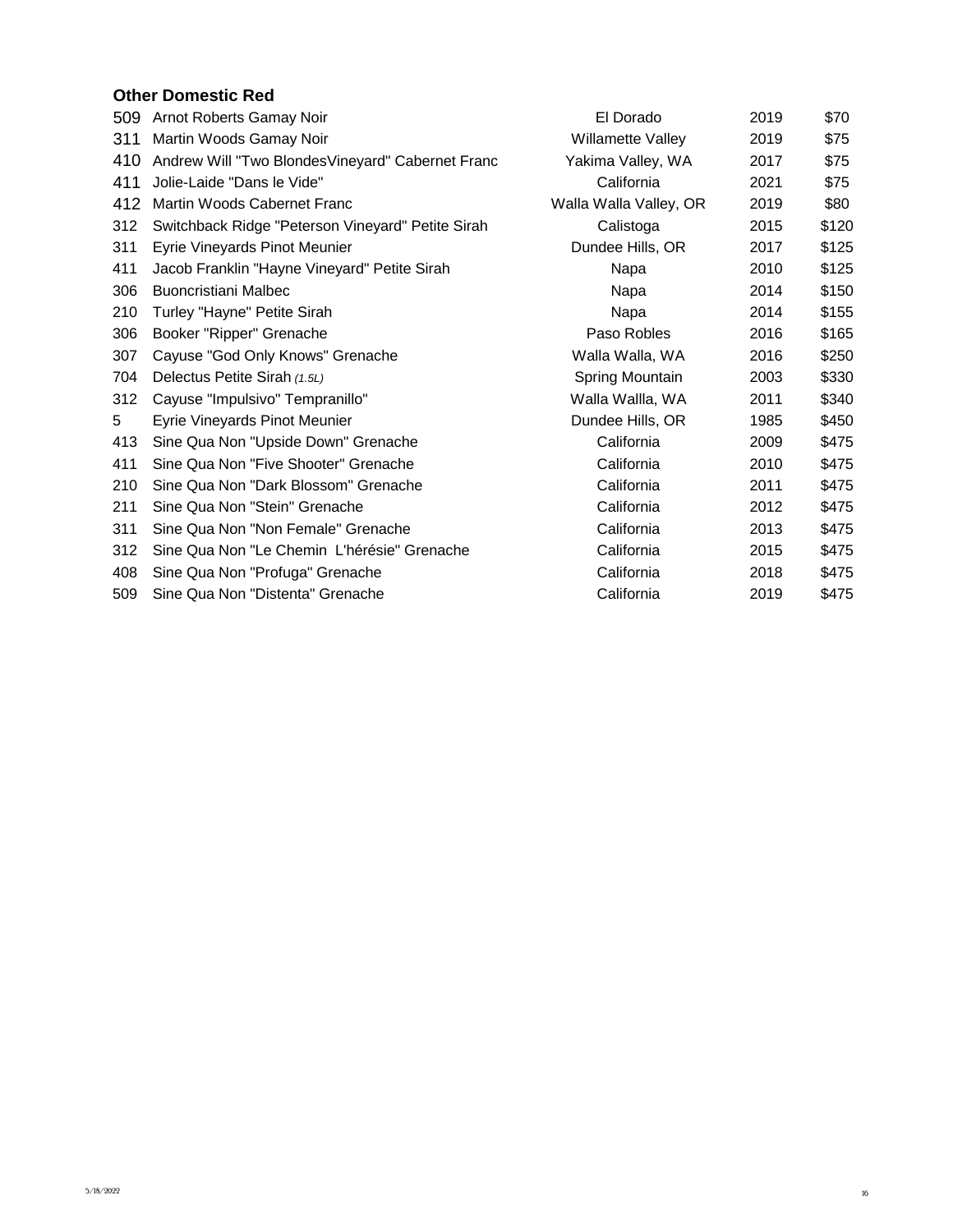## **Cabernet Sauvignon**

| 125 | <b>Carson Scott</b>                | California      | 2018 | \$40  |
|-----|------------------------------------|-----------------|------|-------|
| 427 | <b>BellaLexis</b>                  | Napa            | 2015 | \$60  |
| 453 | Kenwood "Jack London Vineyard"     | Sonoma Moutain  | 2017 | \$60  |
| 454 | Schug                              | Sonoma          | 2017 | \$60  |
| 554 | <b>Silver Ghost</b>                | Napa            | 2019 | \$70  |
| 248 | Andrew Will "Two Blondes Vineyard" | Yakima Vally    | 2017 | \$80  |
| 455 | Quilt                              | Napa            | 2018 | \$85  |
| 553 | <b>Mount Veeder</b>                | Napa            | 2018 | \$95  |
| 550 | My Favorite Neighbor               | Paso Robles     | 2018 | \$110 |
| 450 | <b>Adaptation by PlumpJack</b>     | Napa            | 2017 | \$120 |
| 149 | Groth                              | Oakville        | 2017 | \$135 |
| 144 | Inglenook                          | Rutherford      | 2015 | \$140 |
| 252 | Cakebread                          | Napa            | 2019 | \$150 |
| 351 | Betz "Père de Famille"             | Columbia Valley | 2017 | \$155 |
| 251 | O'Shaughnessy                      | Napa            | 2018 | \$160 |
| 251 | Immortal "Slope"                   | Sonoma          | 2018 | \$160 |
| 447 | <b>Pride Mountain</b>              | Sonoma/Napa     | 2019 | \$165 |
| 356 | Caymus                             | Napa            | 2020 | \$165 |
| 546 | Fisher Vineyards "Coach Insignia"  | Napa            | 2015 | \$180 |
| 547 | Robert Mondavi                     | Oakville        | 2004 | \$180 |
| 352 | Anakota "Helena Montana Vineyard"  | Knights Valley  | 2014 | \$185 |
| 347 | Beringer "Reserve"                 | Napa            | 1986 | \$190 |
| 252 | Alpha Omega                        | Napa            | 2011 | \$195 |
| 148 | Arrowood                           | Sonoma          | 1993 | \$195 |
| 148 | Egelhoff                           | Napa            | 2009 | \$195 |
| 143 | Egelhoff                           | Napa            | 2010 | \$195 |
| 450 | Dunn                               | Napa            | 2016 | \$195 |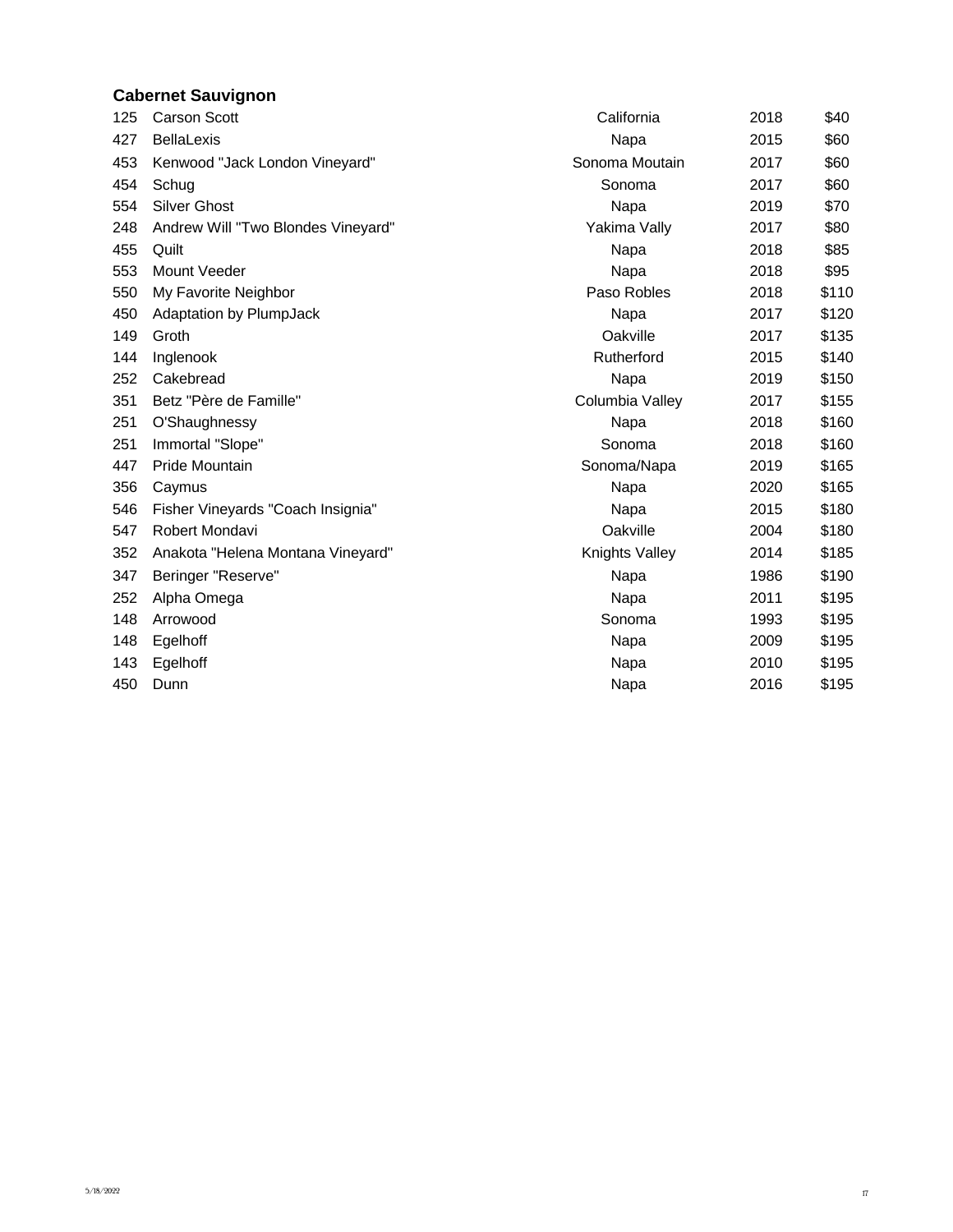| 552 | Hewitt                                     | Rutherford                 | 2011 | \$200 |
|-----|--------------------------------------------|----------------------------|------|-------|
| 546 | Nickel & Nickel "State Ranch"              | Yountville                 | 2019 | \$200 |
| 353 | Nickel & Nickel "John C Sullenger"         | Oakville                   | 2019 | \$200 |
| 916 | Clos du Val "Reserve"                      | Napa                       | 2001 | \$210 |
| 246 | Shafer "One Point Five"                    | <b>Stags Leap District</b> | 2019 | \$215 |
| 905 | Chateau St. Jean "Cing Cepages"            | Sonoma County              | 1995 | \$220 |
| 447 | Beringer "Reserve"                         | Napa                       | 1984 | \$225 |
| 555 | Mayacamas                                  | Mount Veeder               | 2014 | \$230 |
| 250 | Staglin "Salus"                            | Napa                       | 2017 | \$230 |
| 508 | Staglin "Salus"                            | Napa                       | 2019 | \$230 |
| 247 | Jarvis                                     | Napa                       | 2009 | \$240 |
| 352 | Behrens Family Winery "Moulds Family"      | Oak Knoll District         | 2010 | \$245 |
| 355 | Chateau Montelena "Estate"                 | Napa                       | 2010 | \$250 |
| 347 | Chateau Montelena "Estate"                 | Napa                       | 2011 | \$250 |
| 253 | Dunn                                       | Napa                       | 2002 | \$250 |
| 348 | Leonetti Cellars                           | Walla Walla                | 2019 | \$255 |
| 901 | Mayacamas                                  | Mount Veeder               | 2016 | \$260 |
| 550 | Groth "Reserve"                            | Oakville                   | 2013 | \$260 |
| 546 | Dunn                                       | Howell Mountain            | 2014 | \$265 |
| 551 | Robert Mondavi "To Kalon Vineyard" Reserve | Oakville                   | 2016 | \$275 |
| 246 | Mayacamas                                  | Mount Veeder               | 2011 | \$280 |
| 449 | Morlet "Mon Chevalier"                     | Knights Valley             | 2008 | \$295 |
| 349 | Dalla Valle                                | Napa                       | 2000 | \$295 |
| 348 | Dalla Valle                                | Napa                       | 2001 | \$295 |
| 448 | Dunn                                       | Napa                       | 1998 | \$295 |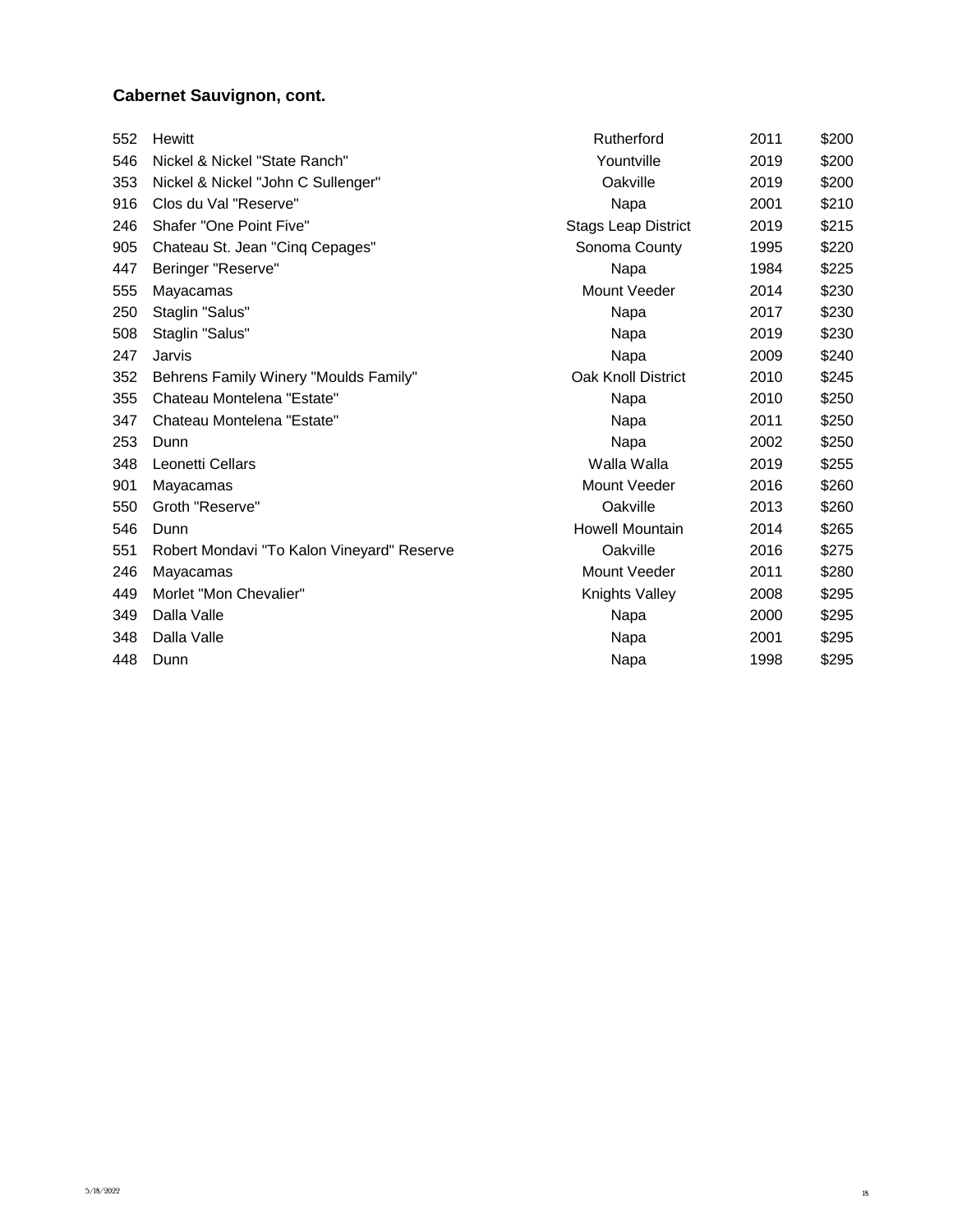| 145 | Chateau Montelena "Estate"       | Napa                       | 2014      | \$295 |
|-----|----------------------------------|----------------------------|-----------|-------|
| 248 | <b>Far Niente</b>                | Oakville                   | 2005      | \$305 |
| 349 | <b>Far Niente</b>                | Oakville                   | 2013      | \$305 |
| 251 | <b>Far Niente</b>                | Oakville                   | 2015      | \$305 |
| 246 | Seavey                           | Napa                       | 2001      | \$315 |
| 353 | Clark Claudon "Eternity"         | Napa                       | 2000      | \$320 |
| 252 | Lewis Cellars "Reserve"          | Napa                       | 2003      | \$325 |
| 353 | Lewis Cellars "Reserve"          | Napa                       | 2015      | \$325 |
| 355 | Dalla Valle                      | Napa                       | 1996      | \$325 |
| 356 | Corison                          | Napa                       | 1987      | \$325 |
| 357 | Corison                          | Napa                       | 1994      | \$325 |
| 915 | Regusci "Angelo's Vineyard"      | <b>Stags Leap District</b> | 2007      | \$330 |
| 915 | Regusci "Angelo's Vineyard"      | <b>Stags Leap District</b> | 2008      | \$330 |
| 348 | Regusci "Angelo's Vineyard"      | <b>Stags Leap District</b> | 2012      | \$330 |
| 252 | Regusci "Angelo's Vineyard"      | <b>Stags Leap District</b> | 2013      | \$330 |
| 915 | Regusci "Angelo's Vineyard"      | <b>Stags Leap District</b> | 2014      | \$330 |
| 249 | Grgich Hills "Old Vine"          | Yountville                 | 2013      | \$330 |
| 446 | Pulido-Walker "Panek Vineyard"   | Napa                       | 2010      | \$340 |
| 356 | Corison                          | Napa                       | 1988      | \$350 |
| 357 | Corison                          | Napa                       | 1991      | \$350 |
| 357 | Corison                          | Napa                       | 1993      | \$350 |
| 547 | Mayacamas                        | Mount Veeder               | 1998      | \$350 |
| 703 | Burgess $(1.5L)$                 | Napa                       | 1996      | \$350 |
| 250 | Heitz Cellar "Martha's Vineyard" | Napa                       | 1983      | \$355 |
| 353 | Lillian                          | California                 | <b>NV</b> | \$360 |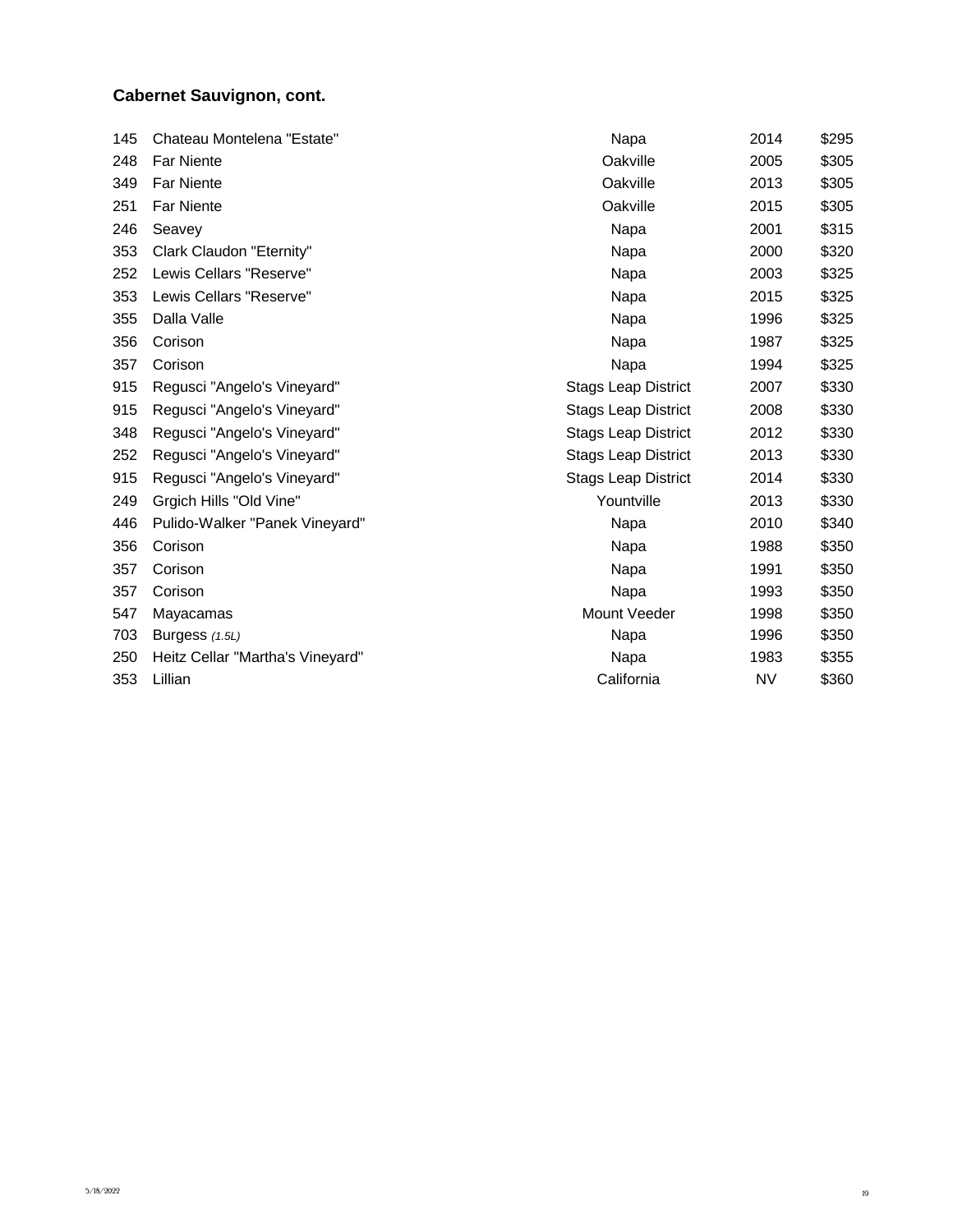| 917 | Lewis Cellars "Reserve"                       | Napa                       | 2000 | \$360 |
|-----|-----------------------------------------------|----------------------------|------|-------|
| 353 | Peter Michael "Au Paradis"                    | Oakville                   | 2011 | \$375 |
| 254 | Peter Michael "Au Paradis"                    | Oakville                   | 2012 | \$375 |
| 146 | Dalla Valle                                   | Napa                       | 2009 | \$380 |
| 355 | Clark Claudon "10yr Anniversary"              | Napa                       | 2003 | \$380 |
| 250 | <b>Caymus "Special Selection"</b>             | Napa                       | 1985 | \$385 |
| 350 | Caymus "Special Selection"                    | Napa                       | 2013 | \$385 |
| 912 | Beaulieu Vineyard "Georges de Latour" Reserve | Napa                       | 1984 | \$395 |
| 245 | Spottswoode "Estate"                          | St. Helena                 | 2014 | \$395 |
| 914 | Tor "Melanson Vineyard"                       | Napa                       | 2016 | \$395 |
| 247 | Peter Michael "Au Paradis"                    | Napa                       | 2016 | \$395 |
| 357 | Corison                                       | Napa                       | 1989 | \$395 |
| 357 | Corison                                       | Napa                       | 1992 | \$395 |
| 250 | Caymus "Special Selection"                    | Napa                       | 1992 | \$420 |
| 447 | Quilceda Creek                                | Columbia Valley, WA        | 2011 | \$425 |
| 444 | Quilceda Creek                                | Columbia Valley, WA        | 2012 | \$425 |
| 247 | Quilceda Creek                                | Columbia Valley, WA        | 2015 | \$425 |
| 360 | Quilceda Creek                                | Columbia Valley, WA        | 2018 | \$425 |
| 351 | Quilceda Creek                                | Columbia Valley, WA        | 2019 | \$425 |
| 453 | Chappellet "Pritchard Hill"                   | Napa                       | 2014 | \$425 |
| 351 | Chappellet "Pritchard Hill"                   | Napa                       | 2015 | \$425 |
| 251 | Cardinale                                     | Napa                       | 2007 | \$425 |
| 351 | Cardinale                                     | Napa                       | 2008 | \$425 |
| 348 | Cardinale                                     | Napa                       | 2010 | \$425 |
| 146 | Cardinale                                     | Napa                       | 2011 | \$425 |
| 345 | Cardinale                                     | Napa                       | 2014 | \$425 |
| 358 | Dalla Vallle                                  | Napa                       | 2016 | \$440 |
| 448 | Lail "J. Daniel Cuvée"                        | Napa                       | 2016 | \$445 |
| 453 | Mayacamas                                     | Mount Veeder               | 2003 | \$450 |
| 552 | Shafer "Hillside Select"                      | <b>Stags Leap District</b> | 2004 | \$455 |
| 551 | Shafer "Hillside Select"                      | <b>Stags Leap District</b> | 2006 | \$455 |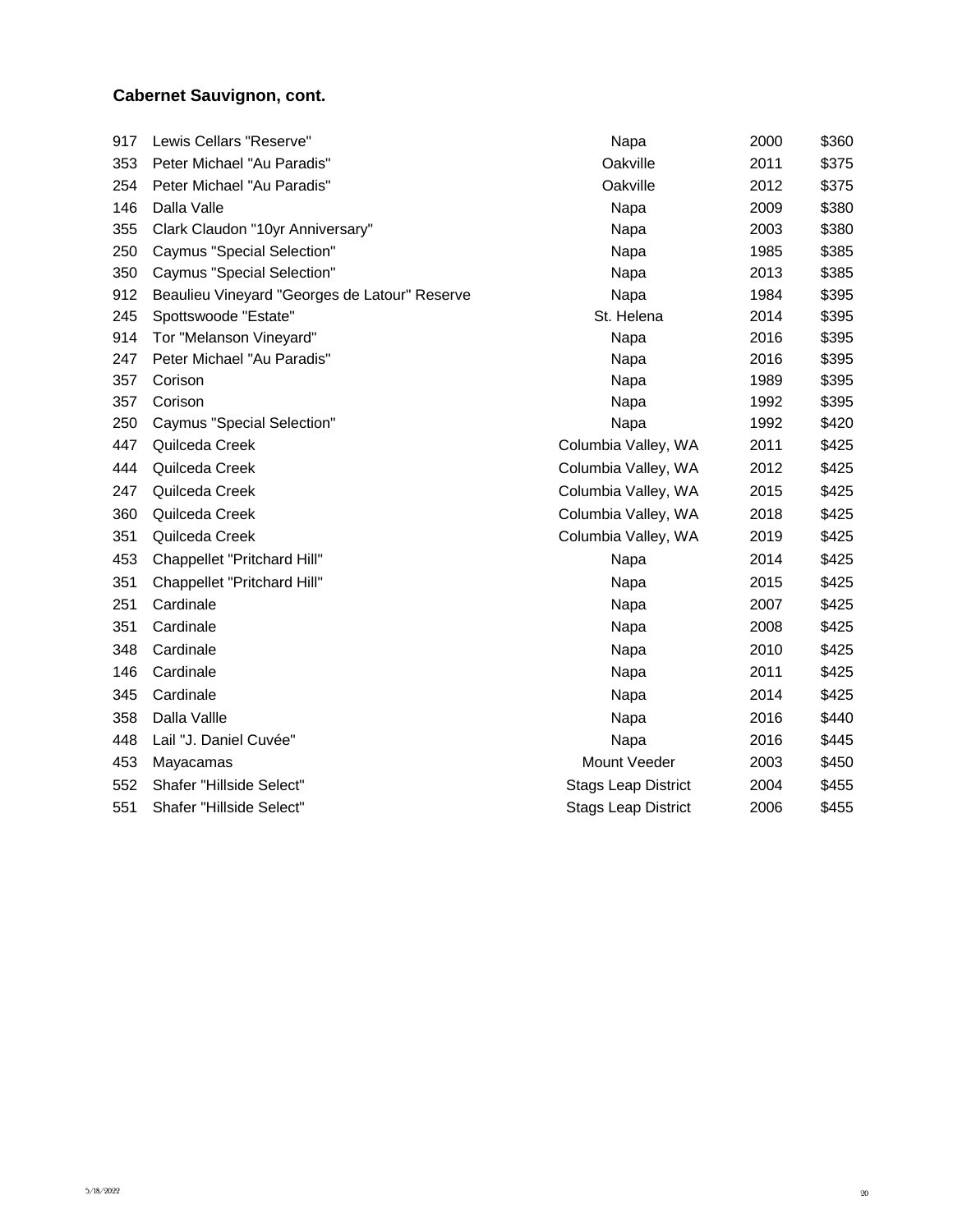| 250 | <b>Caymus "Special Selection"</b>             | Napa                       | 1990 | \$460 |
|-----|-----------------------------------------------|----------------------------|------|-------|
| 922 | Shafer "Hillside Select"                      | <b>Stags Leap District</b> | 1993 | \$475 |
| 923 | Shafer "Hillside Select"                      | <b>Stags Leap District</b> | 1995 | \$475 |
| 449 | Lewis Cellars "Cuvée L"                       | Napa                       | 2006 | \$480 |
| 357 | Corison                                       | Napa                       | 1995 | \$495 |
| 357 | Corison                                       | Napa                       | 1996 | \$495 |
| 357 | Corison                                       | Napa                       | 1997 | \$495 |
| 357 | Corison                                       | Napa                       | 1998 | \$495 |
| 701 | Château Montelena "Estate" (1.5L)             | Napa                       | 2009 | \$495 |
| 549 | Shafer "Hillside Select"                      | <b>Stags Leap District</b> | 2008 | \$495 |
| 548 | Shafer "Hillside Select"                      | <b>Stags Leap District</b> | 2009 | \$495 |
| 548 | Shafer "Hillside Select"                      | <b>Stags Leap District</b> | 2010 | \$495 |
| 350 | Shafer "Hillside Select"                      | <b>Stags Leap District</b> | 2011 | \$495 |
| 147 | Heitz Cellar "Martha's Vineyard"              | Napa                       | 1985 | \$515 |
| 147 | Araujo "Eisele Vineyard"                      | Napa                       | 2007 | \$525 |
| 452 | Shafer "Hillside Select"                      | Jerez Xérès                | 2012 | \$525 |
| 355 | Paul Hobbs "Beckstoffer Las Piedras Vineyard" | Napa                       | 2016 | \$545 |
| 254 | Shafer "Hillside Select"                      | <b>Stags Leap District</b> | 2003 | \$545 |
| 149 | Araujo "Eisele Vineyard"                      | Napa                       | 2005 | \$550 |
| 148 | Araujo "Eisele Vineyard"                      | Napa                       | 2006 | \$550 |
| 452 | Chappellet "Pritchard Hill"                   | Napa                       | 2018 | \$565 |
| 312 | Staglin                                       | Rutherford                 | 2018 | \$565 |
| 146 | Araujo "Eisele Vineyard"                      | Napa                       | 2008 | \$575 |
| 355 | Shafer "Hillside Select"                      | <b>Stags Leap District</b> | 1999 | \$595 |
| 254 | Araujo "Eisele Vineyard"                      | Napa                       | 2009 | \$600 |
| 253 | Araujo "Eisele Vineyard"                      | Napa                       | 2010 | \$600 |
| 703 | Revana (1.5L)                                 | St. Helena                 | 2009 | \$630 |
| 704 | Mayacamas $(1.5)$                             | Mount Veeder               | 2011 | \$630 |
| 454 | Shafer "Hillside Select"                      | <b>Stags Leap District</b> | 2017 | \$635 |
| 251 | Araujo "Eisele Vineyard"                      | Napa                       | 2012 | \$650 |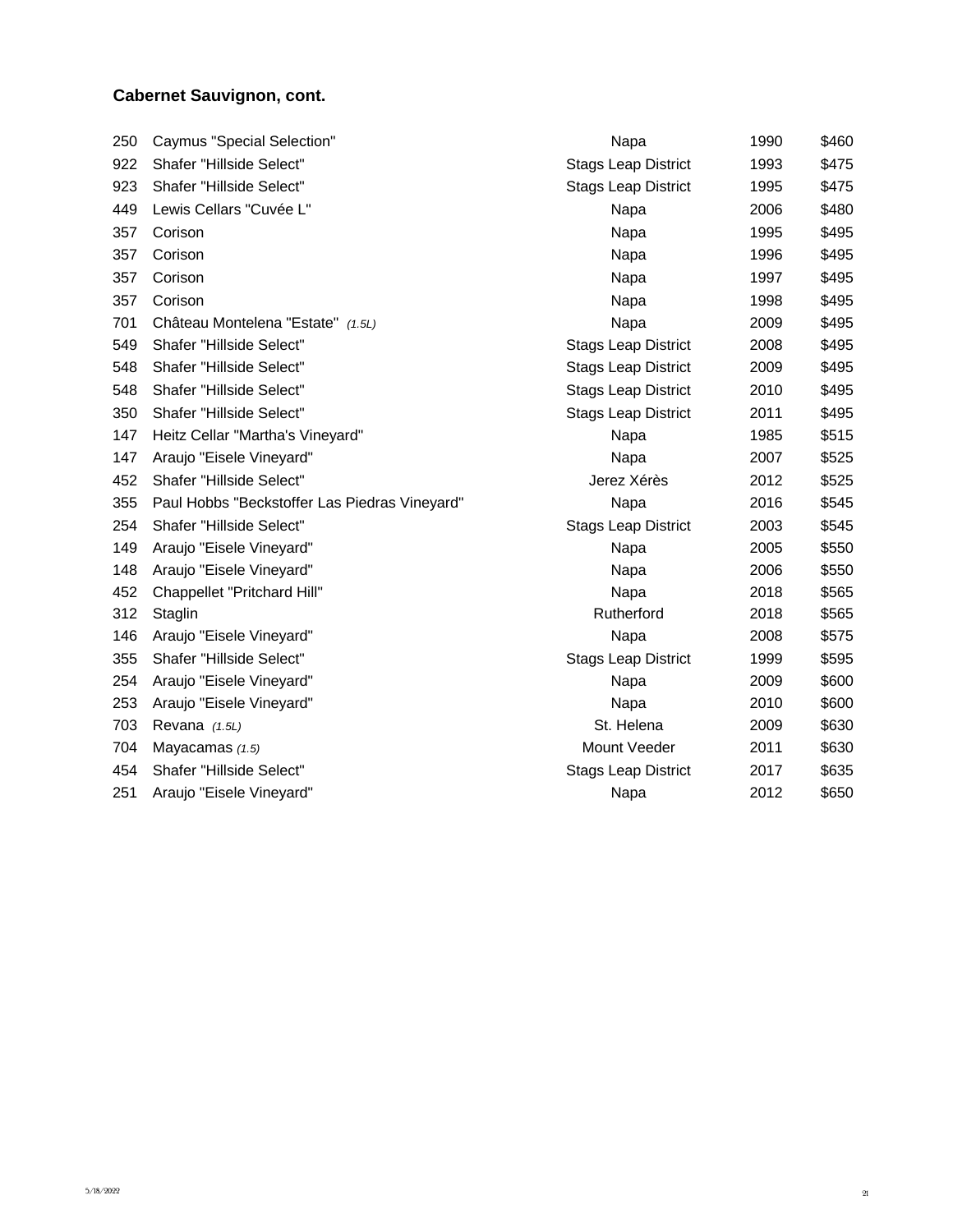| 701 | Far Niente $(1.5)$                         | Oakville        | 2008 | \$675   |
|-----|--------------------------------------------|-----------------|------|---------|
| 703 | Lewis "Reserve" (1.5L)                     | Napa            | 2012 | \$695   |
| 701 | Staglin Cabernet (1.5L)                    | Rutherford      | 2004 | \$750   |
| 701 | Robert Foley (1.5L)                        | Howell Mountain | 2013 | \$775   |
| 704 | Château Montelena "Estate" (1.5L)          | Napa            | 1997 | \$795   |
| 702 | Staglin (1.5L)                             | Rutherford      | 2005 | \$850   |
| 703 | Staglin (1.5L)                             | Rutherford      | 2007 | \$895   |
| 254 | Paul Hobbs "Beckstoffer To Kalon Vineyard" | Napa            | 2016 | \$895   |
| 701 | Shafer "Hillside Select" (1.5L)            | Napa            | 2009 | \$995   |
| 702 | Shafer "Hillside Select" (1.5L)            | Napa            | 2010 | \$995   |
| 347 | Eisele Vineyard                            | Napa            | 2016 | \$1,045 |
| 607 | Colgin "Tychson Hill Vineyard"             | Napa            | 2012 | \$1,095 |
| 926 | Colgin "Herb Lamb Vineyard"                | Napa            | 1998 | \$1,130 |
| 999 | Egelhoff $(6L)$                            | Napa            | 2006 | \$1,250 |
| 999 | Egelhoff $(6L)$                            | Napa            | 2007 | \$1,250 |
| 999 | Shafer "Hillside Select" (3L)              | Napa            | 2009 | \$1,800 |
| 999 | Shafer "Hillside Select" (3L)              | Napa            | 2010 | \$1,800 |
| 999 | Shafer "Hillside Select" (3L)              | Napa            | 2011 | \$2,000 |
| 999 | Shafer "Hillside Select" (6L)              | Napa            | 2010 | \$3,900 |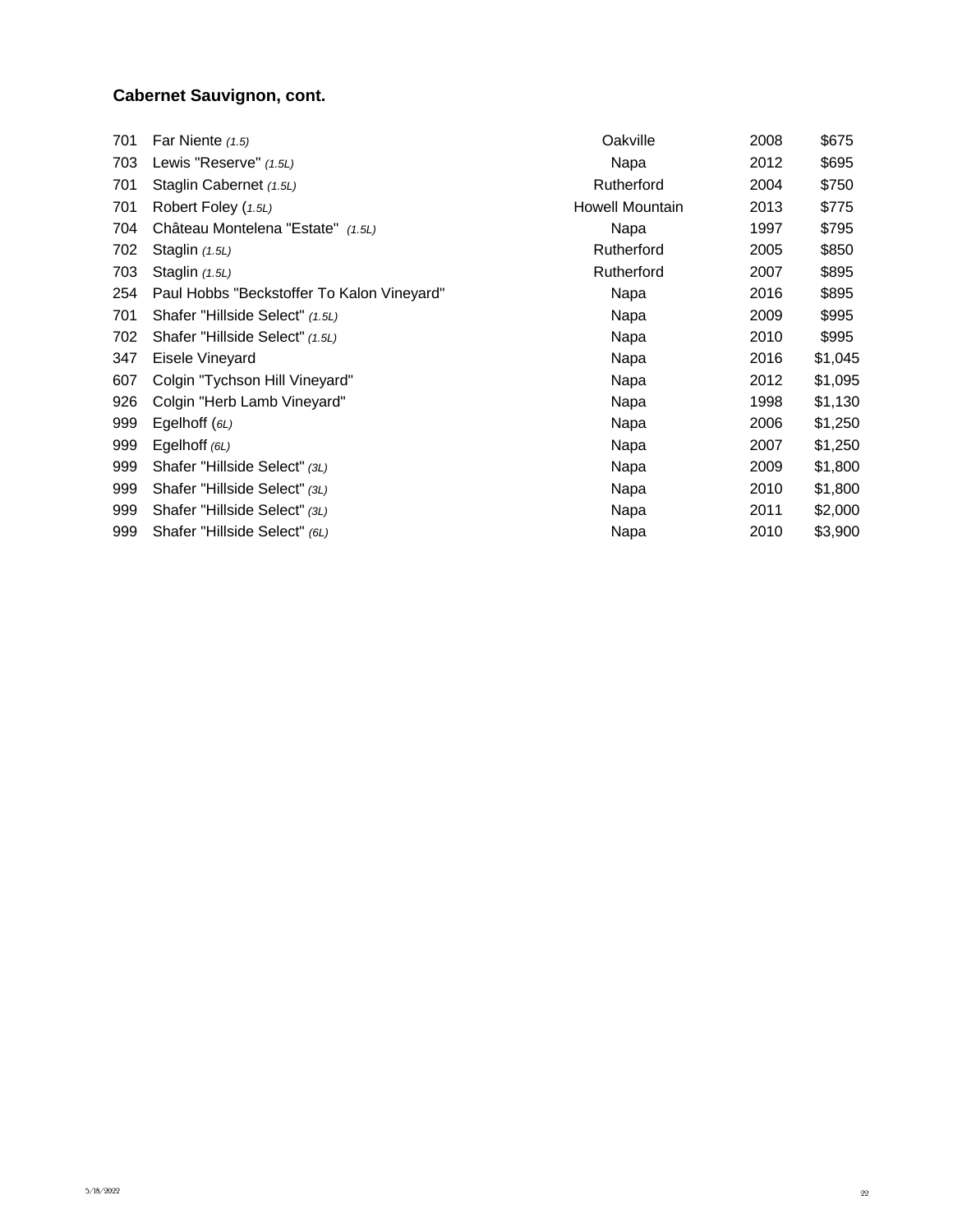## **Proprietary Blends**

### **California**

| 502 | Hindsight "20/20 Retrospective"            | Napa           | 2018 | \$65  |
|-----|--------------------------------------------|----------------|------|-------|
| 263 | Chappellet Mountain Cuvée                  | Napa           | 2019 | \$65  |
| 463 | August Briggs "Wishes"                     | Napa           | 2017 | \$70  |
| 362 | Leviathan                                  | California     | 2019 | \$75  |
| 407 | Orin Swift "Abstract"                      | California     | 2020 | \$80  |
| 503 | Hill Family Estate "Origin"                | Napa           | 2018 | \$85  |
| 304 | The Prisoner                               | California     | 2019 | \$95  |
| 561 | Fisher Vineyards "Cameron Fisher"          | Napa           | 2015 | \$125 |
| 563 | Cain "Concept"                             | Napa           | 2009 | \$130 |
| 461 | <b>Buoncristiani "OPC"</b>                 | Napa           | 2018 | \$145 |
| 460 | Orin Swift "Papillon"                      | Napa           | 2019 | \$145 |
| 507 | Booker "Oublié"                            | Paso Robles    | 2016 | \$160 |
| 560 | L'Aventure "Côte a Côte"                   | Paso Robles    | 2012 | \$175 |
| 562 | L'Aventure "Estate Cuvée"                  | Paso Robles    | 2012 | \$175 |
| 402 | L'Aventure "Côte a Côte"                   | Paso Robles    | 2013 | \$195 |
| 463 | L'Aventure "Estate Cuvée"                  | Paso Robles    | 2013 | \$195 |
| 363 | Peter Michael "L'Esprit Des Pavots"        | Knights Valley | 2011 | \$195 |
| 561 | Peter Michael "L'Esprit Des Pavots"        | Knights Valley | 2016 | \$215 |
| 261 | Araujo "Altagracia"                        | Napa           | 2010 | \$220 |
| 401 | L'Aventure "Estate Cuvée"                  | Paso Robles    | 2017 | \$225 |
| 261 | Behrens Family Winery "Head in the Clouds" | Napa           | 2011 | \$245 |
| 301 | Araujo "Altagracia"                        | Napa           | 2011 | \$270 |
| 562 | Araujo "Altagracia"                        | Napa           | 2012 | \$270 |
| 607 | Matriarch                                  | Napa           | 2002 | \$295 |
| 607 | Matriarch                                  | Napa           | 2004 | \$295 |
| 606 | Merryvale "Profile"                        | Napa           | 2004 | \$295 |
| 609 | Merryvale "Profile"                        | Napa           | 2008 | \$295 |
| 260 | The Mascot                                 | Napa           | 2016 | \$295 |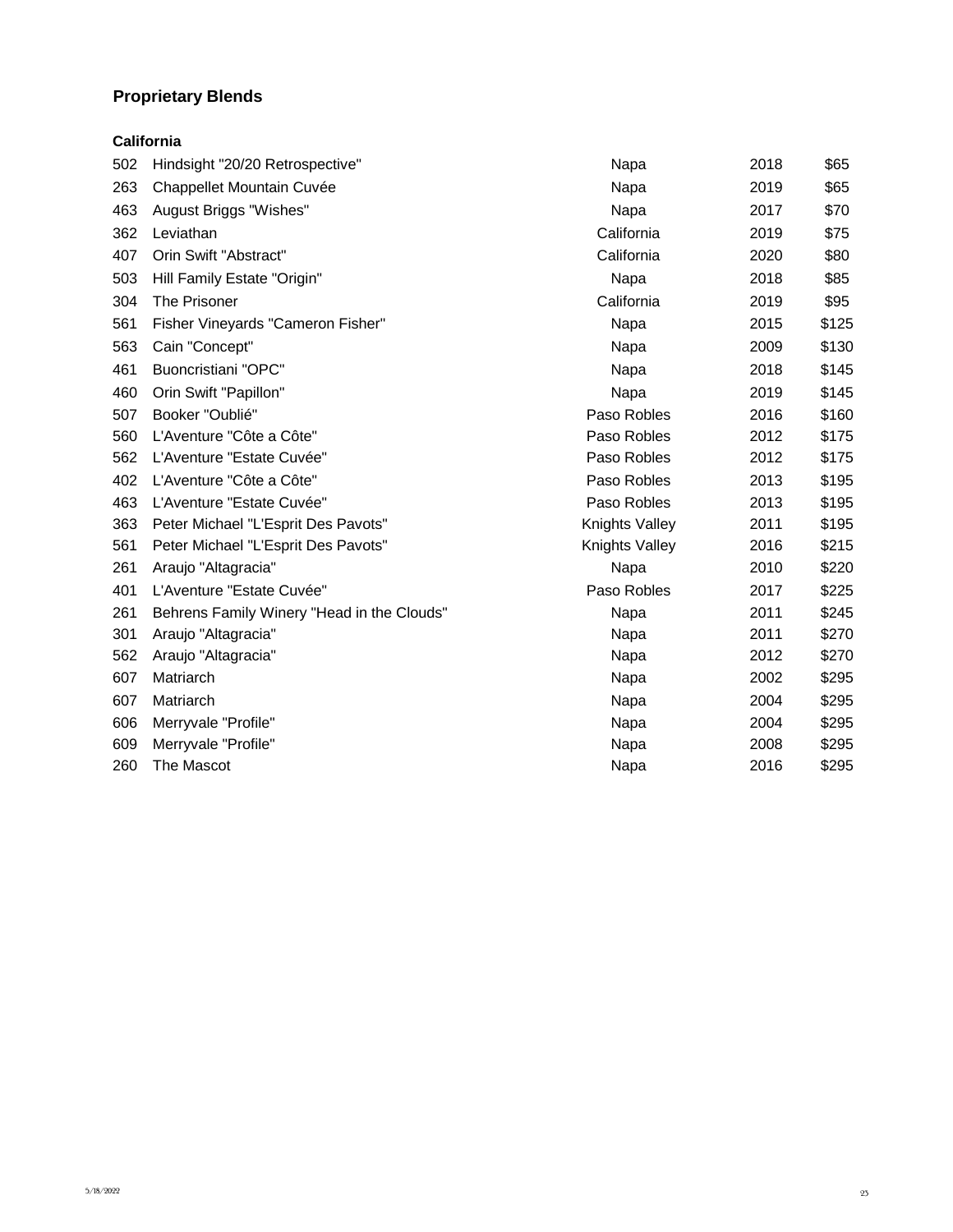## **Proprietary, cont.**

|     | California                                |                      |      |       |
|-----|-------------------------------------------|----------------------|------|-------|
| 905 | Matriarch                                 | Napa                 | 2008 | \$300 |
| 608 | Matriarch                                 | Napa                 | 2011 | \$310 |
| 261 | Matriarch                                 | Napa                 | 2007 | \$325 |
| 906 | Matriarch                                 | Napa                 | 2010 | \$325 |
| 603 | Frank Family Vineyards "Winston Hill"     | Rutherford           | 2010 | \$325 |
| 361 | Rudd "Estate"                             | Oakville             | 2015 | \$335 |
| 603 | Matriarch                                 | Napa                 | 2005 | \$350 |
| 612 | Matriarch                                 | Napa                 | 2012 | \$350 |
| 260 | Benziger "Tribute"                        | Sonoma               | 2011 | \$350 |
| 902 | Ridge Monte Bello                         | Santa Cruz Mountains | 2015 | \$375 |
| 909 | Ridge Monte Bello                         | Santa Cruz Mountains | 2017 | \$375 |
| 461 | Rudd "Estate"                             | Oakville             | 2009 | \$375 |
| 462 | Peter Michael "Les Pavots"                | Knights Valley       | 2011 | \$375 |
| 463 | Peter Michael "Les Pavots"                | Knights Valley       | 2012 | \$375 |
| 604 | Dominus                                   | Napa                 | 1995 | \$395 |
| 613 | Ridge Monte Bello                         | Santa Cruz Mountains | 2003 | \$395 |
| 563 | Joseph Phelps "Insignia"                  | Napa                 | 2014 | \$400 |
| 602 | Harlan Estate "The Maiden"                | Napa                 | 2009 | \$425 |
| 551 | Portfolio                                 | Napa                 | 2002 | \$430 |
| 614 | Joseph Phelps "Insignia"                  | Napa                 | 2004 | \$440 |
| 610 | Opus One                                  | Napa                 | 2011 | \$440 |
| 913 | Ridge Monte Bello                         | Santa Cruz Mountains | 2018 | \$445 |
| 606 | Harlan Estate "The Maiden"                | Napa                 | 2008 | \$450 |
| 606 | Harlan Estate "The Maiden"                | Napa                 | 2010 | \$450 |
| 901 | Matriarch                                 | Napa                 | 2015 | \$450 |
| 401 | Matriarch                                 | Napa                 | 2017 | \$450 |
| 613 | Ridge Monte Bello                         | Santa Cruz Mountains | 1994 | \$450 |
| 612 | Opus One                                  | Napa                 | 2010 | \$465 |
| 614 | Joseph Phelps "Insignia"                  | Napa                 | 1994 | \$465 |
| 606 | Harlan Estate "The Maiden"                | Napa                 | 2011 | \$465 |
| 246 | Alpha Omega "Beckstoffer Missouri Hopper" | Oakville             | 2014 | \$475 |
| 906 | Opus One                                  | Napa                 | 2014 | \$475 |
| 920 | Opus One                                  | Napa                 | 2015 | \$475 |
| 610 | Opus One                                  | Napa                 | 2012 | \$485 |
|     |                                           |                      |      |       |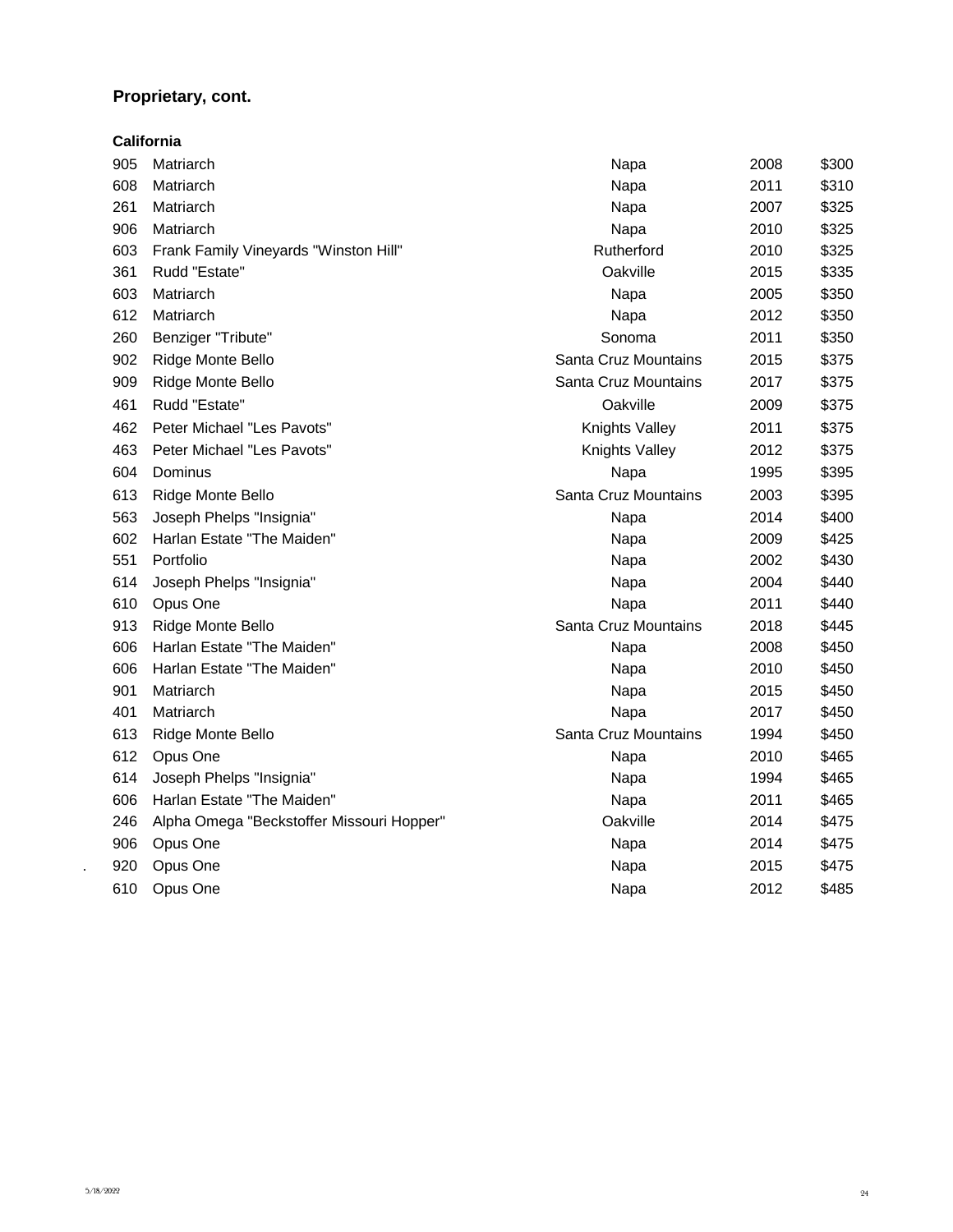## **Proprietary, cont.**

|     | California                      |          |      |         |
|-----|---------------------------------|----------|------|---------|
| 914 | Opus One                        | Napa     | 2016 | \$490   |
| 911 | Opus One                        | Napa     | 2013 | \$495   |
| 262 | Continuum                       | Napa     | 2018 | \$515   |
| 350 | Dalla Valle                     | Napa     | 2018 | \$515   |
| 912 | Ovid "Hexameter"                | Napa     | 2016 | \$545   |
| 910 | Opus One                        | Napa     | 2018 | \$545   |
| 614 | Joesph Phelps "Insignia"        | Napa     | 2007 | \$550   |
| 610 | Dominus                         | Napa     | 2015 | \$550   |
| 603 | Dominus                         | Napa     | 2016 | \$550   |
| 606 | Vérité "Le Désir"               | Sonoma   | 2015 | \$625   |
| 602 | Vérité "La Joie"                | Sonoma   | 2009 | \$650   |
| 601 | Bond "Melbury"                  | Napa     | 2008 | \$650   |
| 613 | Bond "Quella"                   | Napa     | 2010 | \$650   |
| 900 | Harlan Estate "The Maiden"      | Napa     | 2013 | \$695   |
| 913 | Harlan Estate "The Maiden"      | Napa     | 2014 | \$695   |
| 363 | Maya                            | Napa     | 2001 | \$845   |
| 703 | Joseph Phelps "Insignia" (1.5L) | Napa     | 2006 | \$875   |
| 702 | Joseph Phelps "Insignia" (1.5L) | Napa     | 2009 | \$875   |
| 702 | Joseph Phelps "Insignia" (1.5L) | Napa     | 2010 | \$875   |
| 702 | Joseph Phelps "Insignia" (1.5L) | Napa     | 2011 | \$875   |
| 602 | Colgin IX Estate                | Napa     | 2010 | \$895   |
| 702 | Joseph Phelps "Insignia" (1.5L) | Napa     | 2013 | \$945   |
| 702 | Joseph Phelps "Insignia" (1.5L) | Napa     | 2001 | \$945   |
| 363 | Maya                            | Napa     | 2016 | \$950   |
| 701 | Continuum (1.5L)                | Napa     | 2015 | \$950   |
| 605 | Harlan Estate                   | Napa     | 2000 | \$1,000 |
| 905 | Maya                            | Napa     | 2018 | \$1,025 |
| 611 | Colgin "Cariad"                 | Napa     | 2017 | \$1,085 |
| 704 | Joseph Phelps "Insignia" (1.5L) | Napa     | 2007 | \$1,095 |
| 799 | Dominus (1.5L)                  | Napa     | 2018 | \$1,195 |
| 100 | Screaming Eagle "Second Flight" | Oakville | 2011 | \$1,200 |
| 603 | Screaming Eagle "Second Flight" | Oakville | 2008 | \$1,200 |
| 604 | Screaming Eagle "Second Flight" | Oakville | 2009 | \$1,250 |
| 100 | Screaming Eagle "Second Flight" | Oakville | 2010 | \$1,250 |
| 601 | Screaming Eagle "Second Flight" | Oakville | 2006 | \$1,250 |
| 205 | Colgin IX Estate                | Napa     | 2018 | \$1,295 |
| 701 | Bond "Melbury" (1.5L)           | Napa     | 2005 | \$1,300 |
| 702 | Bond "Pluribus" (1.5L)          | Napa     | 2005 | \$1,300 |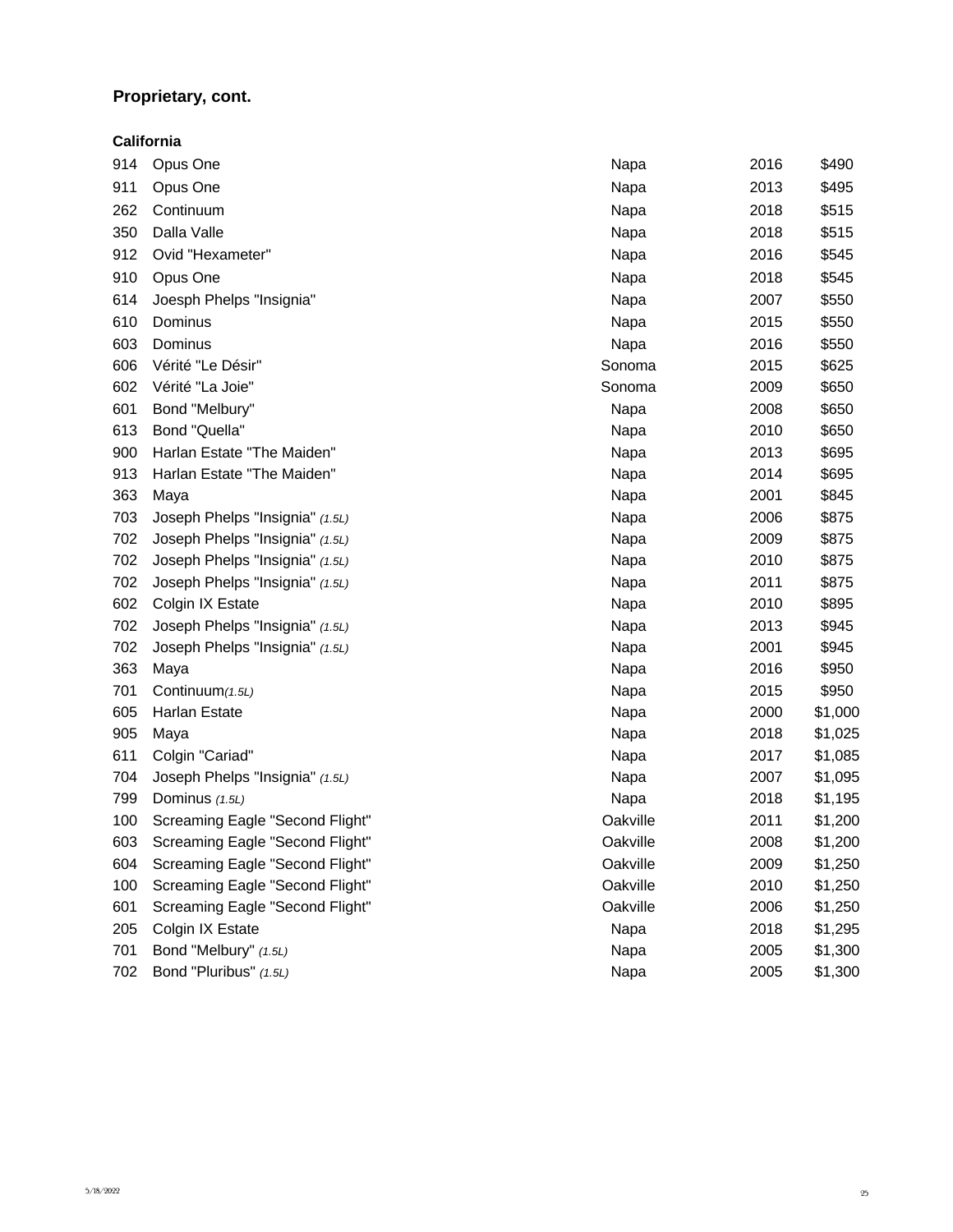## **Proprietary, cont.**

**California**

| 602 | Screaming Eagle "Second Flight" | Oakville | 2007 | \$1,300  |
|-----|---------------------------------|----------|------|----------|
| 100 | Screaming Eagle "Second Flight" | Oakville | 2012 | \$1,300  |
| 100 | Screaming Eagle "Second Flight" | Oakville | 2013 | \$1,300  |
| 100 | Screaming Eagle "Second Flight" | Oakville | 2014 | \$1,300  |
| 605 | Harlan Estate                   | Napa     | 2006 | \$1,395  |
| 604 | Bond "Melbury"                  | Napa     | 2018 | \$1,395  |
| 607 | Bond "Quella"                   | Napa     | 2018 | \$1,395  |
| 608 | Bond "St. Eden"                 | Napa     | 2018 | \$1,395  |
| 609 | Bond "Vecina"                   | Napa     | 2018 | \$1,395  |
| 923 | Bond "Pluribus"                 | Napa     | 2018 | \$1,395  |
| 601 | Colgin "Cariad"                 | Napa     | 2018 | \$1,435  |
| 100 | Screaming Eagle "Second Flight" | Oakville | 2015 | \$1,500  |
| 100 | Screaming Eagle "Second Flight" | Oakville | 2016 | \$1,500  |
| 605 | <b>Harlan Estate</b>            | Napa     | 2009 | \$1,500  |
| 605 | Harlan Estate                   | Napa     | 2010 | \$1,500  |
| 605 | Harlan Estate                   | Napa     | 2011 | \$1,500  |
| 608 | Harlan Estate                   | Napa     | 2014 | \$1,875  |
| 601 | Harlan Estate                   | Napa     | 2013 | \$1,895  |
| 606 | Harlan Estate                   | Napa     | 2015 | \$1,895  |
| 605 | <b>Harlan Estate</b>            | Napa     | 2016 | \$1,995  |
| 460 | Harlan Estate                   | Napa     | 2018 | \$2,695  |
| 11  | <b>Screaming Eagle</b>          | Oakville | 2008 | \$3,700  |
| 13  | <b>Screaming Eagle</b>          | Oakville | 2011 | \$3,750  |
| 9   | <b>Screaming Eagle</b>          | Oakville | 2004 | \$3,850  |
| 9   | <b>Screaming Eagle</b>          | Oakville | 2003 | \$3,900  |
| 10  | <b>Screaming Eagle</b>          | Oakville | 2006 | \$3,900  |
| 12  | <b>Screaming Eagle</b>          | Oakville | 2009 | \$3,900  |
| 12  | <b>Screaming Eagle</b>          | Oakville | 2010 | \$4,000  |
| 10  | <b>Screaming Eagle</b>          | Oakville | 2005 | \$4,100  |
| 13  | <b>Screaming Eagle</b>          | Oakville | 2018 | \$4,100  |
| 11  | <b>Screaming Eagle</b>          | Oakville | 2007 | \$5,000  |
| 705 | Screaming Eagle (1.5L)          | Oakville | 2017 | \$12,000 |
|     |                                 |          |      |          |

## **Washington**

| 450 | Andrew Will "Ciel du Cheval"    | <b>Red Mountain</b> | 2017 | \$125 |
|-----|---------------------------------|---------------------|------|-------|
| 363 | Andrew Will "Champoux Vineyard" | Horse Heaven Hills  | 2016 | \$135 |
| 260 | Figgins                         | Walla Walla Valley  | 2010 | \$200 |
| 611 | Figgins                         | Walla Walla Valley  | 2011 | \$200 |
| 604 | Figgins                         | Walla Walla Valley  | 2012 | \$200 |
|     | 404 Cayuse "Camaspelo"          | Walla Walla Valley  | 2014 | \$240 |
| 201 | Cayuse "The Lovers"             | Walla Walla Valley  | 2012 | \$275 |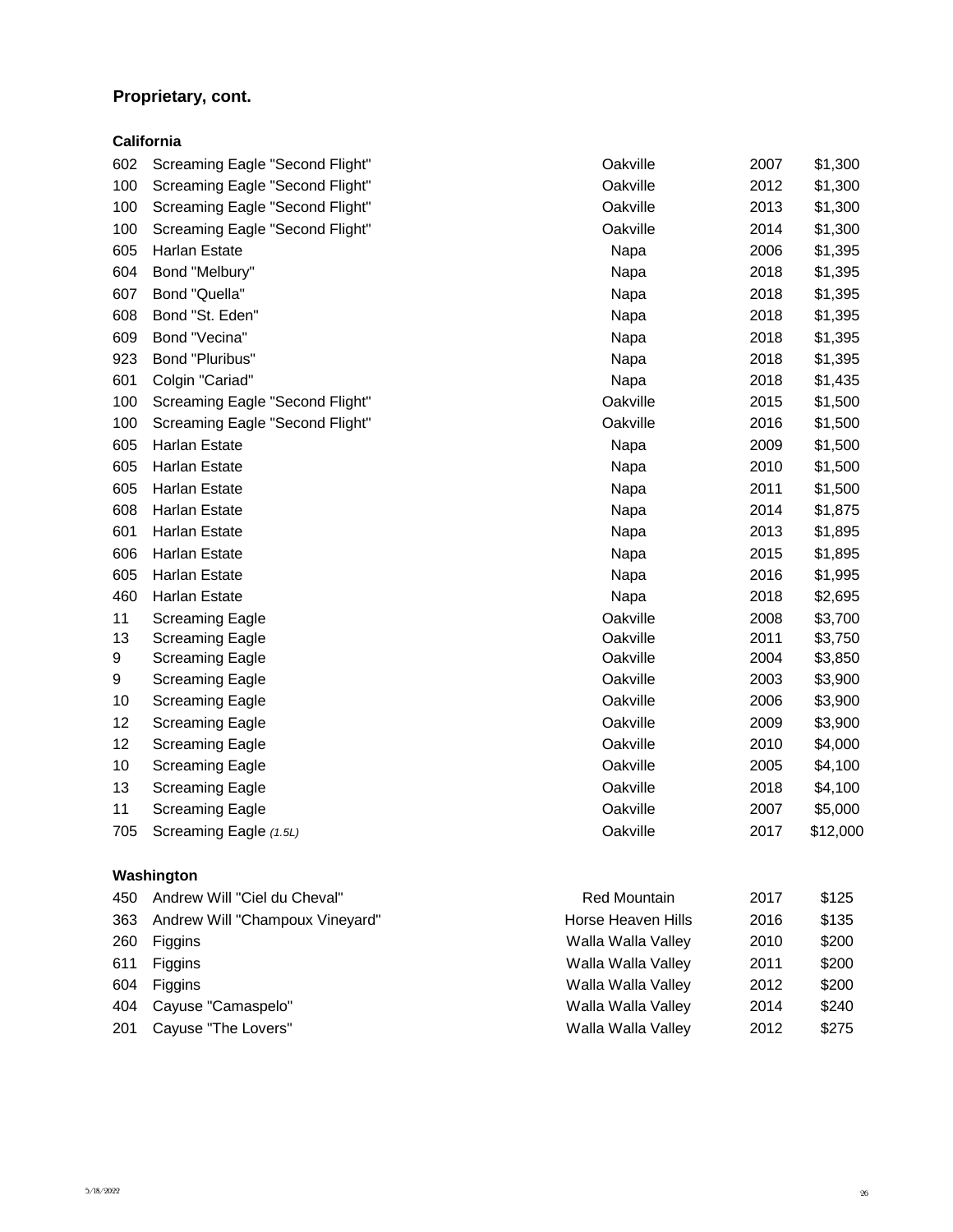#### **Italian Red**

|     | <b>Northwest</b>                             |                           |      |       |
|-----|----------------------------------------------|---------------------------|------|-------|
| 511 | Paolo Scavino Nebbiolo                       | Langhe                    | 2020 | \$55  |
| 312 | Fratelli Alessandria "Prinsiòt" Nebbiolo     | Langhe                    | 2019 | \$60  |
| 240 | Punta Crena "Vigneto Isasco" Rossese         | Riviera Ligure di Ponente | 2020 | \$65  |
| 446 | Ca' del Baio "Autinbej"                      | <b>Barbaresco</b>         | 2018 | \$70  |
| 444 | Luigi Giordano "Cavanna"                     | Barbaresco                | 2017 | \$75  |
| 341 | Le Pianelle                                  | <b>Bramaterra</b>         | 2013 | \$95  |
| 449 | Vigneti Luigi Oddero "Convento"              | Barolo                    | 2016 | \$95  |
| 203 | Giuseppe Cortese "Rabaja"                    | <b>Barbaresco</b>         | 2017 | \$105 |
| 354 | Fratelli Alessandria "del Comune di Verduno" | Barolo                    | 2017 | \$105 |
| 345 | Cantina Del Pino "Gallina"                   | Barbaresco                | 2014 | \$110 |
| 541 | Massolino "Serralunga d'Alba"                | Barolo                    | 2016 | \$110 |
| 141 | G.B. Burlotto                                | Barolo                    | 2016 | \$110 |
| 922 | Travaglini "Riserva"                         | Gattinara                 | 2012 | \$115 |
| 541 | Nervi Nebbiolo                               | Gattinara                 | 2017 | \$115 |
| 440 | Luigi Giordano "Montestefano"                | Barbaresco                | 2016 | \$120 |
| 343 | Cocito "Baluchin" Riserva                    | Barbaresco                | 2011 | \$125 |
| 925 | Produttori del Barbaresco "Muncagota"        | Barbaresco                | 2013 | \$130 |
| 142 | G.B. Burlotto                                | Barolo                    | 2017 | \$135 |
| 547 | Paolo Scavino "Ravera"                       | Barolo                    | 2017 | \$135 |
| 445 | Giacomo Conterno "Vigna Francia" Barbera     | Alba                      | 2018 | \$140 |
| 908 | Luigi Baudana "Cerretta"                     | Barolo                    | 2015 | \$145 |
| 245 | Fratelli Alessandria "Gramolere"             | Barolo                    | 2016 | \$155 |
| 451 | Fratelli Alessandria "Gramolere"             | Barolo                    | 2017 | \$155 |
| 346 | Giacomo Conterno "Vigna Francia" Barbera     | Alba                      | 2019 | \$155 |
| 543 | Oddero "Villero"                             | Barolo                    | 2016 | \$160 |
| 206 | Damilano "Cannubi"                           | Barolo                    | 2016 | \$165 |
| 444 | Oddero "Rocche Di Castiglione"               | Barolo                    | 2016 | \$165 |
| 241 | Parusso "Bussia"                             | Barolo                    | 2010 | \$170 |
| 147 | Fratelli Alessandria "Monvigliero"           | Barolo                    | 2017 | \$175 |
| 144 | Paolo Scavino "Cannubi"                      | Barolo                    | 2017 | \$175 |
| 341 | Poderi Aldo Conterno "Bussia"                | Barolo                    | 2017 | \$180 |
| 344 | Brovia "Rocche di Castiglione"               | Barolo                    | 2015 | \$195 |
| 343 | Cogno "Ravera"                               | Barolo                    | 2017 | \$195 |
| 241 | Brovia "Brea Vigna ca'mia"                   | Barolo                    | 2017 | \$225 |
| 241 | Poderi Aldo Conterno "Colonnello"            | Barolo                    | 2009 | \$255 |
| 799 | Paolo Scavino "Bricco Ambrogio" (1.5L)       | Barolo                    | 2017 | \$260 |
| 701 | Produttori del Barbaresco "Rabaja" (1.5L)    | Barbaresco                | 2014 | \$265 |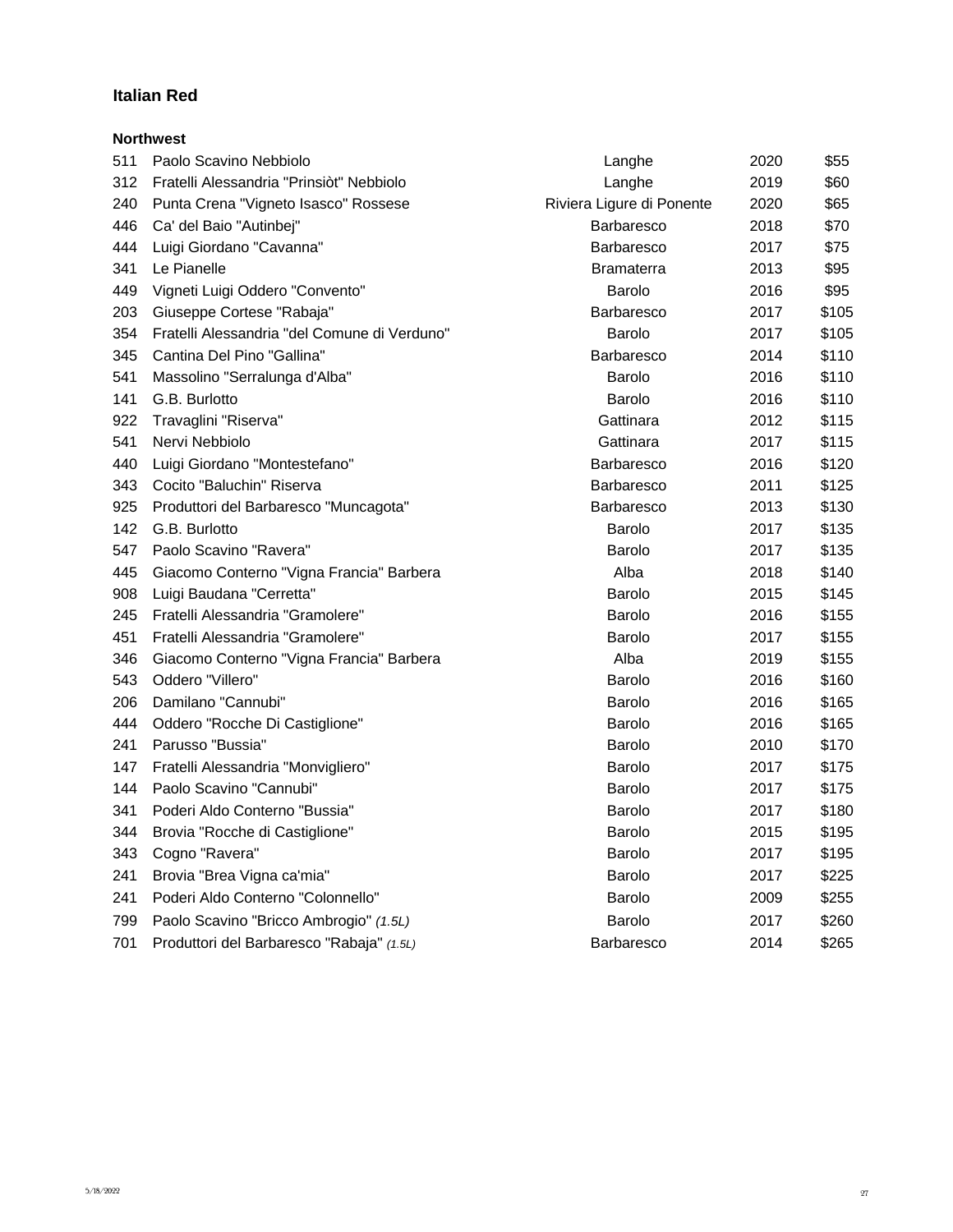#### **Italian Red, Cont.**

|     | <b>Northwest</b>                                |        |      |         |
|-----|-------------------------------------------------|--------|------|---------|
| 142 | Ceretto "Brunate"                               | Barolo | 2013 | \$275   |
| 704 | Giacomo Conterno "Vigna Francia" Barbera (1.5L) | Alba   | 2018 | \$290   |
| 442 | Ettore Germano "Vignarionda"                    | Barolo | 2016 | \$295   |
| 542 | G.B. Burlotto "Acclivi"                         | Barolo | 2017 | \$295   |
| 703 | Paolo Scavino "Monvigliero" (1.5L)              | Barolo | 2017 | \$295   |
| 142 | Poderi Aldo Conterno "Romirasco"                | Barolo | 2009 | \$375   |
| 446 | Poderi Aldo Conterno "Cicala"                   | Barolo | 2017 | \$375   |
| 544 | Poderi Aldo Conterno "Colonnello"               | Barolo | 2017 | \$375   |
| 143 | <b>Bartolo Mascarello</b>                       | Barolo | 2017 | \$495   |
| 144 | Poderi Aldo Conterno "Romirasco"                | Barolo | 2017 | \$525   |
| 919 | Giacomo Conterno "Francia"                      | Barolo | 2016 | \$575   |
| 140 | Gaja "Sorì Tildìn"                              | Langhe | 2006 | \$595   |
| 922 | G.B. Burlotto "Monvigliero"                     | Barolo | 2017 | \$625   |
| 443 | Giacomo Conterno "Francia"                      | Barolo | 2017 | \$660   |
| 999 | Cordero di Montezemolo "Monfalletto" (5L)       | Barolo | 2008 | \$685   |
| 925 | Gaja "Sperss"                                   | Langhe | 1998 | \$750   |
| 543 | Gaja "Sorì San Lorenzo"                         | Langhe | 2003 | \$750   |
| 799 | Poderi Aldo Conterno "Romirasco" (1.5L)         | Barolo | 2017 | \$1,095 |
| 705 | Giacomo Conterno "Francia" (1.5L)               | Barolo | 2016 | \$1,265 |
| 704 | Giacomo Conterno "Monfortino" (1.5L)            | Barolo | 2014 | \$3,500 |
|     |                                                 |        |      |         |

#### **Northeast**

| Giuliano Rosati Ripasso                   | Valpolicella   | 2018 | \$43    |
|-------------------------------------------|----------------|------|---------|
| Vignai da Duline Schioppettino            | Venezia Giulia | 2018 | \$85    |
| Tenuta Sant'Antonio Amarone Selezione     | Valpolicella   | 2016 | \$95    |
| Giuseppe Quintarelli "Primofiore"         | Veneto         | 2017 | \$135   |
| Giuseppe Quintarelli "Primofiore"         | Veneto         | 2018 | \$135   |
| Giuseppe Quintarelli "Ca' del Merlo"      | Veneto         | 2012 | \$185   |
| Dal Forno Romano "Superiore"              | Valpolicella   | 2008 | \$195   |
| Giuseppe Quintarelli "Ca' del Merlo"      | Veneto         | 2013 | \$205   |
| Giuseppe Quintarelli "Classico Superiore" | Valpolicella   | 2011 | \$210   |
| Giuseppe Quintarelli "Classico Superiore" | Valpolicella   | 2012 | \$210   |
| Dal Forno Romano Amarone                  | Valpolicella   | 2006 | \$695   |
| Giuseppe Quintarelli Amarone"Classico"    | Valpolicella   | 2012 | \$715   |
| Giuseppe Quintarelli Amarone"Classico"    | Valpolicella   | 2000 | \$750   |
| Giuseppe Quintarelli "Alzero" Cabernet    | Veneto         | 2009 | \$795   |
| Giuseppe Quintarelli "Alzero" Cabernet    | Veneto         | 2011 | \$845   |
| Giuseppe Quintarelli "Alzero" Cabernet    | Veneto         | 2012 | \$845   |
| Giuseppe Quintarelli "Selezione" Amarone  | Valpolicella   | 2000 | \$950   |
| Giuseppe Quintarelli "Riserva" Amarone    | Valpolicella   | 2003 | \$1,495 |
|                                           |                |      |         |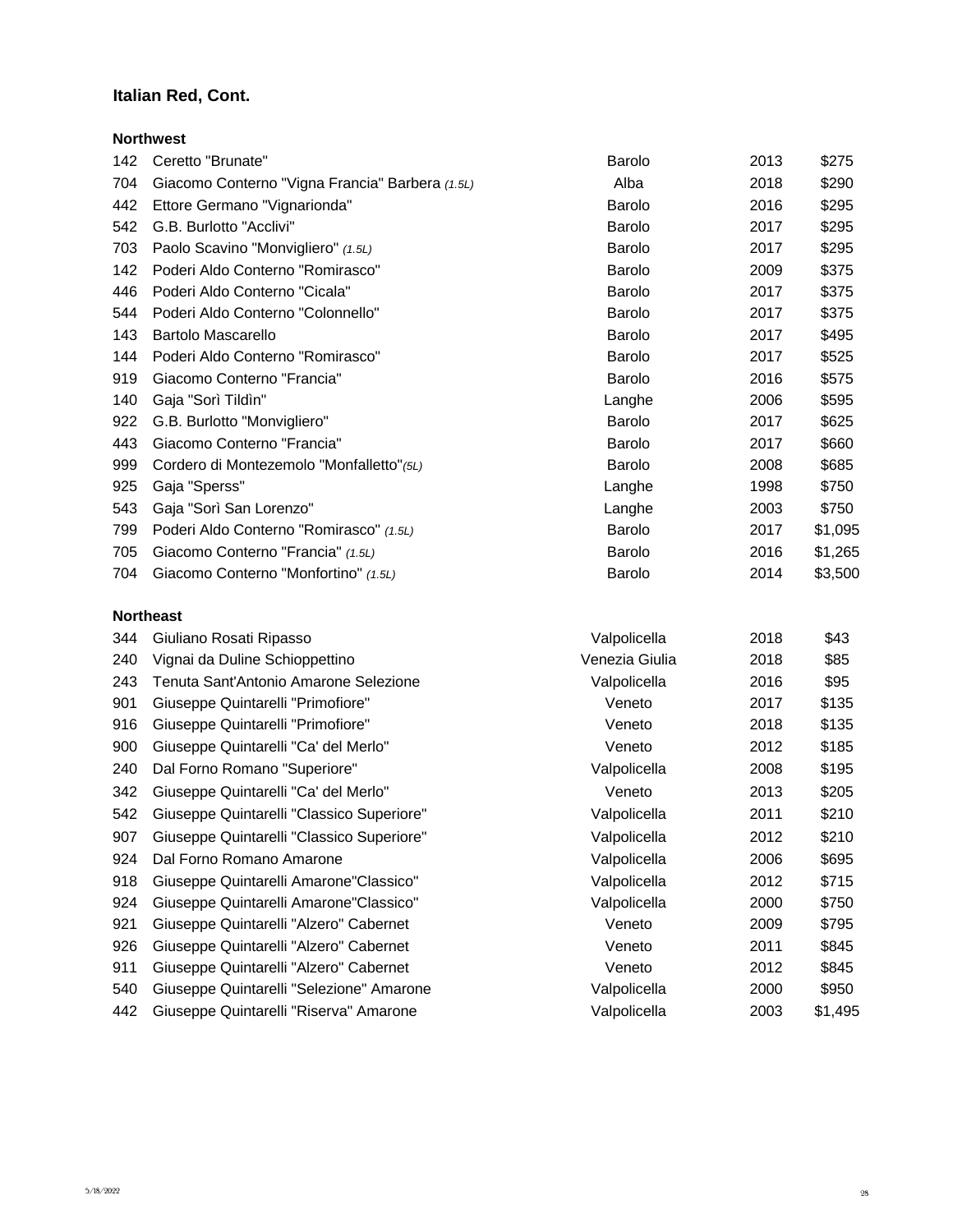#### **Italian Red, Cont.**

#### **Central**

| 544 | Tenuta Sette Cieli "Yantra"            | Tuscany                | 2019 | \$55  |
|-----|----------------------------------------|------------------------|------|-------|
| 440 | Ciacci Piccolomini "Ateo"              | Sant'Antimo            | 2018 | \$60  |
| 441 | Castello di Bossi "Berardo" Riserva    | Chianti Classico       | 2016 | \$75  |
| 545 | Casanuova delle Cerbaie                | Brunello di Montalcino | 2011 | \$100 |
| 405 | Gaja "Promis"                          | Tuscany                | 2017 | \$100 |
| 354 | San Giorgio "Ugolforte"                | Brunello di Montalcino | 2016 | \$110 |
| 540 | Fèlsina "Rancia"                       | Chianti Classico       | 2017 | \$110 |
| 244 | Isole e Olena Syrah                    | Tuscany                | 2016 | \$115 |
| 340 | Isole e Olena Syrah                    | Tuscany                | 2017 | \$115 |
| 242 | Ciacci Piccolomini                     | Brunello di Montalcino | 2014 | \$120 |
| 445 | Poggio Scalette "Il Carbonaione"       | Tuscany                | 2016 | \$125 |
| 344 | Poggio Landi                           | Brunello di Montalcino | 2016 | \$125 |
| 452 | La Macioche                            | Brunello di Montalcino | 2015 | \$135 |
| 343 | Isole e Olena "Cepparello"             | Tuscany                | 2017 | \$150 |
| 545 | Ciacci Piccolomini "Pianrosso"         | Brunello di Montalcino | 2013 | \$155 |
| 148 | Isole e Olena Cabernet Sauvignon       | Tuscany                | 2016 | \$160 |
| 340 | Talenti Podere Pian Di Conte           | Brunello di Montalcino | 1990 | \$170 |
| 456 | Ciacci Piccolomini "Pianrosso"         | Brunello di Montalcino | 2015 | \$175 |
| 241 | Luce                                   | Tuscany                | 2011 | \$180 |
| 140 | Tenuta Sette Ponti "Oreno"             | Tuscany                | 2007 | \$195 |
| 440 | Luce                                   | Tuscany                | 2007 | \$195 |
| 705 | Casanuova delle Cerbaie (1.5L)         | Brunello di Montalcino | 2008 | \$195 |
| 239 | IL Marroneto                           | Brunello di Montalcino | 2016 | \$200 |
| 240 | Ciacci Piccolomini "Pianrosso" Riserva | Brunello di Montalcino | 2007 | \$205 |
| 544 | Paolo Beau "Pagliaro"                  | Montefalco Sagrantino  | 2015 | \$205 |
| 244 | Val di Suga "Vigna Spuntali"           | Brunello di Montalcino | 2013 | \$210 |
| 454 | Val di Suga "Vigna Spuntali"           | Brunello di Montalcino | 2015 | \$210 |
| 344 | Luce                                   | Tuscany                | 2012 | \$215 |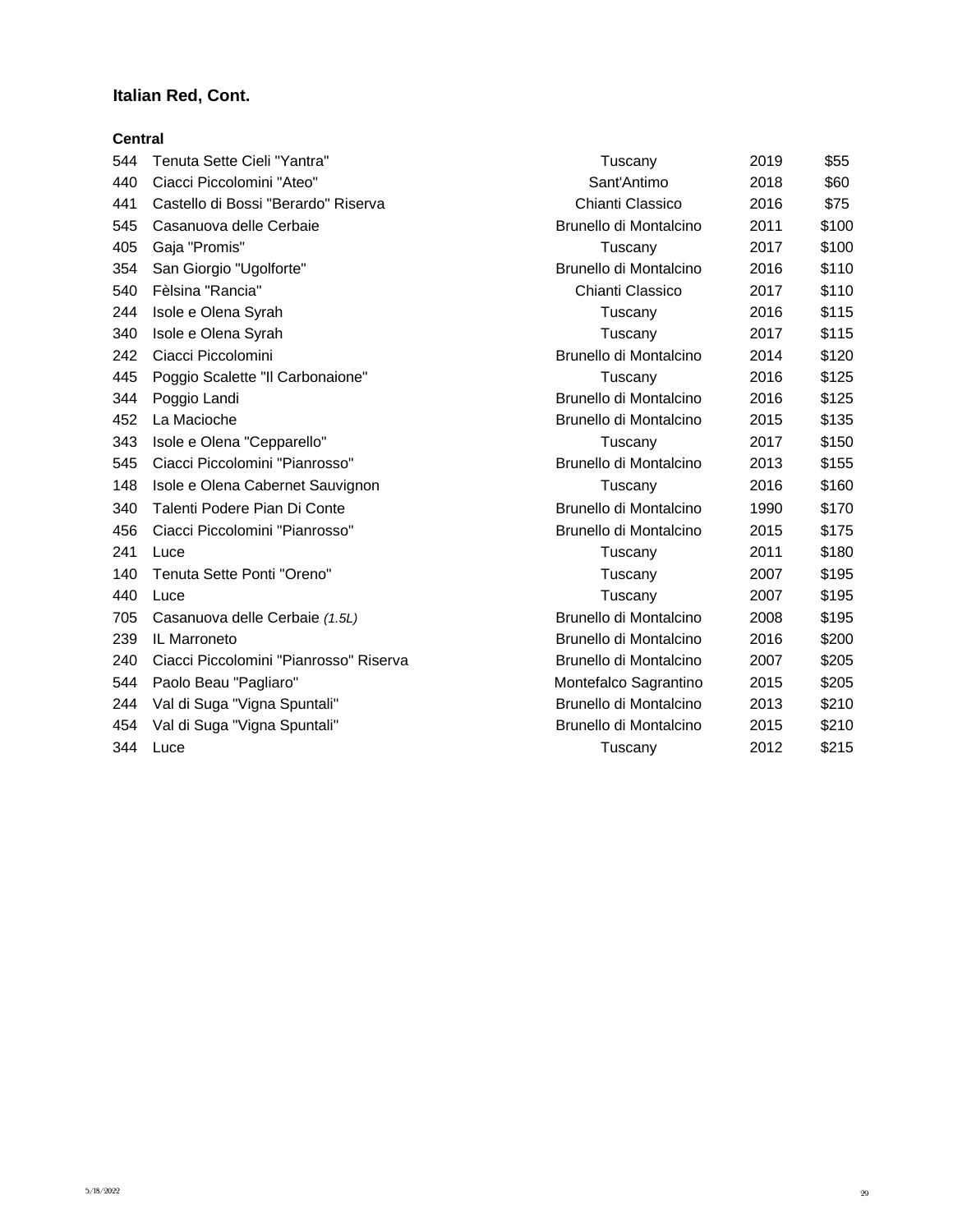#### **Italian Red, Cont.**

#### **Central**

| 140             | Altesino "Riserva"                     | Brunello di Montalcino | 2015 | \$225   |
|-----------------|----------------------------------------|------------------------|------|---------|
| 923             | Grattamacco "Superiore"                | Bolgheri               | 2015 | \$225   |
| 242             | Luce                                   | Tuscany                | 2014 | \$225   |
| 542             | Paolo Bea "Cerrete"                    | Montefalco Sagrantino  | 2015 | \$320   |
| 705             | Isole e Olena "Cepparello" (1.5L)      | Tuscany                | 2017 | \$330   |
| 542             | Montevertine "Le Pergole Torte"        | Tuscany                | 2015 | \$360   |
| 540             | Montevertine "Le Pergole Torte"        | Tuscany                | 2016 | \$360   |
| 926             | Montevertine "Le Pergole Torte"        | Tuscany                | 2017 | \$360   |
| 445             | Montevertine "Le Pergole Torte"        | Tuscany                | 2018 | \$360   |
| 141             | Ciacci Piccolomini "Pianrosso" Riserva | Brunello di Montalcino | 2015 | \$360   |
| 14              | Ciacci Piccolomini "Pianrosso" Riserva | Brunello di Montalcino | 2012 | \$375   |
| 341             | Ornellaia "Superiore"                  | Bolgheri               | 2011 | \$380   |
| 141             | Sassicaia                              | Bolgheri               | 2010 | \$430   |
| 340             | Sassicaia                              | Bolgheri               | 2015 | \$430   |
| 441             | Sassicaia                              | Bolgheri               | 2016 | \$430   |
| 305             | Sassicaia                              | Bolgheri               | 2018 | \$430   |
| 542             | Ornellaia "Superiore"                  | Bolgheri               | 2014 | \$398   |
| 543             | Ornellaia "Superiore"                  | Bolgheri               | 2015 | \$430   |
| 143             | Ornellaia "Superiore"                  | Bolgheri               | 2018 | \$460   |
| 705             | Montevertine "Le Pergole Torte" (1.5L) | Tuscany                | 2018 | \$695   |
| 799             | Ciacci Piccolomini "Pianrosso" 3 Liter | Brunello di Montalcino | 2013 | \$965   |
| 540             | Ornellaia "Masseto"                    | Tuscany                | 2012 | \$1,199 |
| 922             | Ornellaia "Masseto"                    | Tuscany                | 2013 | \$1,225 |
| <b>Southern</b> |                                        |                        |      |         |
| 145             | Ciàtu Alicante                         | Menfi                  | 2016 | \$60    |
| 441             | Manimurci "Poema"                      | Taurasi                | 2009 | \$76    |

| 241 Vestini Campagnano "Pallagrello Nero" | Terre del Volturno | 2008 | \$80  |
|-------------------------------------------|--------------------|------|-------|
| 343 Terra Di Lavoro                       | Campania           | 2012 | \$120 |
| 342 Donnafugata "Mille e una Notte"       | Sicily             | 2010 | \$150 |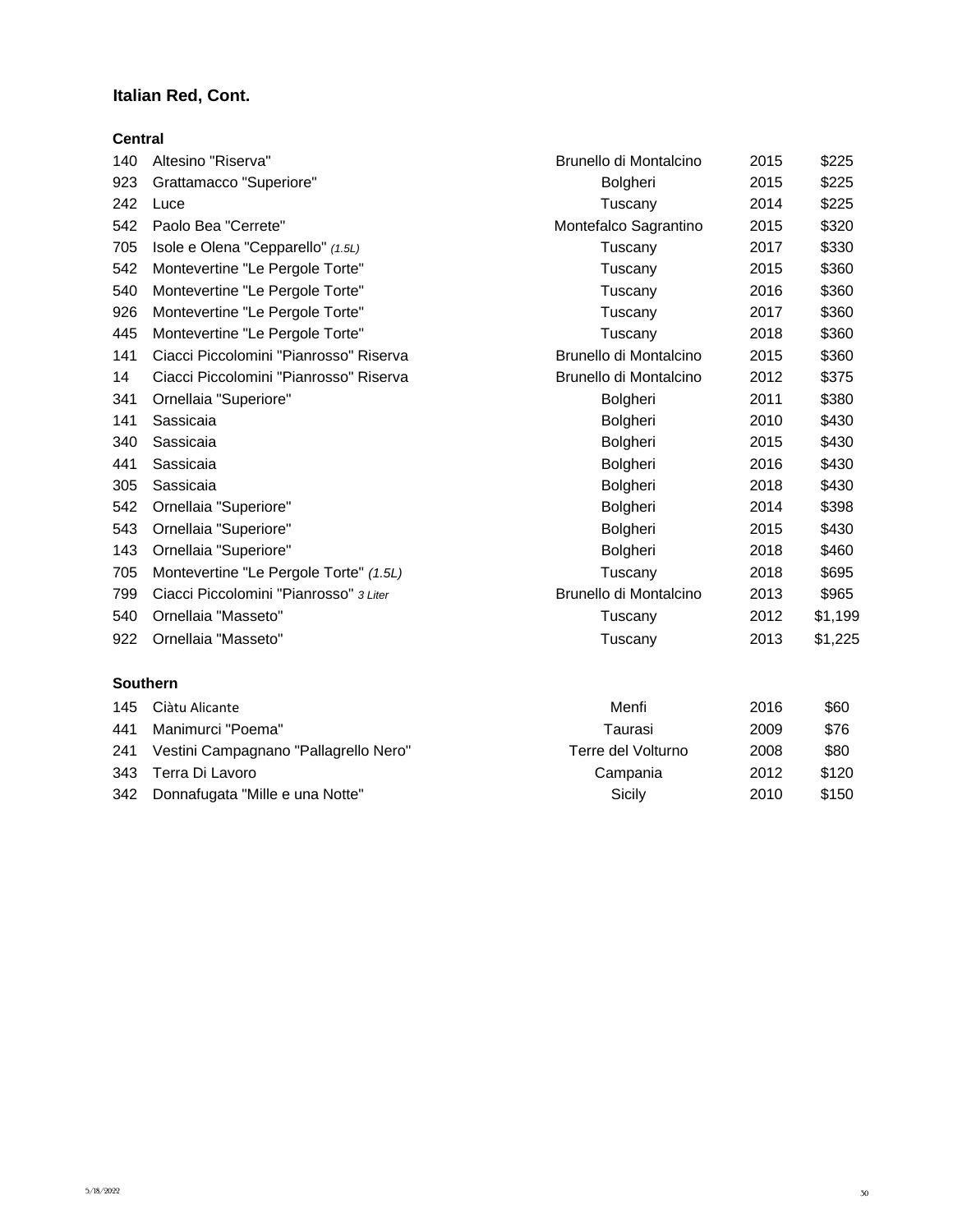|     | <b>Left Bank</b>                            |                 |      |       |
|-----|---------------------------------------------|-----------------|------|-------|
| 233 | Domaine du Galouchey "Vin de Jardin"        | <b>Bordeaux</b> | 2018 | \$95  |
| 233 | Château Haut-Bages Libéral                  | Pauillac        | 2014 | \$130 |
| 340 | Château Gloria                              | Saint-Julien    | 2018 | \$135 |
| 136 | Château Talbot                              | Saint-Julien    | 2003 | \$160 |
| 134 | Château d'Armailhac                         | Pauillac        | 2010 | \$180 |
| 140 | Château Brane-Cantenac                      | Margaux         | 2016 | \$195 |
| 909 | Château Talbot                              | Saint-Julien    | 1995 | \$195 |
| 705 | Domaine de Galouchey "Vin de Jardin" (1.5L) | <b>Bordeaux</b> | 2017 | \$205 |
| 908 | Château Talbot                              | Saint-Julien    | 2005 | \$220 |
| 130 | Château Clos du Marquis                     | Saint-Julien    | 2005 | \$230 |
| 910 | Château Talbot                              | Saint-Julien    | 1988 | \$235 |
| 337 | Château Branaire-Ducru                      | Saint-Julien    | 2009 | \$235 |
| 912 | Domaine de Chevalier                        | Pessac-Léognan  | 2016 | \$240 |
| 926 | Château Montrose                            | Saint-Estèphe   | 2007 | \$250 |
| 926 | Château Léoville Poyferré                   | Saint-Julien    | 2011 | \$265 |
| 927 | Château Montrose                            | Saint-Estèphe   | 2008 | \$270 |
| 925 | Château Pichon Longueville Lalande          | Pauillac        | 2004 | \$275 |
| 130 | Réserve de la Comtesse                      | Pauillac        | 2000 | \$285 |
| 435 | Château Haut-Bailly                         | Pessac-Léognan  | 2005 | \$285 |
| 914 | Château Pedesclaux                          | Pauillac        | 1967 | \$295 |
| 911 | Château Léoville-Las Cases                  | Saint-Julien    | 2002 | \$320 |
| 908 | Château Pichon Longueville Lalande          | Pauillac        | 2001 | \$330 |
| 242 | Château Branaire-Ducru                      | Saint-Julien    | 2003 | \$330 |
| 131 | Château Cos D'Estournel                     | Saint-Estèphe   | 1964 | \$330 |
| 909 | Château Gruaud Larose                       | Saint-Julien    | 1967 | \$335 |
| 236 | Château Smith Haut Lafite                   | Pessac-Léognan  | 2002 | \$335 |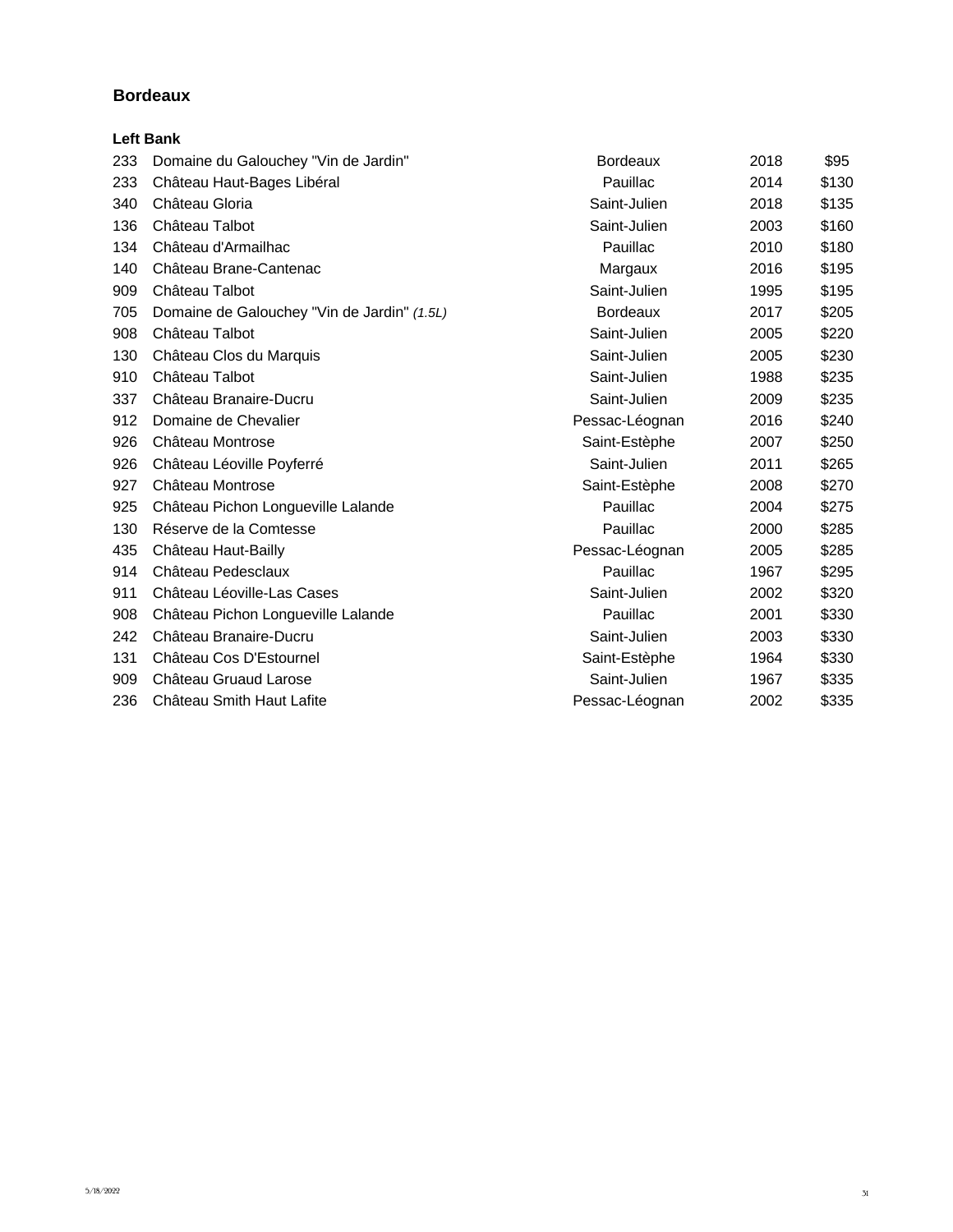|                | Left Bank, cont.              |                |      |       |
|----------------|-------------------------------|----------------|------|-------|
| 438            | Château Smith Haut Lafite     | Pessac-Léognan | 2001 | \$350 |
| 920            | Château La Mission Haut-Brion | Pessac-Léognan | 1984 | \$355 |
| 912            | Château Talbot                | Saint-Julien   | 1986 | \$355 |
| 131            | Château Cos D'Estournel       | Saint-Estèphe  | 2006 | \$375 |
| 905            | Château Cos D'Estournel       | Saint-Estèphe  | 1988 | \$385 |
| 921            | Château Rauzan-Ségla          | Margaux        | 1989 | \$395 |
| 442            | Château Lynch-Bages           | Pauillac       | 2015 | \$395 |
| 924            | Château La Mission Haut-Brion | Pessac-Léognan | 1983 | \$405 |
| 138            | Château Talbot                | Saint-Julien   | 2000 | \$410 |
| $\overline{2}$ | Château Léoville-Las Cases    | Saint-Julien   | 2004 | \$415 |
| 539            | Château Cos D'Estournel       | Saint-Estèphe  | 2016 | \$420 |
| 432            | Château Les Forts de Latour   | Pauillac       | 1990 | \$425 |
| 909            | Château Léoville Poyferré     | Saint-Julien   | 2010 | \$430 |
| 922            | Château Lynch-Bages           | Pauillac       | 1986 | \$435 |
| 924            | Château Montrose              | Saint-Estèphe  | 2005 | \$485 |
| 905            | Château Cos D'Estournel       | Saint-Estèphe  | 1988 | \$535 |
| 920            | Château Talbot                | Saint-Julien   | 1982 | \$545 |
| 924            | Château La Mission Haut-Brion | Pessac-Léognan | 1970 | \$590 |
| $\overline{7}$ | Château La Mission Haut-Brion | Pessac-Léognan | 1986 | \$590 |
| 7              | Château Haut-Brion            | Pessac-Léognan | 1970 | \$600 |
| 8              | Château Haut-Brion            | Pessac-Léognan | 1987 | \$625 |
| 143            | Château Cos D'Estournel       | Saint-Estèphe  | 2018 | \$625 |
| 236            | Château Cos D'Estournel       | Saint-Estèphe  | 1987 | \$630 |
| 130            | Château Cos D'Estournel       | Saint-Estèphe  | 1995 | \$630 |
| 8              | Château Mouton Rothschild     | Pauillac       | 1983 | \$635 |
| 920            | Château Haut-Brion            | Pessac-Léognan | 1983 | \$640 |
| 7              | Château Margaux               | Margaux        | 1981 | \$645 |
| $\overline{2}$ | Château Montrose              | Saint-Estèphe  | 2009 | \$645 |
| 2              | Château Montrose              | Saint-Estèphe  | 2010 | \$645 |
| 919            | Château Gruaud Larose         | Saint-Julien   | 1982 | \$645 |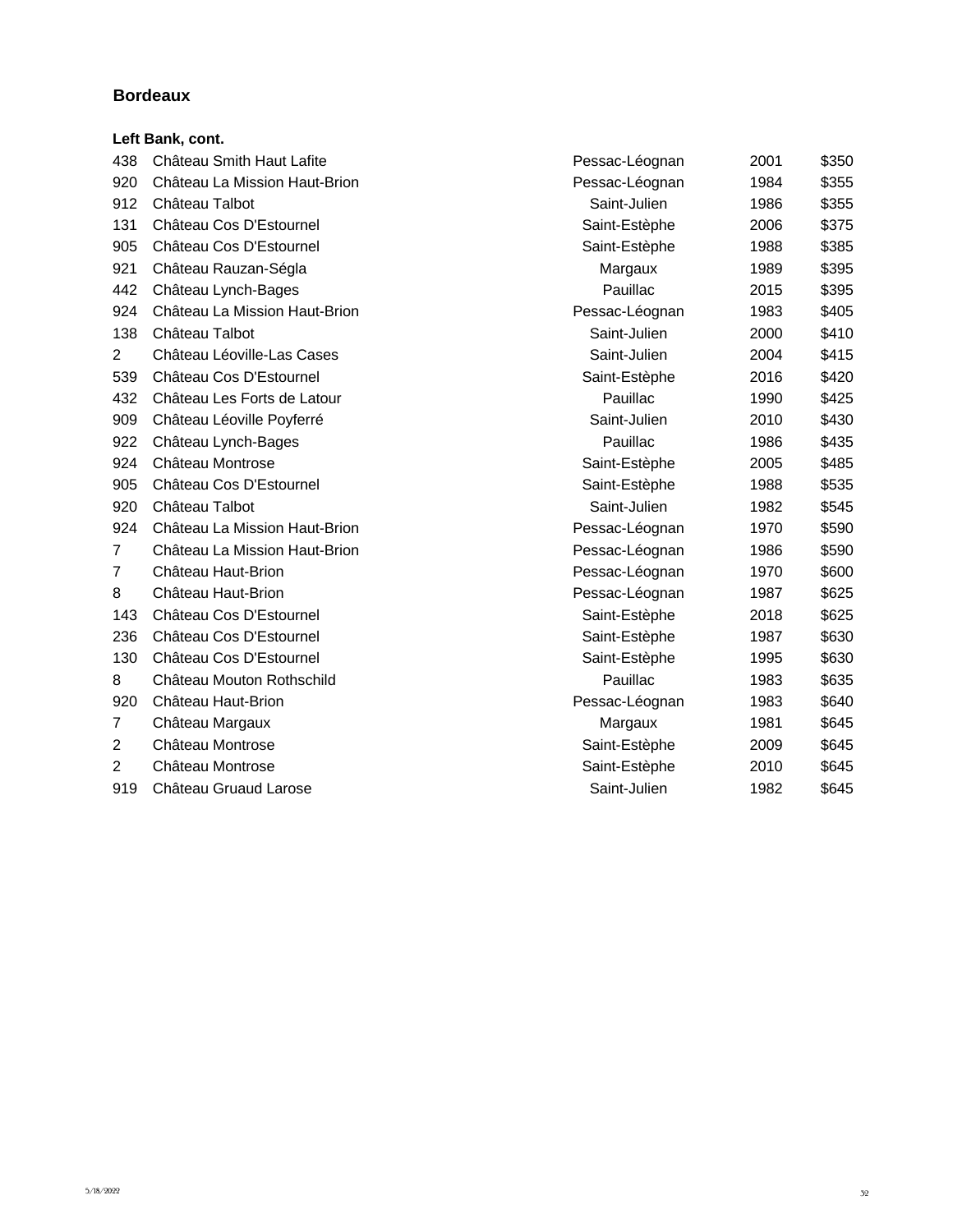|                | Left Bank, cont.                                  |                |      |         |
|----------------|---------------------------------------------------|----------------|------|---------|
| $\overline{7}$ | Château Margaux                                   | Margaux        | 1987 | \$650   |
| 925            | Château Latour                                    | Pauillac       | 1975 | \$650   |
| 924            | Château Lynch-Bages                               | Pauillac       | 1990 | \$695   |
| 923            | Château Latour                                    | Pauillac       | 1983 | \$695   |
| 439            | Château Cos D'Estournel                           | Saint-Estèphe  | 2005 | \$695   |
| 924            | Château Lynch-Bages                               | Pauillac       | 1969 | \$715   |
| 924            | Château Ducru-Beaucaillou                         | Saint-Julien   | 1982 | \$725   |
| 137            | Château Cos D'Estournel                           | Saint-Estèphe  | 2000 | \$735   |
| 925            | Château Haut-Brion                                | Pessac-Léognan | 1968 | \$765   |
| 924            | Château Latour                                    | Pauillac       | 1985 | \$775   |
| 1              | Château Mouton Rothschild                         | Pauillac       | 1985 | \$785   |
| 921            | Château Latour                                    | Pauillac       | 1986 | \$795   |
| 911            | Château Haut-Brion                                | Pessac-Léognan | 1986 | \$795   |
| 905            | Château Longueville "Baron de Pichon-Longueville" | Pauillac       | 1989 | \$795   |
| 7              | Château Haut-Brion                                | Pessac-Léognan | 1964 | \$825   |
| 7              | Château Margaux                                   | Margaux        | 1994 | \$855   |
| 2              | Château Mouton Rothschild                         | Pauillac       | 2004 | \$865   |
| 7              | Château Margaux                                   | Margaux        | 1984 | \$875   |
| 1              | Château Lafite Rothschild                         | Pauillac       | 1984 | \$895   |
| 920            | Château La Mission Haut-Brion                     | Pessac-Léognan | 1967 | \$895   |
| 912            | Château Margaux                                   | Margaux        | 1988 | \$965   |
| 4              | Château Mouton Rothschild                         | Pauillac       | 1970 | \$995   |
| 4              | Château Mouton Rothschild                         | Pauillac       | 1988 | \$995   |
| 4              | Château Haut-Brion                                | Pessac-Léognan | 2004 | \$995   |
| 914            | Château Haut-Brion                                | Pessac-Léognan | 1966 | \$1,000 |
| $\overline{7}$ | Château Margaux                                   | Margaux        | 1985 | \$1,025 |
| 918            | Château Lafite Rothschild                         | Pauillac       | 1983 | \$1,045 |
| 2              | Château Latour                                    | Pauillac       | 2001 | \$1,075 |
| 999            | Château Gruaud-Larose (3L)                        | Saint-Julien   | 1979 | \$1,130 |
| 7              | Château Margaux                                   | Margaux        | 1989 | \$1,135 |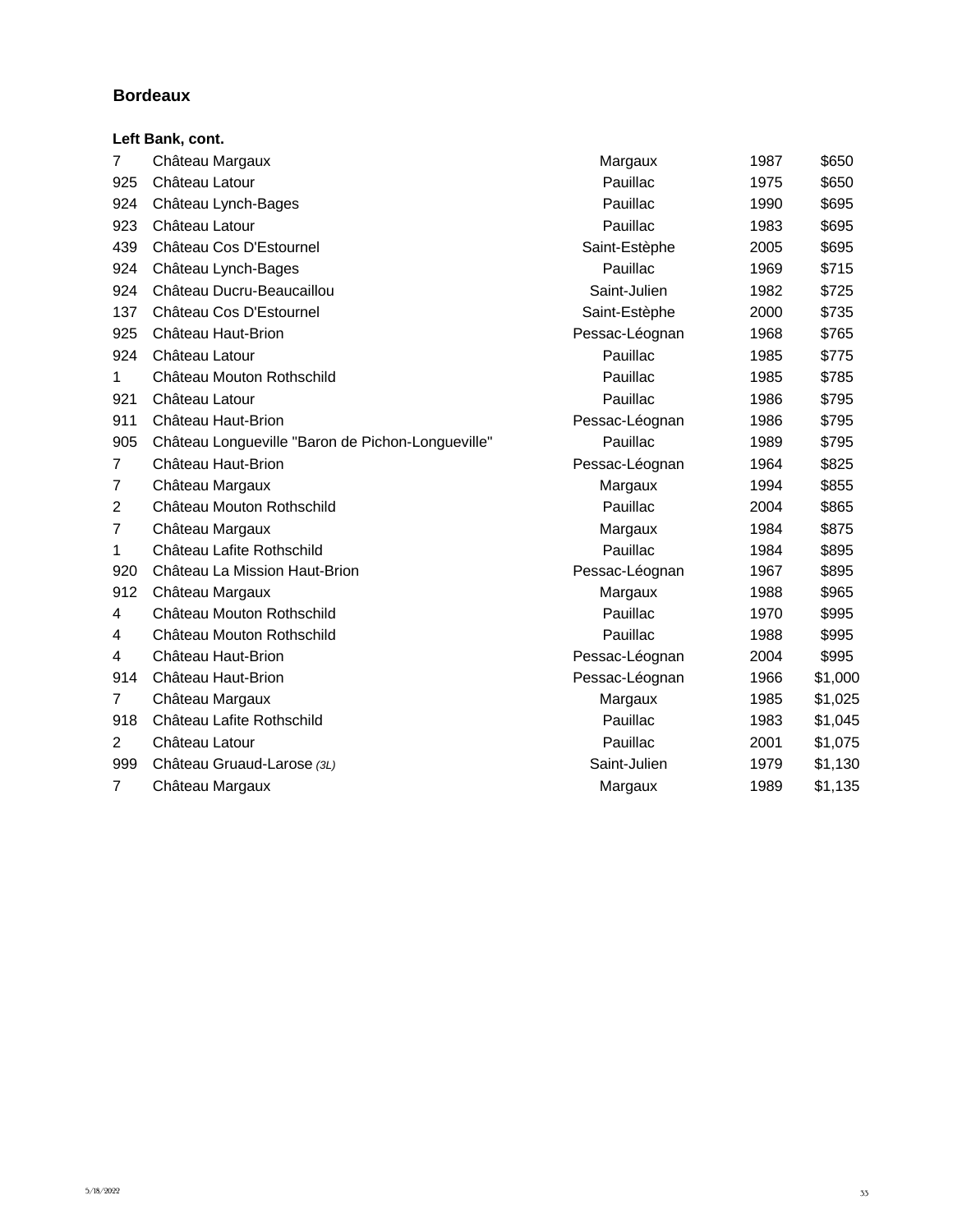|                | Left Bank, cont.                 |                |      |         |
|----------------|----------------------------------|----------------|------|---------|
| 1              | Château Lafite Rothschild        | Pauillac       | 1985 | \$1,195 |
| $\overline{7}$ | Château Margaux                  | Margaux        | 1986 | \$1,275 |
| 15             | Château Mouton Rothschild        | Pauillac       | 2005 | \$1,425 |
| 7              | Château Margaux                  | Margaux        | 1983 | \$1,495 |
| 8              | Château Lafite Rothschild        | Pauillac       | 1986 | \$1,595 |
| 1              | Château Lafite Rothschild        | Pauillac       | 1989 | \$1,595 |
| 920            | Château La Mission Haut-Brion    | Pessac-Léognan | 1966 | \$1,595 |
| 14             | Château Margaux                  | Margaux        | 2016 | \$1,675 |
| 15             | Château Haut-Brion               | Pessac-Léognan | 2016 | \$1,695 |
| 917            | Château Haut-Brion               | Pessac-Léognan | 1966 | \$1,695 |
| 921            | Château Margaux                  | Margaux        | 1968 | \$1,695 |
| $\overline{4}$ | Château Mouton Rothschild        | Pauillac       | 1999 | \$1,755 |
| 7              | Château Margaux                  | Margaux        | 1982 | \$1,895 |
| 4              | Château La Mission Haut-Brion    | Pessac-Léognan | 2010 | \$1,995 |
| 4              | Château Mouton Rothschild        | Pauillac       | 1995 | \$1,995 |
| 8              | Château Mouton Rothschild        | Pauillac       | 1986 | \$2,095 |
| 4              | Château Mouton Rothschild        | Pauillac       | 2010 | \$2,250 |
| 4              | Château Haut-Brion               | Pessac-Léognan | 2010 | \$2,250 |
| 6              | Château Lafite Rothschild        | Pauillac       | 1990 | \$2,275 |
| 4              | Château Lafite Rothschild        | Pauillac       | 2004 | \$2,500 |
| 701            | Château Mouton Rothschild (1.5L) | Pauillac       | 2007 | \$2,500 |
| 917            | Château Lafite Rothschild        | Pauillac       | 1979 | \$2,600 |
| 702            | Château Latour (1.5L)            | Pauillac       | 2007 | \$2,750 |
| 4              | Château Lafite Rothschild        | Pauillac       | 2010 | \$3,875 |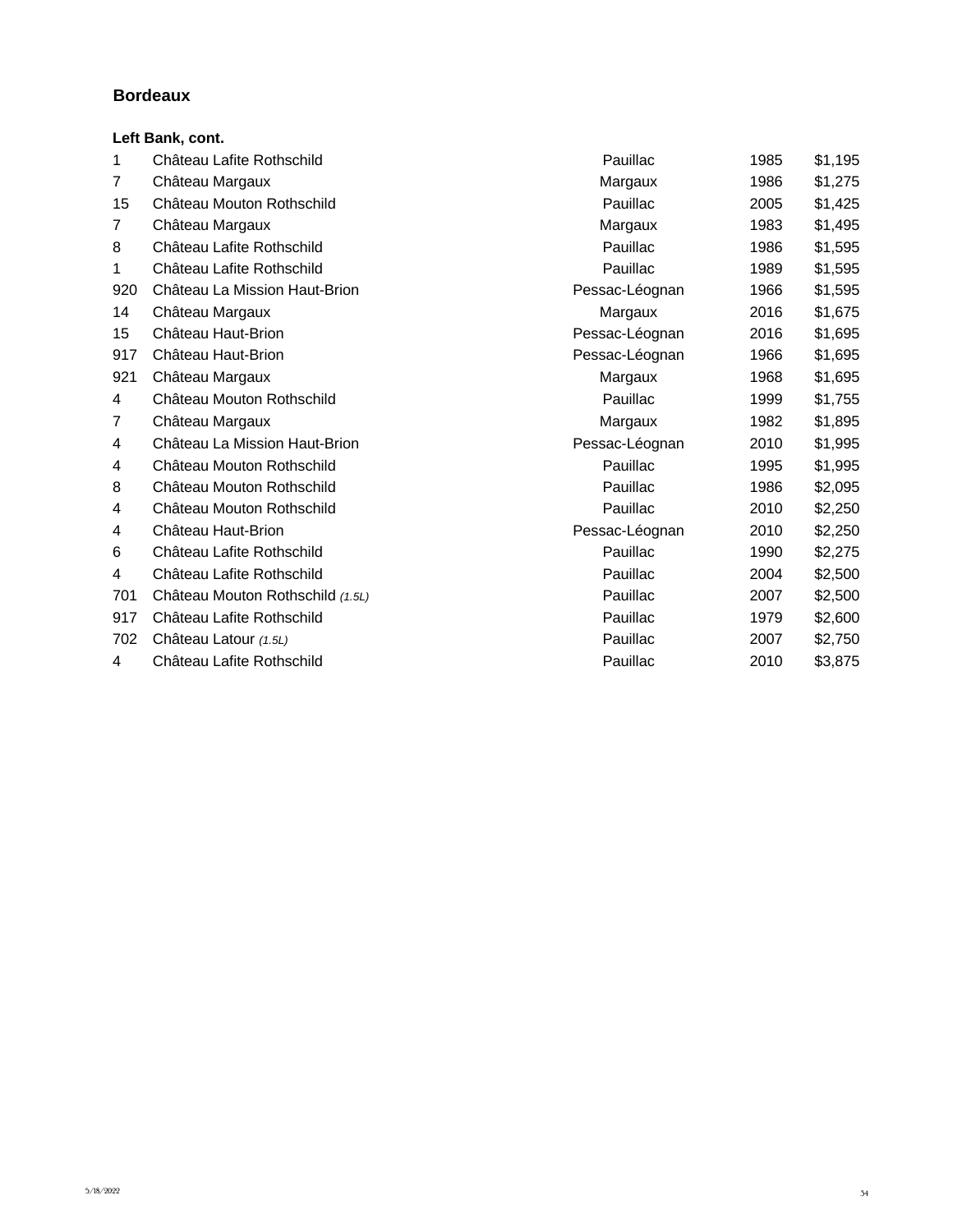### **Right Bank**

| 232 | Château le Puy               | Côtes de Francs | 2015 | \$105   |
|-----|------------------------------|-----------------|------|---------|
| 438 | Château Trotte Vieille       | Saint Émilion   | 2014 | \$175   |
| 437 | Château Nenin                | Pomerol         | 2010 | \$195   |
| 923 | Château L'Arrosée Grand Cru  | Saint Émilion   | 1986 | \$225   |
| 918 | Château Canon                | Saint Émilion   | 1960 | \$275   |
| 335 | Château Monbousquet          | Saint Émilion   | 2000 | \$280   |
| 15  | Château Pavie                | Saint Émilion   | 1986 | \$445   |
| 531 | Château Figeac               | Saint Émilion   | 1982 | \$455   |
| 531 | Château Valandraud Grand Cru | Saint Émilion   | 2006 | \$595   |
| 142 | Chapelle d'Ausone            | Saint Émilion   | 2016 | \$595   |
| 6   | Château Pavie                | Saint Émilion   | 2006 | \$675   |
| 334 | Château Ausone               | Saint Émilion   | 2003 | \$1,450 |
| 330 | Château Cheval Blanc         | Saint Émilion   | 1995 | \$1,795 |
| 6   | Château Ausone               | Saint Émilion   | 1998 | \$1,800 |
| 1   | Château Petrus               | Pomerol         | 1981 | \$2,495 |
| 138 | Château Cheval Blanc         | Saint Émilion   | 1998 | \$2,785 |
| 539 | Château Cheval Blanc         | Saint Émilion   | 2000 | \$3,395 |
| 5   | Château Cheval Blanc         | Saint Émilion   | 1982 | \$3,835 |
| 4   | Château Petrus               | Pomerol         | 2008 | \$4,000 |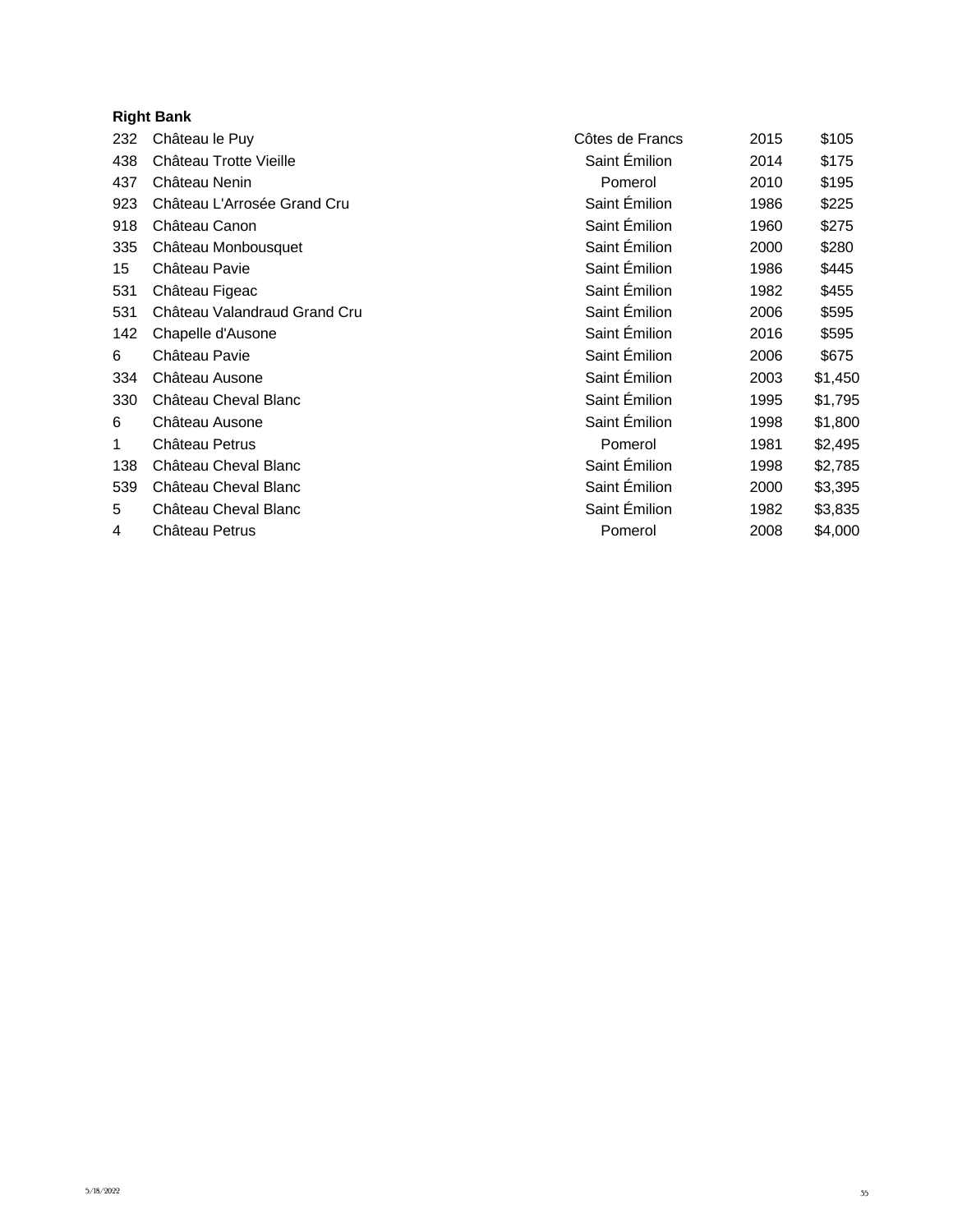## **Burgundy**

| 501 | Domaine Henri Prudhon "Les Charmeaux"                  | Bourgogne              | 2018 | \$65  |
|-----|--------------------------------------------------------|------------------------|------|-------|
| 249 | Domaine Rollin Père                                    | Hautes-Côtes De Beaune | 2018 | \$65  |
| 453 | Domaine Pierre Guillemot                               | Bourgogne              | 2018 | \$70  |
| 207 | Domaine Henri Prudhon 1er Cru "Les Argillers"          | Saint-Aubin            | 2017 | \$75  |
| 261 | Domaine Henri Prudhon 1er Cru "Cuvée Rouges-Georges    | Saint-Aubin            | 2016 | \$90  |
| 333 | Xavier Monnot 1er Cru "Clos de la Fussiere"            | Maranges               | 2017 | \$90  |
| 406 | Domaine Henri Prudhon 1er Cru "Sur Le Sentier du Clou" | Saint-Aubin            | 2017 | \$95  |
| 332 | Domaine Denis Mortet "Cuvée de Noble Souche"           | Bourgogne              | 2018 | \$100 |
| 807 | Domaine Taupenot-Merme                                 | Saint Romain           | 2018 | \$100 |
| 131 | Domaine Rollin Père                                    | Pernand-Vergelesses    | 2018 | \$105 |
| 532 | Domaine Pierre Guillemot "Les Jarrons"                 | Savigny-lès-Beaune     | 2019 | \$110 |
| 333 | Domaine Charlopin Tissier "Les Longeroies"             | Marsannay              | 2019 | \$110 |
| 134 | Domaine Génot-Boulanger 1er Cru                        | Mercurey-Sazenay       | 2019 | \$110 |
| 732 | Domaine Follin-Arbelet 1er Cru "Les Fichots"           | Pernand-Vergelesses    | 2015 | \$115 |
| 531 | Domaine Denis Mortet "Les Longeroies"                  | Marsannay              | 2018 | \$125 |
| 237 | Domaine Chanson 1er Cru "Les Vergelesses"              | Pernand-Vergelesses    | 2016 | \$130 |
| 238 | Domaine Méo-Camuzet                                    | Marsannay              | 2019 | \$130 |
| 232 | Domaine Rollin Père 1er Cru "Les Fichots"              | Pernand-Vergelesses    | 2018 | \$135 |
| 338 | Domaine Forey                                          | Morey-Saint-Denis      | 2017 | \$135 |
| 230 | Domaine Génot-Boulanger "Les Cras"                     | Pommard                | 2019 | \$140 |
| 536 | Domaine Génot-Boulanger                                | Pommard                | 2019 | \$145 |
| 556 | Domaine Folin-Arbelet 1er Cru "Les Vercots"            | Aloxe-Corton           | 2014 | \$150 |
| 533 | Domaine Harmand-Geoffroy "Vieilles Vignes"             | Gevrey-Chambertin      | 2014 | \$150 |
| 330 | Domaine Pierre Gelin 1er Cru "Clos Napoléon            | Fixin                  | 2016 | \$150 |
| 339 | Méo-Camuzet Frere et Soeurs                            | Fixin                  | 2018 | \$155 |
| 231 | Frédéric Esmonin 1er Cru "Clos Prieur"                 | Gevrey-Chambertin      | 2002 | \$155 |
| 334 | Domaine Forey                                          | Nuits-St-Georges       | 2017 | \$160 |
| 234 | Domaine Glantenay 1er Cru "Les Santenots"              | Volnay                 | 2012 | \$160 |
| 134 | Domaine Rollin Père 1er Cru "Ile des Vergelesses"      | Pernand-Vergelesses    | 2018 | \$165 |
| 432 | Domaine Hudelot-Baillet                                | Chambolle-Musigny      | 2019 | \$165 |
| 536 | Pascal Clément                                         | Gevrey-Chambertin      | 2015 | \$170 |
| 532 | Domaine Hudelot-Baillet                                | Chambolle-Musigny      | 2018 | \$170 |
| 231 | Dominique Lafon                                        | Volnay                 | 2017 | \$170 |
| 436 | Domaine Jean Grivot 1er Cru "Les Charmois"             | Nuits-St-Georges       | 2015 | \$170 |
| 230 | Domaine Lucien Boillot 1er Cru "Les Corbeaux"          | Gevrey-Chambertin      | 2014 | \$175 |
| 435 | Domaine Jérôme Chezeaux 1er Cru "Les Charmes"          | Vosne-Romanée          | 2016 | \$175 |
| 134 | Xavier Monnot 1er Cru "Clos Des Chênes"                | Volnay                 | 2016 | \$180 |
| 406 | Domaine Taupenot-Merme                                 | Gevrey-Chambertin      | 2019 | \$180 |
| 432 | Domaine Génot-Boulanger 1er Cru "Les Gréves"           | <b>Beaune</b>          | 2019 | \$180 |
| 538 | Domaine Gille 1er Cru                                  | Chambolle-Musigny      | 2013 | \$185 |
| 432 | Dujac Fils & Père                                      | Morey-Saint-Denis      | 2017 | \$185 |
| 243 | Dujac Fils & Père                                      | Chambolle-Musigny      | 2017 | \$185 |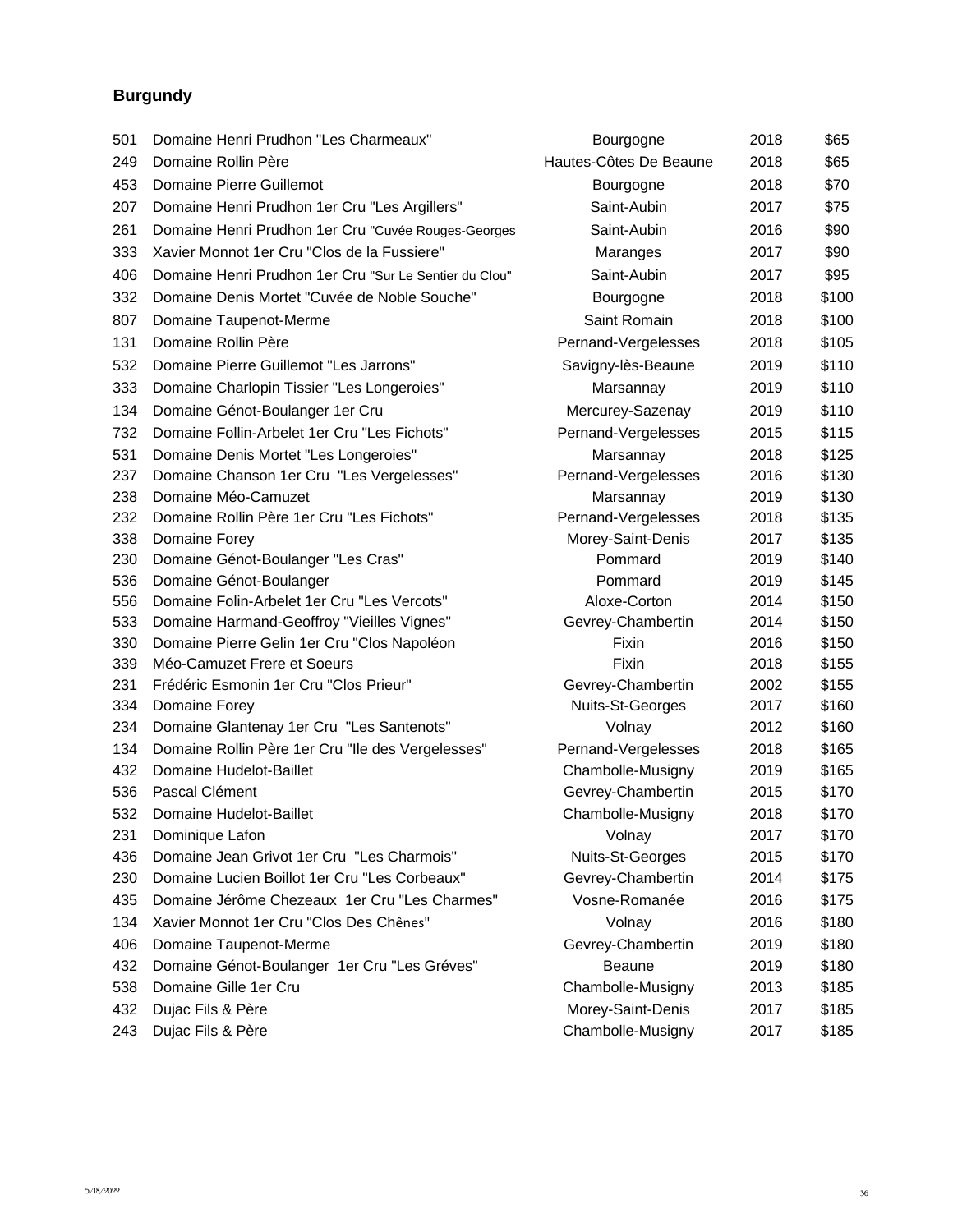# **Burgundy, Cont.**

| 335 | Dominique Lafon 1er Cru "Vignes Franches"               | <b>Beaune</b>      | 2017 | \$185 |
|-----|---------------------------------------------------------|--------------------|------|-------|
| 136 | Dominique Lafon 1er Cru "Epenottes"                     | <b>Beaune</b>      | 2017 | \$190 |
| 337 | Domaine Méo-Camuzet                                     | Pommard            | 2016 | \$190 |
| 408 | Domaine Taupenot-Merme                                  | Chambolle-Musigny  | 2018 | \$190 |
| 433 | Domaine Taupenot-Merme                                  | Chambolle-Musigny  | 2019 | \$190 |
| 135 | Dominique Lafon 1er Cru "Vignes Franches"               | Beaune             | 2019 | \$190 |
| 237 | Dominique Lafon 1er Cru "Les Grèves"                    | <b>Beaune</b>      | 2019 | \$190 |
| 139 | Domaine Jérôme Chezeaux 1er Cru "Les Charmes"           | Vosne-Romanée      | 2018 | \$195 |
| 535 | Arnaud Mortet "Ma Cuvée"                                | Gevrey-Chambertin  | 2019 | \$195 |
| 533 | Maison L'orée Grand Cru                                 | Le Rognet          | 2011 | \$200 |
| 352 | Domaine Génot-Boulanger                                 | Chambolle-Musigny  | 2019 | \$200 |
| 339 | David Duband 1er Cru "Aux Thorey"                       | Nuits-St-Georges   | 2017 | \$205 |
| 132 | Simon Bize & Fils 1er Cru "Les Fournaux"                | Savigny-les-Beaune | 2018 | \$205 |
| 900 | Louis Jadot 1er Cru "Clos de la Commaraine"             | Pommard            | 2000 | \$210 |
| 409 | Domaine Génot-Boulanger 1er Cru "Clos du Chapitre"      | Aloxe-Corton       | 2019 | \$210 |
| 245 | Domaine Fontaine-Gagnard 1er Cru"Clos des Chênes"       | Volnay             | 2018 | \$215 |
| 404 | Hubert Lignier "Regnard"                                | Gevrey-Chambertin  | 2018 | \$210 |
| 130 | Domaine Ghislaine Barthod                               | Chambolle-Musigny  | 2018 | \$220 |
| 912 | Domaine Dujac                                           | Morey-Saint-Denis  | 2018 | \$220 |
| 133 | Domaine Dujac                                           | Morey-Saint-Denis  | 2019 | \$220 |
| 536 | Domaine Marquis d'Angerville 1er Cru                    | Volnay             | 2017 | \$225 |
| 338 | Domaine Marquis d'Angerville 1er Cru                    | Volnay             | 2018 | \$230 |
| 917 | Domaine Marquis d'Angerville 1er Cru                    | Volnay             | 2019 | \$230 |
| 133 | Méo-Camuzet Frere et Soeurs                             | Nuits-St-Georges   | 2015 | \$230 |
| 132 | Domaine Fourrier "Aux Echezeaux"                        | Gevrey-Chambertin  | 2019 | \$230 |
| 331 | Domaine Pierre Guillemot Grand Cru "Le Rognet"          | Corton             | 2019 | \$230 |
| 134 | Domaine Chevillon 1er cru "Les Roncières"               | Nuits-St-Georges   | 2017 | \$235 |
| 136 | Domaine Chevillon 1er Cru "Les Pruliers"                | Nuits-St-Georges   | 2017 | \$240 |
| 237 | Domaine Hudelot-Baillet 1er Cru "Les Charmes"           | Chambolle-Musigny  | 2018 | \$255 |
| 335 | Domaine Hudelot-Baillet 1er Cru "Les Charmes"           | Chambolle-Musigny  | 2019 | \$255 |
| 701 | Simon Bize & Fils "Les Bourgeots" (1.5L)                | Savigny-les-Beaune | 2018 | \$260 |
| 131 | Domaine Dujac                                           | Chambolle-Musigny  | 2019 | \$270 |
| 130 | Jacques-Frédéric Mugnier 1er Cru "Clos de la Maréchale" | Nuits-St-Georges   | 2017 | \$275 |
| 703 | Domaine Henri Perrot-Minot (1.5L)                       | Morey-Saint-Denis  | 1999 | \$280 |
| 917 | Domaine Taupenot-Merme 1er Cru "Les Pruliers"           | Nuits-St-Georges   | 2018 | \$275 |
| 922 | Dujac Fils & Père 1er Cru "Aux Cras"                    | Nuits-St-Georges   | 2018 | \$280 |
| 230 | Domaine Chevillon 1er Cru "Les Chaignots"               | Nuits-St-Georges   | 2019 | \$280 |
| 530 | Domaine Chevillon 1er Cru "Les Roncières"               | Nuits-St-Georges   | 2019 | \$280 |
| 231 | <b>Bernard Dugat-Py</b>                                 | Gevrey-Chambertin  | 2013 | \$295 |
| 530 | Jacques-Frédéric Mugnier 1er Cru "Clos de la Maréchale" | Nuits-St-Georges   | 2018 | \$295 |
| 230 | Domaine Marquis d'Angerville 1er Cru "Fremiet"          | Volnay             | 2017 | \$300 |
| 909 | Domaine Marquis d'Angerville 1er Cru "Fremiet"          | Volnay             | 2019 | \$300 |
| 914 | Domaine Dujac 1er Cru "Aux Cras"                        | Nuits-St-Georges   | 2019 | \$305 |
| 336 | Domaine Chevillon 1er Cru "Les Vaucrains                | Nuits-St-Georges   | 2017 | \$315 |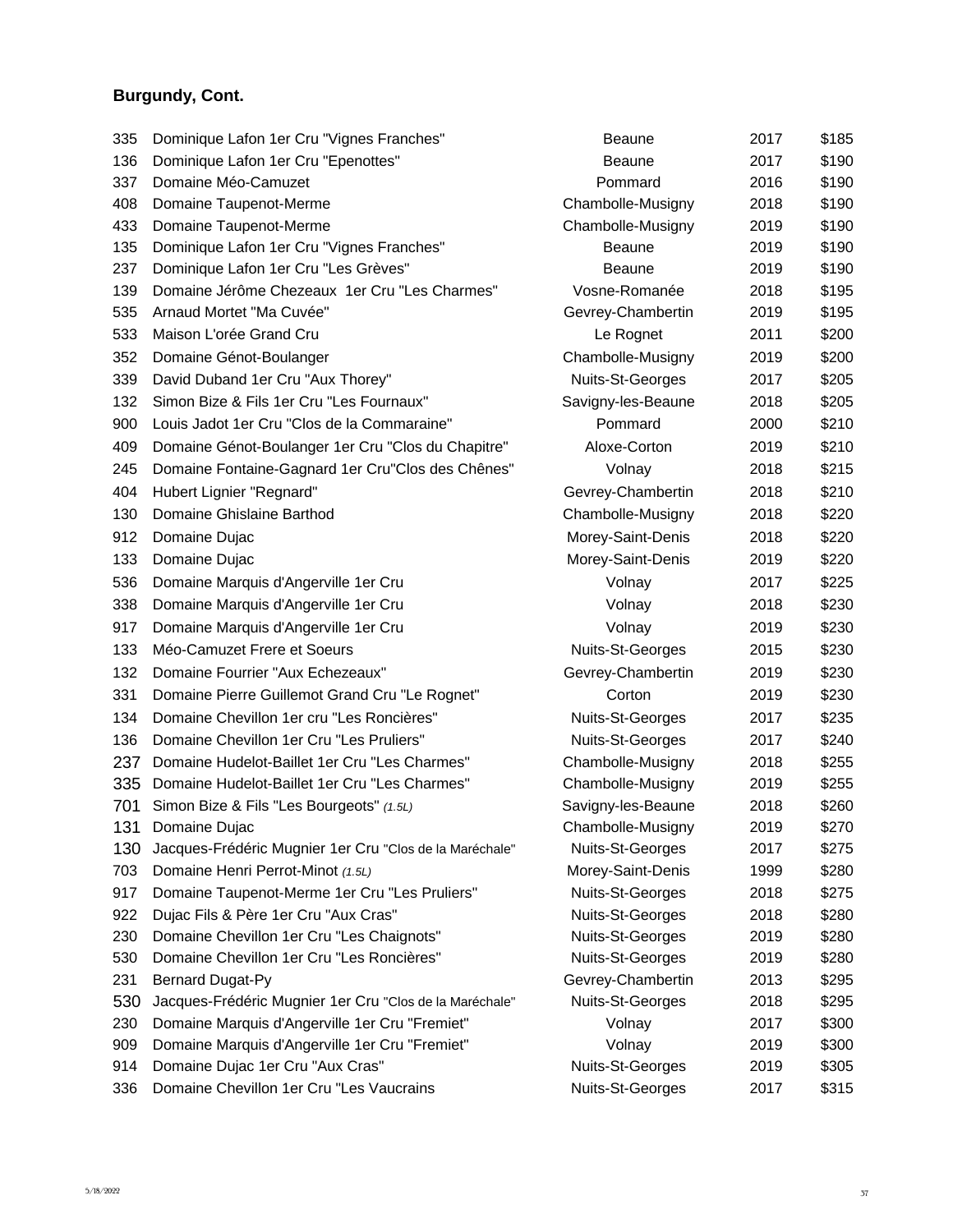# **Burgundy, Cont.**

| 431 | Pierre André Grand Cru "Les Renardes"                        | Corton                  | 2005 | \$325 |
|-----|--------------------------------------------------------------|-------------------------|------|-------|
| 330 | Jacques-Frédéric Mugnier 1er Cru "Clos de la Maréchale"      | Nuits-St-Georges        | 2019 | \$325 |
| 435 | Domaine G. Roumier                                           | Chambolle-Musigny       | 2017 | \$335 |
| 908 | Domaine Ghislaine Barthod 1er Cru "Aux Beaux Bruns"          | Chambolle-Musigny       | 2018 | \$340 |
| 238 | Domaine G. Roumier                                           | Chambolle-Musigny       | 2019 | \$350 |
| 921 | Domaine Marquis d'Angerville 1er Cru "Fremiet"               | Volnay                  | 2018 | \$355 |
| 330 | Domaine Marquis d'Angerville "Champans"                      | Volnay                  | 2017 | \$360 |
| 331 | Domaine Taupenot-Merme 1er Cru "La Combe d'Orveau"           | Chambolle-Musigny       | 2019 | \$370 |
| 334 | Domaine Dujac 1er Cru                                        | Morey-Saint-Denis       | 2017 | \$375 |
| 131 | Domaine Charlopin "Vieilles Vignes" Grand Cru                | Echezeaux               | 2013 | \$375 |
| 430 | Domaine Marquis d'Angerville "Champans"                      | Volnay                  | 2018 | \$380 |
| 902 | Domaine Marquis d'Angerville "Champans"                      | Volnay                  | 2019 | \$380 |
| 437 | Domaine Denis Mortet 1er Cru                                 | Gevrey-Chambertin       | 2018 | \$385 |
| 334 | <b>Bernard Dugat-Py</b>                                      | Vosne-Romanée           | 2013 | \$395 |
| 437 | Domaine Roumier "Clos de la Bussière"                        | Morey-Saint-Denis       | 2017 | \$395 |
| 231 | Domaine Denis Mortet 1er Cru                                 | Gevrey-Chambertin       | 2019 | \$395 |
| 909 | Thibault Liger-Belair Grand Cru                              | Clos de Vougeot         | 2014 | \$415 |
| 918 | Domaine Chevillon 1er Cru "Les Saint-Georges"                | Nuits-St-Georges        | 2018 | \$430 |
| 14  | Domaine Méo-Camuzet 1er Cru "Les Feusselottes"               | Chambolle-Musigny       | 2015 | \$435 |
| 133 | Domaine Charlopin Grand Cru                                  | Charmes-Chambertin      | 2012 | \$440 |
| 237 | Domaine G. Roumier "Clos de la Bussière"                     | Morey-Saint-Denis       | 2018 | \$445 |
| 145 | Domaine G. Roumier "Clos de la Bussière"                     | Morey-Saint-Denis       | 2019 | \$445 |
| 335 | Domaine Hubert Lignier 1er Cru                               | Morey-Saint-Denis       | 2018 | \$445 |
| 434 | Domaine des Lambrays Grand Cru                               | Clos des Lambrays       | 2015 | \$475 |
| 921 | Domaine Dujac 1er Cru "Les Gruenchers"                       | Chambolle-Musigny       | 2017 | \$495 |
| 436 | Domaine Dennis Mortet 1er Cru "Lavaux-St.Jacques"            | Gevrey-Chambertin       | 2018 | \$520 |
| 906 | Domaine Dujac 1er Cru "Les Gruenchers"                       | Chambolle-Musigny       | 2018 | \$525 |
| 434 | Domaine Marquis d'Angerville 1er Cru "Clos de Ducs"          | Volnay                  | 2017 | \$525 |
| 139 | Domaine Denis Mortet "Les Champeaux"                         | Gevrey-Chambertin       | 2019 | \$525 |
| 239 | Domaine Bruno Clavelier 1er Cru "La Combe d'Orveaux"         | Chambolle-Musigny       | 2018 | \$530 |
| 903 | Domaine Marquis d'Angerville 1er Cru "Clos de Ducs"          | Volnay                  | 2018 | \$545 |
| 131 | Maison L'orée Grand Cru                                      | Charmes-Chambertin      | 2011 | \$550 |
| 133 | Domaine Dennis Mortet 1er Cru "Lavaux-St.Jacques"            | Gevrey-Chambertin       | 2019 | \$555 |
| 916 | Domaine des Lambrays Grand Cru                               | Clos des Lambrays       | 2017 | \$565 |
| 910 | Domaine Marquis d'Angerville 1er Cru "Clos de Ducs"          | Volnay                  | 2019 | \$565 |
| 135 | Domaine Pierre Gelin Grand Cru                               | Chambertin-Clos de Bèze | 2018 | \$625 |
|     | Jacques-Frédéric Mugnier 1er Cru "Clos de la Maréchale" 1.5L | Nuits-St-Georges        | 2019 | \$630 |
| 903 | Domaine Dujac 1er Cru "Les Beaux Monts"                      | Vosne-Romanée           | 2018 | \$665 |
| 914 | Domaine Méo-Camuzet Grand Cru                                | Clos de Vougeot         | 2018 | \$675 |
| 15  | Domaine Méo-Camuzet Grand Cru "Clos Rognet"                  | Corton                  | 2015 | \$750 |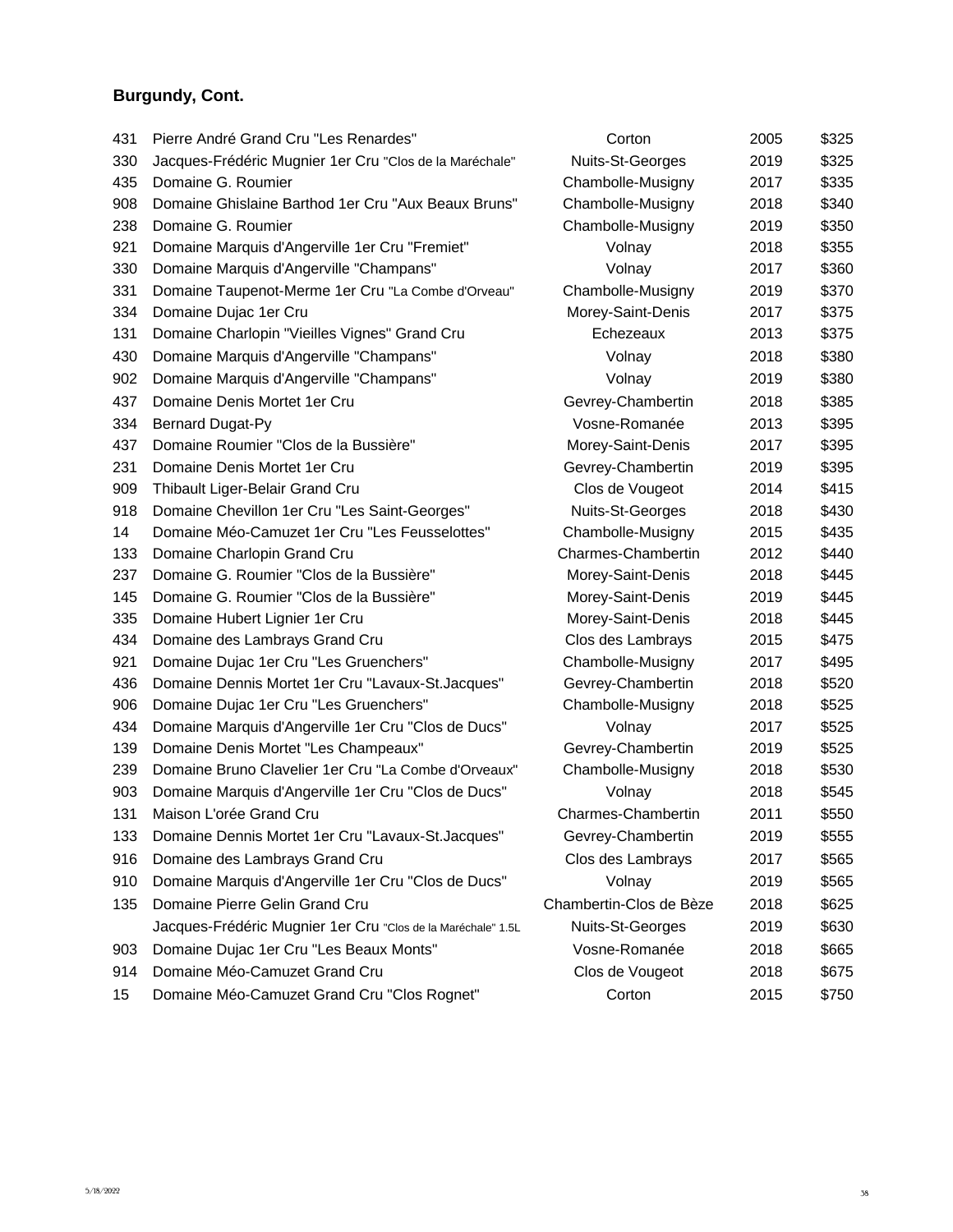# **Burgundy, Cont.**

| 705            | Jacques-Frédéric Mugnier 1er Cru "Clos de la Maréchale" 1.5L | Nuits-St-Georges        | 2010 | \$755   |
|----------------|--------------------------------------------------------------|-------------------------|------|---------|
| 701            | Domaine Denis Mortet 1er Cru Lavaux-St.Jacques 1.5L          | Gevrey-Chambertin       | 2015 | \$765   |
| 702            | Domaine Marquis d'Angerville 1 er Cru "Champans" 1.5L        | Volnay                  | 2019 | \$775   |
| 139            | Domaine Méo-Camuzet Grand Cru                                | Clos de Vougeot         | 2019 | \$790   |
| 920            | Domaine Dujac Grand Cru                                      | Charmes-Chambertin      | 2018 | \$795   |
| 926            | Domaine Dujac Grand Cru                                      | Charmes-Chambertin      | 2019 | \$795   |
| 336            | Domaine Hudelot-Baillet Grand Cru                            | <b>Bonnes-Mares</b>     | 2019 | \$835   |
| 919            | Domaine Dujac Grand Cru                                      | Clos de la Roche        | 2017 | \$900   |
| 910            | Domaine Denis Mortet Grand Cru                               | Clos de Vougeot         | 2018 | \$945   |
| $\mathbf{1}$   | Domaine Denis Mortet Grand Cru                               | Clos de Vougeot         | 2019 | \$975   |
| 908            | Domaine Dujac Grand Cru                                      | <b>Clos Saint-Denis</b> | 2018 | \$995   |
| 915            | Domaine Dujac Grand Cru                                      | Clos de la Roche        | 2018 | \$995   |
| 906            | Domaine Christophe Roumier "Mazoyeres" Grand Cru             | Charmes-Chambertin      | 2018 | \$1,195 |
| 924            | Remoissenet Père & Fils "Clos Saint-Jacques"                 | Gevrey-Chambertin       | 1969 | \$1,595 |
| 15             | Domaine Denis Mortet Grand Cru                               | Mazis-Chambertin        | 2018 | \$1,650 |
| 3              | Domaine Denis Mortet Grand Cru                               | Mazis-Chambertin        | 2019 | \$1,785 |
| 702            | Domaine Dujac Grand Cru (1.5L)                               | <b>Clos Saint-Denis</b> | 2017 | \$1,895 |
| 704            | Domaine Dujac Grand Cru (1.5L)                               | Clos de la Roche        | 2017 | \$1,895 |
| 6              | Domaine Denis Mortet Grand Cru                               | Chambertin              | 2019 | \$2,175 |
| 14             | Domaine G. Roumier Grand Cru                                 | <b>Bonnes-Mares</b>     | 2018 | \$2,395 |
| $\overline{2}$ | Domaine G. Roumier Grand Cru                                 | <b>Bonnes-Mares</b>     | 2019 | \$2,395 |
| 6              | Domaine Méo-Camuzet "Cros Parantoux"                         | Vosne-Romanée           | 2018 | \$2,765 |
| $\overline{2}$ | Domaine Coche-Dury 1er Cru "General Muteau"                  | Volnay                  | 2018 | \$2,795 |
| 8              | Domaine Jean Grivot Grand Cru                                | Richebourg              | 2019 | \$2,895 |
| 4              | Domaine de la Romanée-Conti Grand Cru                        | Romanée-St-Vivant       | 2011 | \$2,900 |
| 5              | Domaine de la Romanée-Conti Grand Cru                        | Richebourg              | 2014 | \$2,900 |
| 1              | Domaine de la Romanée-Conti Grand Cru                        | Échézeaux               | 1992 | \$2,995 |
| 5              | Domaine Ponsot Grand Cru                                     | Clos De La Roche        | 2005 | \$3,250 |
| 1              | Domaine Coche-Dury 1er Cru "Épenots"                         | Pommard                 | 2018 | \$3,595 |
| 15             | Domaine de la Romanée-Conti Grand Cru                        | La Tâche                | 2016 | \$3,995 |
| 5              | Domaine de la Romanée-Conti Grand Cru                        | Grands Échézeaux        | 2017 | \$4,195 |
| $\overline{2}$ | Domaine de la Romanée-Conti Grand Cru                        | Corton                  | 2018 | \$4,295 |
| 1              | Domaine de la Romanée-Conti Grand Cru                        | Richebourg              | 1992 | \$4,465 |
| 1              | Domaine de la Romanée-Conti Grand Cru                        | La Tâche                | 1992 | \$4,895 |
| 5              | Domaine de la Romanée-Conti Grand Cru                        | Romanée-St-Vivant       | 2017 | \$4,995 |
| 6              | Domaine Leroy Grand Cru                                      | Clos de Vougeot         | 1991 | \$8,995 |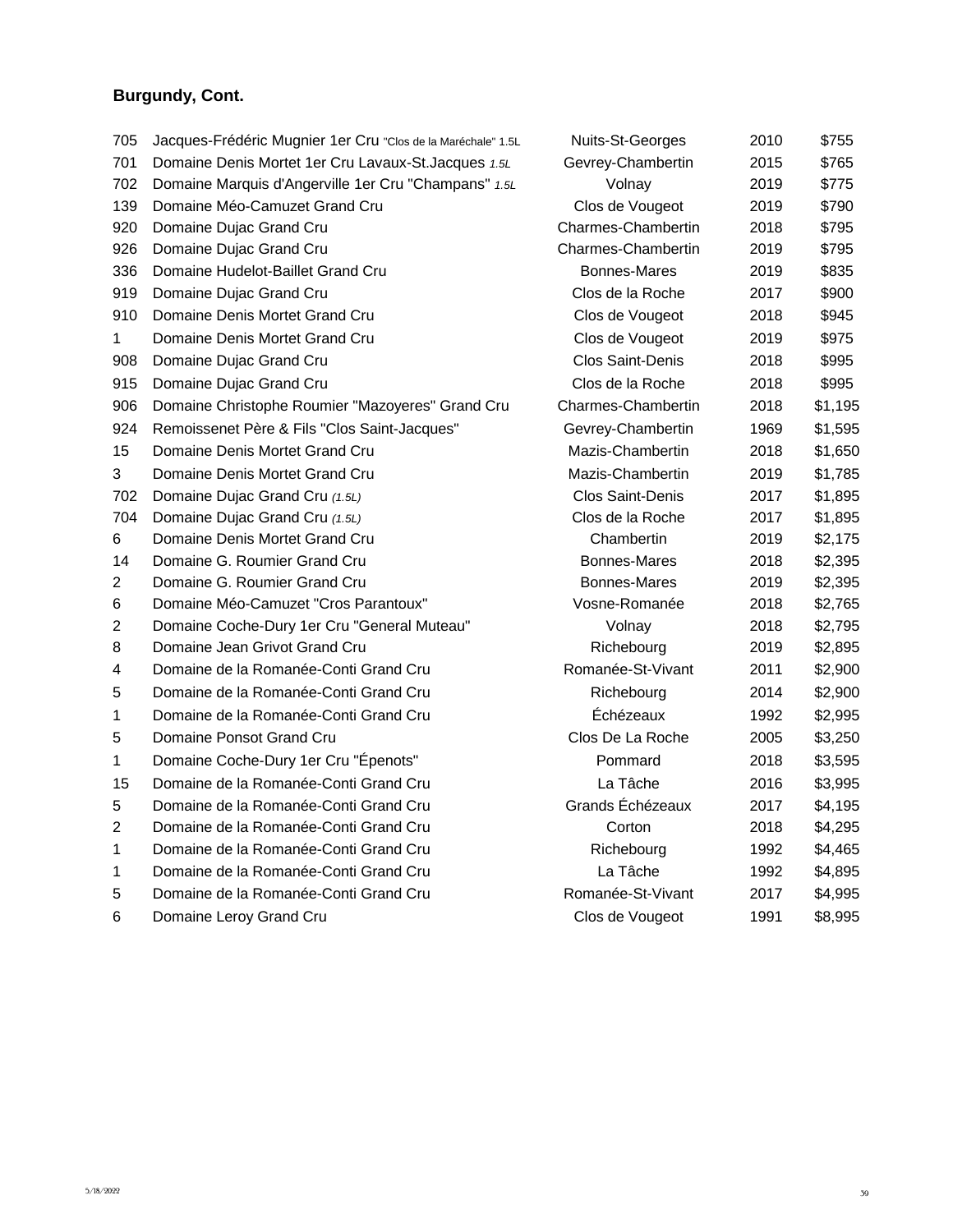### **Rhône**

|     | Northern Rhône                        |              |      |       |
|-----|---------------------------------------|--------------|------|-------|
| 234 | Lionel Faury                          | Saint-Joseph | 2017 | \$75  |
| 136 | <b>Lionel Faury</b>                   | Saint-Joseph | 2018 | \$75  |
| 204 | Monier Perréol                        | Saint-Joseph | 2019 | \$80  |
| 230 | Franck Balthazar "Chaillot"           | Cornas       | 2009 | \$100 |
| 733 | Domaine Perréol "Châtelet"            | Saint-Joseph | 2019 | \$100 |
| 539 | Domaine Monier "Terre Blanche"        | Saint-Joseph | 2019 | \$115 |
| 435 | Domaine Rostaing "Ampodium"           | Côte-Rôtie   | 2019 | \$125 |
| 332 | Lionel Faury                          | Côte-Rôtie   | 2018 | \$150 |
| 130 | Saint Cosme                           | Côte-Rôtie   | 2017 | \$155 |
| 232 | Vignobles Levet "Les Journaries"      | Côte-Rôtie   | 2016 | \$180 |
| 339 | Vignobles Levet "Les Journaries"      | Côte-Rôtie   | 2018 | \$180 |
| 537 | Vignobles Levet "La Chavaroche"       | Côte-Rôtie   | 2018 | \$195 |
| 235 | Alain Voge "Cuvée Vieilles Fontaines" | Cornas       | 2000 | \$245 |
| 926 | Paul Jaboulet Aîné "La Chapelle"      | Hermitage    | 2001 | \$270 |
| 704 | Clusel-Roch "Les Schistes" (1.5L)     | Côte-Rôtie   | 2017 | \$320 |
| 927 | Paul Jaboulet Aîné "La Chapelle"      | Hermitage    | 2003 | \$335 |
| 130 | Domaine Rostaing "La Landonne"        | Côte-Rôtie   | 2019 | \$375 |
| 430 | M. Chapoutier "L'Ermite"              | Hermitage    | 1996 | \$380 |
| 927 | Domaine Jean-Louis Chave              | Hermitage    | 2016 | \$575 |
| 920 | Paul Jaboulet Aîné "La Chapelle"      | Hermitage    | 1979 | \$630 |
| 921 | Paul Jaboulet Aîné "La Chapelle"      | Hermitage    | 1983 | \$630 |
| 922 | Paul Jaboulet Aîné "La Chapelle"      | Hermitage    | 1985 | \$630 |
| 923 | Paul Jaboulet Aîné "La Chapelle"      | Hermitage    | 1986 | \$630 |
| 924 | Paul Jaboulet Aîné "La Chapelle"      | Hermitage    | 1987 | \$630 |
| 925 | Paul Jaboulet Aîné "La Chapelle"      | Hermitage    | 1989 | \$630 |
|     |                                       |              |      |       |

# **Southern Rhône**<br>235 **Saint Cosme**

| 235 | <b>Saint Cosme</b>                       | Côtes du Rhône          | 2020 | \$45  |
|-----|------------------------------------------|-------------------------|------|-------|
| 136 | Saint Jean du Barroux                    | Ventoux                 | 2018 | \$60  |
| 304 | Château d'Or et de Gueules               | Costieres de Nimes      | 2003 | \$65  |
| 331 | Domaine Santa Duc "Aux Lieux-Dits"       | Gigondas                | 2018 | \$85  |
| 230 | Domaine des Tours "Reserve"              | Vin de Pays de Vaucluse | 2016 | \$110 |
| 438 | Domaine Santa Duc "Habemus Papam"        | Châteauneuf-du-Pape     | 2017 | \$110 |
| 233 | <b>Saint Cosme</b>                       | Châteauneuf-du-Pape     | 2016 | \$115 |
| 444 | Clos Saint Jean "Vielles Vignes"         | Châteauneuf-du-Pape     | 2019 | \$115 |
| 435 | Château des Tours "Reserve"              | Côtes du Rhône          | 2016 | \$125 |
| 431 | Domaine Santa Duc " Les Saintes Vierges" | Châteauneuf-du-Pape     | 2016 | \$130 |
| 130 | Château de St. Cosme "Les Poste"         | Gigondas                | 2011 | \$200 |
| 337 | Château de Nalys                         | Châteauneuf-du-Pape     | 2016 | \$210 |
| 142 | Domaine de la Mordorée                   | Châteauneuf-du-Pape     | 2012 | \$215 |
| 134 | Château de Beaucastel                    | Châteauneuf-du-Pape     | 2005 | \$245 |
| 332 | Clos Saint Jean "La Combe Des Fous"      | Châteauneuf-du-Pape     | 2019 | \$245 |
| 243 | Clos Saint Jean "Deus Ex Machina"        | Châteauneuf-du-Pape     | 2019 | \$245 |
| 331 | Domaine du Pégaü "Cuvée Réservée"        | Châteauneuf-du-Pape     | 2010 | \$255 |
| 233 | Roger Sabon "Le Secret des Sabon"        | Châteauneuf-du-Pape     | 2012 | \$350 |
| 430 | Roger Sabon "Le Secret des Sabon"        | Châteauneuf-du-Pape     | 2007 | \$385 |
|     |                                          |                         |      |       |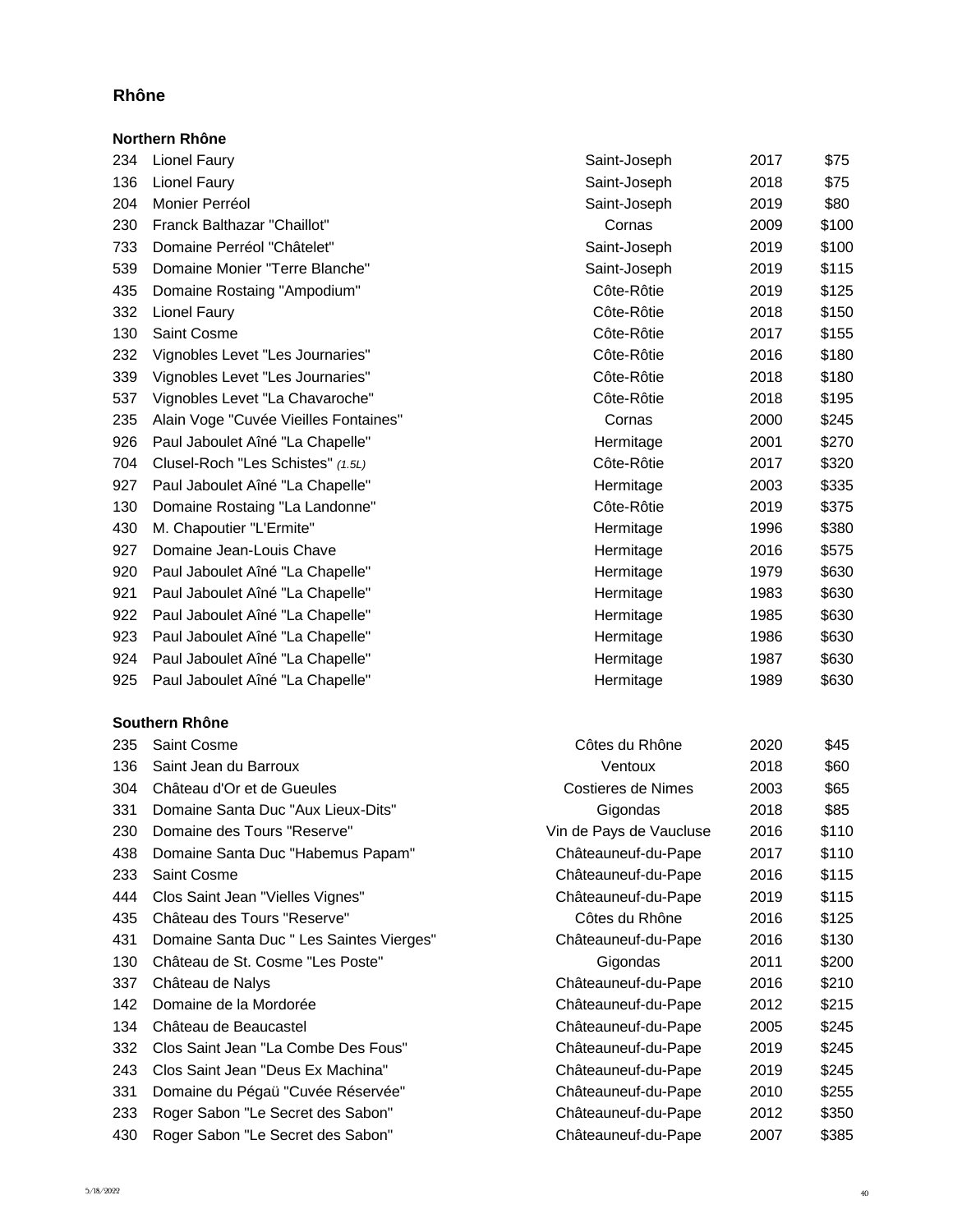## **Beaujolais**

| 537 | Nicole Chanrion "Voute des Crozes"              | Côte de Brouilly | 2017 | \$50  |
|-----|-------------------------------------------------|------------------|------|-------|
| 717 | Daniel Bouland "Corcelette" Vieilles Vignes     | Morgon           | 2019 | \$80  |
| 532 | Guy Breton "Vieilles Vignes"                    | Morgon           | 2018 | \$80  |
| 207 | Anne Sophie Dubois "Les Labourons"              | Fleurie          | 2020 | \$80  |
| 435 | Domaine Marcel Lapierre                         | Morgon           | 2019 | \$80  |
| 232 | Domaine Marcel Lapierre                         | Morgon           | 2020 | \$80  |
| 433 | Domaine Smith-Chapel "Vayolette"                | Juliénas         | 2020 | \$85  |
| 133 | Jean Paul & Charly Thévenet Vieilles Vignes     | Morgon           | 2019 | \$85  |
| 132 | Domaine Chapel                                  | Chiroubles       | 2019 | \$90  |
| 434 | Jean Foillard "Eponym"                          | Morgon           | 2018 | \$95  |
| 336 | Jean Foillard "Côte du Py"                      | Moron            | 2019 | \$95  |
|     | <b>Other French Red</b>                         |                  |      |       |
| 235 | Caveau de Bacchus Poulsard                      | Arbois, Jura     | 2013 | \$50  |
| 309 | Château Croix D'aumedes "Cuvée Réserve"         | Corbières        | 2018 | \$55  |
| 234 | Caveau de Bacchus Trousseau                     | Arbois, Jura     | 2013 | \$60  |
| 456 | <b>Domaine Courier</b>                          | Côtes Catalanes  | 2011 | \$65  |
| 531 | Château du Cèdre Malbec                         | Cahors           | 2018 | \$70  |
| 433 | Gérard Bertrand "Cigalus"                       | South of France  | 2010 | \$85  |
| 337 | Domaine Courier                                 | Côtes Catalanes  | 2013 | \$90  |
| 235 | Domaine de Terrebrune                           | Bandol           | 2006 | \$95  |
| 435 | Domaine Tempier                                 | Bandol           | 2011 | \$95  |
| 433 | Boxler "S" Pinot Noir                           | Alsace           | 2011 | \$100 |
| 431 | Domaine du Pélican Poulsard                     | Arbois, Jura     | 2018 | \$105 |
| 131 | Brendan Stater-West "La Ripaille"               | Saumur           | 2018 | \$110 |
| 138 | Domaine Tempier                                 | Bandol           | 2019 | \$115 |
| 235 | Jean-Luc Baldés Clos Triguedina "Probus" Malbec | Cahors           | 2007 | \$122 |
| 331 | Boxler "S" Pinot Noir                           | Alsace           | 2012 | \$125 |
| 702 | Domaine du Pélican Poulsard (1.5L)              | Arbois, Jura     | 2018 | \$245 |
| 430 | Orin Swift "Pharaon" Grenache                   | Côtes Catalanes  | 2013 | \$450 |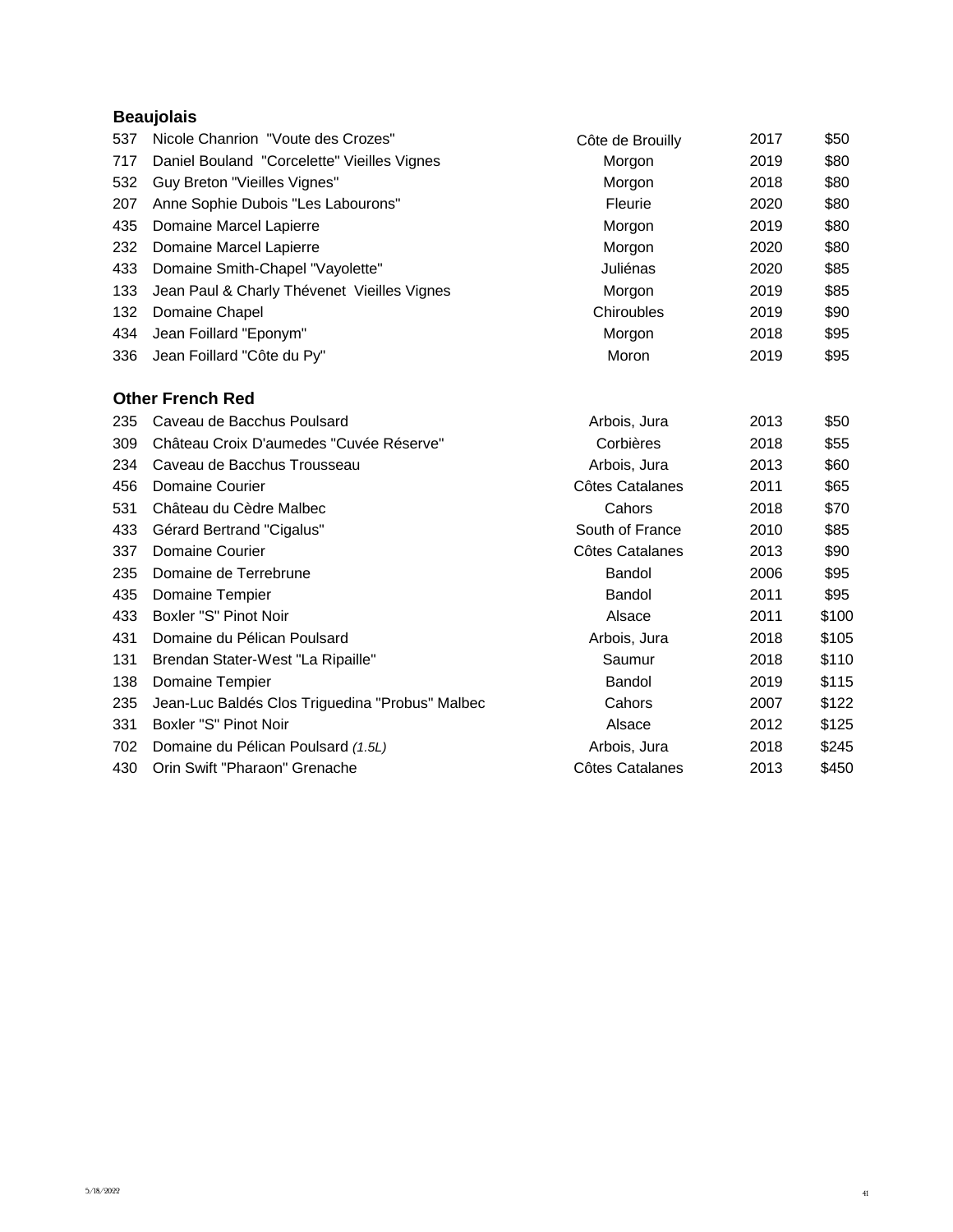## **Spain**

| 904 | Marqués de Griñón "Caliza"                        | Dominio de Valdepusa      | 2013 | \$55    |
|-----|---------------------------------------------------|---------------------------|------|---------|
| 301 | Alvaro Palacios "Camins del Priorat"              | Priorat, Spain            | 2020 | \$60    |
| 910 | Fedellos do Couto "Lomba dos Ares"                | Ribeira Sacra, Spain      | 2015 | \$65    |
| 244 | Daniel Landi "Las Uvas de la Ira" Garnacha        | Méntrida, Spain           | 2019 | \$65    |
| 304 | Joan D'anguera "Finca L'argatà" Garnacha          | Montsant, Spain           | 2017 | \$70    |
| 915 | La Rioja Alta Vina Ardanza Reserva                | Rioja, Spain              | 2012 | \$80    |
| 358 | Protos '27                                        | Ribera del Duero, Spain   | 2018 | \$80    |
| 243 | Bodegas Riojanas "Viña Albina" Gran Reserva       | Rioja, Spain              | 2009 | \$90    |
| 918 | R Lopez de Heredia "Vina Bosconia" Reserva        | Rioja, Spain              | 2009 | \$90    |
| 403 | Comando G "Rozas 1er cru"                         | Vinos de Madrid           | 2018 | \$105   |
| 904 | R Lopez de Heredia "Vina Tondonia" Reserva        | Rioja, Spain              | 2008 | \$115   |
| 723 | Bodegas Riojanas "Monte Real" Gran Reserva        | Rioja, Spain              | 1998 | \$120   |
| 139 | R Lopez de Heredia "Vina Tondonia" Reserva        | Rioja, Spain              | 2004 | \$160   |
| 443 | Alvaro Palacios "Finca Dofí"                      | Priorat, Spain            | 2018 | \$175   |
| 346 | Flor De Pingus                                    | Ribera del Duero, Spain   | 2019 | \$195   |
| 704 | R Lopez de Heredia "Vina Tondonia" Reserva (1.5L) | Rioja, Spain              | 2006 | \$200   |
| 249 | Daniel Landi "Las Iruelas"                        | Tierra de Castilla y León | 2019 | \$245   |
| 909 | Bodegas Alto Moncayo "Aquilon" Garnacha           | Campo de Borja, Spain     | 2012 | \$275   |
| 911 | Comando G "Tumba del Rey Moro"                    | Tierra de Castilla y León | 2018 | \$295   |
| 904 | Comando G "Las Umbrías" Garnacha                  | Vinos de Madrid           | 2018 | \$320   |
| 345 | Comando G "Las Umbrías" Garnacha                  | Vinos de Madrid           | 2019 | \$320   |
| 907 | Bodega Numanthia "Termanthia"                     | Toro, Spain               | 2011 | \$355   |
| 927 | <b>Clos Erasmus</b>                               | Priorat, Spain            | 2016 | \$365   |
| 910 | <b>Clos Erasmus</b>                               | Priorat, Spain            | 2017 | \$365   |
| 913 | Clos Erasmus                                      | Priorat, Spain            | 2018 | \$395   |
| 925 | Clos Erasmus                                      | Priorat, Spain            | 2019 | \$445   |
| 147 | Comando G "El Tamboril"                           | Tierra de Castilla y León | 2019 | \$475   |
| 243 | Comando G "Tumba del Rey Moro"                    | Tierra de Castilla y León | 2019 | \$495   |
| 917 | Comando G "Rumbo Al Norte"                        | Tierra de Castilla y León | 2018 | \$625   |
| 342 | Comando G "Rumbo Al Norte"                        | Tierra de Castilla y León | 2019 | \$735   |
| 702 | Clos Erasmus (1.5L)                               | Priorat, Spain            | 2019 | \$965   |
| 910 | Pingus                                            | Ribera del Duero, Spain   | 2012 | \$1,495 |
| 913 | Pingus                                            | Ribera del Duero, Spain   | 2019 | \$1,895 |
|     | <b>Old World Red</b>                              |                           |      |         |
|     | 534 Casa Santos Lima "Colossal" Reserva           | Lisboa, Portugal          | 2016 | \$35    |

| 534 Château Musar "Jeune"       | Bekaa Valley, Lebanon | 2018 | \$45 |
|---------------------------------|-----------------------|------|------|
| 905 Heger "Tuniberg" Pinot Noir | Baden, Germany        | 2014 | \$60 |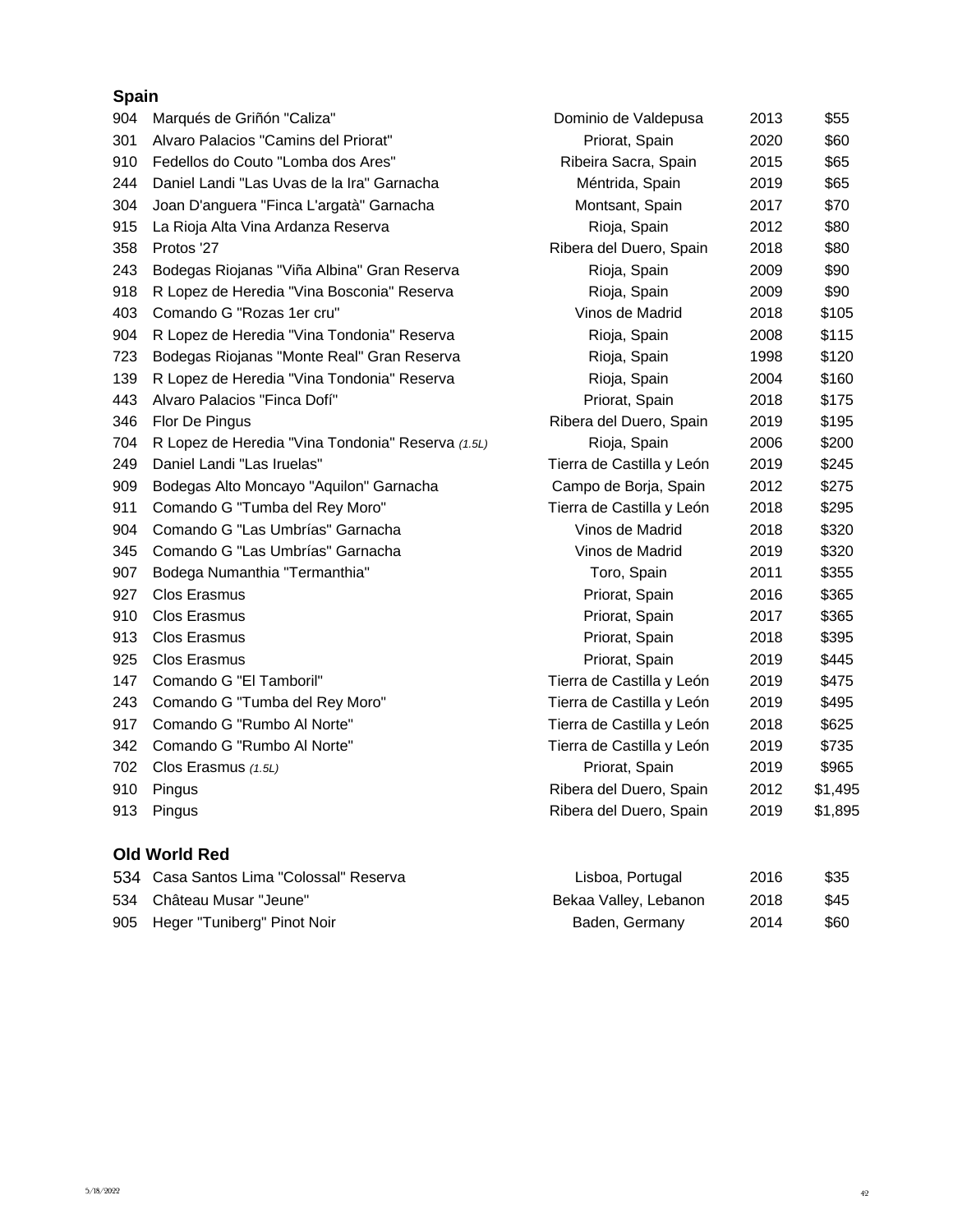# **Argentina**

| 336 | Zuccardi Q Cabernet Sauvignon                  | Mendoza                 | 2019 | \$45  |
|-----|------------------------------------------------|-------------------------|------|-------|
| 139 | Catena "San Carlos" Cabernet Franc             | Mendoza                 | 2019 | \$45  |
| 720 | Chacra "Sin Azufre" Pinot Noir                 | Patagonia               | 2020 | \$75  |
| 729 | Chacra "Cincuenta Y Cinco" Pinot Noir          | Patagonia               | 2020 | \$105 |
| 146 | Chacra "Treinta Y Dos" Pinot Noir              | Patagonia               | 2019 | \$220 |
| 539 | Catena Zapata "Adrianna Vineyard River Stones" | Mendoza                 | 2016 | \$295 |
| 339 | Cobos "Marchiori Vineyard" Malbec              | Mendoza                 | 2011 | \$415 |
|     | <b>New World Red</b>                           |                         |      |       |
|     | 439 Pedro Parra "Pencopolitano"                | Itata, Chili            | 2017 | \$60  |
| 908 | Kanonkop Pinotage                              | Stellenbosch, SA        | 2019 | \$95  |
| 906 | De Toren "Fusion V"                            | Stellenbosch, SA        | 2017 | \$115 |
| 537 | Felton Road "Block 3" Pinot Noir               | Central Otago, NZ       | 2012 | \$145 |
| 439 | Emiliana Proprietary Blend                     | Colchagua Valley, Chile | 2007 | \$150 |
| 538 | Don Melchor Cabernet Sauvignon                 | Puente Alto, Chile      | 2010 | \$205 |
| 923 | Lapostolle Clos Apalta                         | Colchagua Valley, Chile | 2012 | \$240 |
| 539 | Lapostolle Clos Apalta                         | Colchagua Valley, Chile | 2015 | \$265 |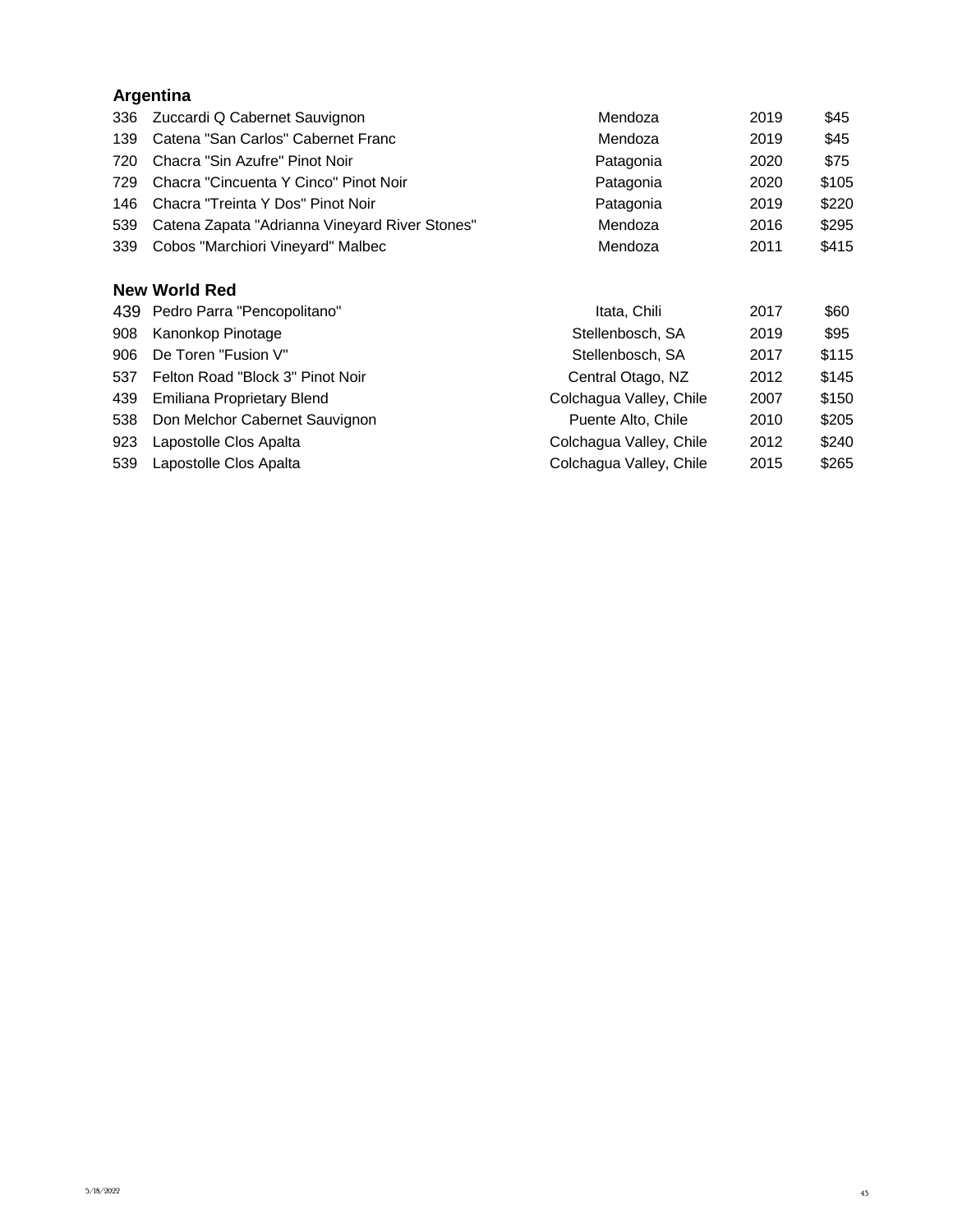#### **Australian Red**

| 136 | Shaw & Smith Shiraz                  | <b>Adelaide Hills</b> | 2018 | \$70    |
|-----|--------------------------------------|-----------------------|------|---------|
| 238 | Henschke "Henry's Seven"             | <b>Barossa</b>        | 2019 | \$90    |
| 137 | By Farr "Sangreal" Pinot Noir        | Geelong               | 2017 | \$145   |
| 138 | Clarendon Hills "Hickinbotham" Syrah | Clarendon             | 2005 | \$185   |
|     | 538 By Farr "Tout Près" Pinot Noir   | Geelong               | 2017 | \$195   |
| 236 | Clarendon Hills "Hickinbotham" Syrah | Clarendon             | 2006 | \$195   |
| 237 | Penfolds "Grange" Shiraz             | South Australia       | 2005 | \$495   |
| 135 | Penfolds "Grange" Shiraz             | South Australia       | 2009 | \$1,000 |
| 236 | Penfolds "Grange" Shiraz             | South Australia       | 2010 | \$1,200 |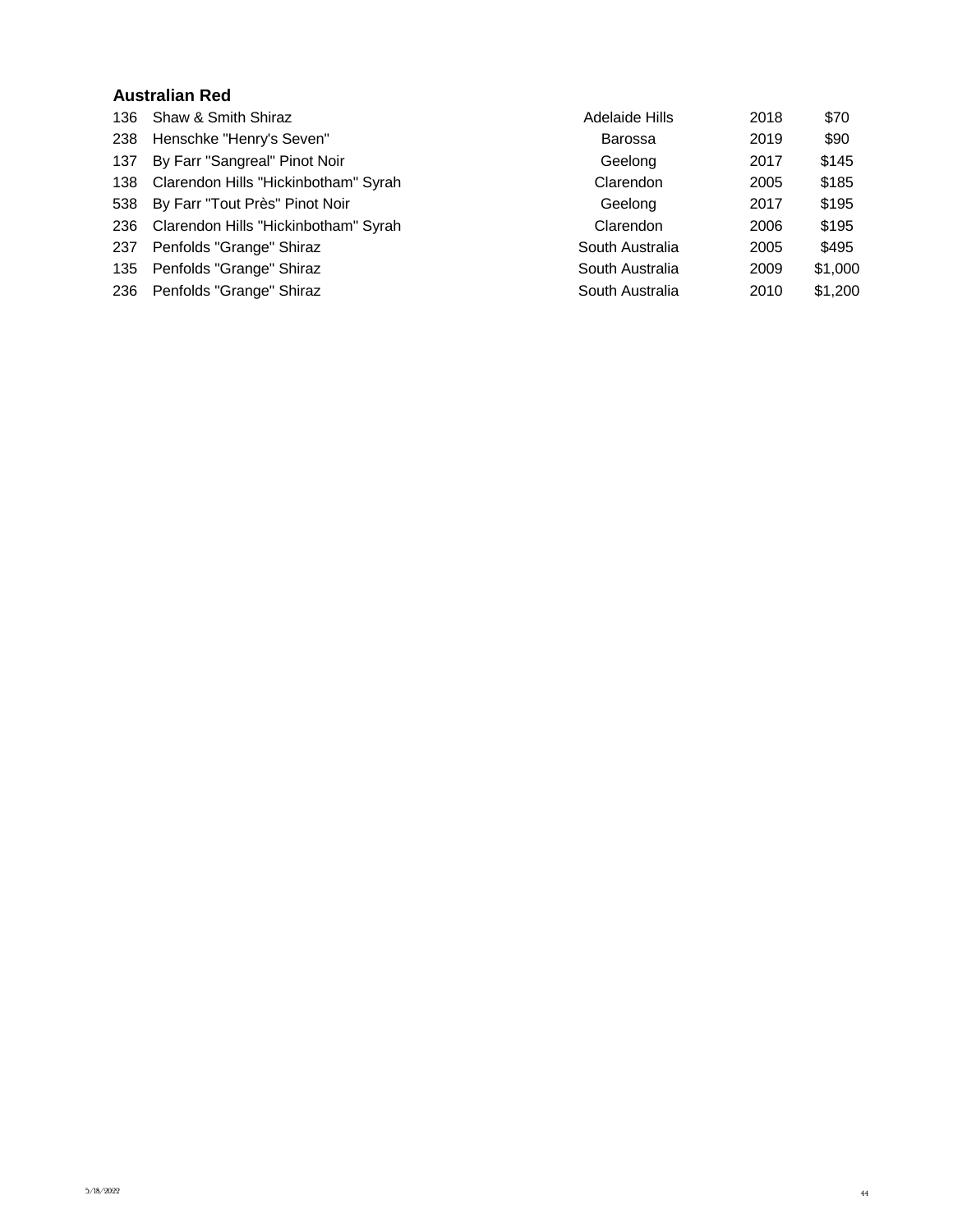### **After Dinner Wine**

#### **Sweet**

| 556 | Domaine La Tour Vieille "Rimage" (500mL)             | Banyuls, France         | 2011 | \$40  |
|-----|------------------------------------------------------|-------------------------|------|-------|
| 558 | Planeta "Passito di Noto" (500mL)                    | Sicily, Italy           | 2013 | \$45  |
| 559 | Royal Tokaji (500ml)                                 | Tokaj, Hungary          | 2017 | \$50  |
| 456 | Schug Late Harvest Riesling (375mL)                  | Lake County, CA         | 2012 | \$60  |
| 556 | Barboursville Vineyards "Paxxito" (375mL)            | Barboursville, Virginia | 2014 | \$65  |
| 901 | Artesa Late Harvest Gewurztraminer (375mL)           | Sonoma, CA              | 2004 | \$65  |
| 556 | Kracher "Beerenauslese" (375mL)                      | Burgenland, Austria     | 2011 | \$65  |
| 457 | Bonny Doon "Le Vol Des Anges" (375mL)                | Arroyo Seco, CA         | 2007 | \$65  |
| 903 | Botromagno "Gravisano Passiot di Malvasia" 500mL     | Murgia, Italy           | 2008 | \$80  |
| 900 | Arbor Brook Vineyards Semillon (375mL)               | Red Mountain, WA        | 2005 | \$80  |
| 903 | Boxler Grand Cru VT Riesling (500mL)                 | Alsace, France          | 2009 | \$105 |
| 902 | Dolce $(375mL)$                                      | Napa, CA                | 2011 | \$115 |
| 900 | Dolce $(375mL)$                                      | Napa, CA                | 1998 | \$155 |
| 906 | Giuseppe Quintarelli "Classico" Recioto (375ml)      | Valpolicella, Italy     | 2007 | \$365 |
| 903 | Château d'Yquem "Lur Saluces" (375mL)                | Sauternes, France       | 1999 | \$395 |
| 901 | Château d'Yquem "Lur Saluces" (375mL)                | Sauternes, France       | 2008 | \$455 |
| 902 | Château d'Yquem "Lur Saluces" (375mL)                | Sauternes, France       | 1996 | \$475 |
| 904 | Château d'Yquem "Lur Saluces" (750mL)                | Sauternes, France       | 1990 | \$515 |
| 543 | Giuseppe Quintarelli "Classico" Recioto              | Valpolicella, Italy     | 2001 | \$530 |
| 900 | Château d'Yquem "Lur Saluces" (375mL)                | Sauternes, France       | 1995 | \$545 |
| 906 | Château d'Yquem "Lur Saluces" (375mL)                | Sauternes, France       | 1997 | \$555 |
| 905 | Château d'Yquem "Lur Saluces" (375mL)                | Sauternes, France       | 2002 | \$575 |
| 909 | Château d'Yquem "Lur Saluces" (375mL)                | Sauternes, France       | 2003 | \$595 |
| 908 | Château d'Yquem "Lur Saluces" (375mL)                | Sauternes, France       | 2011 | \$705 |
| 925 | Giuseppe Quintarelli "Classico" Recioto              | Valpolicella, Italy     | 1997 | \$725 |
| 521 | Giuseppe Quintarelli Amabile del Ceré Passito Bianco | Veneto, Italy           | 2003 | \$745 |
| 911 | Château d'Yquem "Lur Saluces" (750mL)                | Sauternes, France       | 1982 | \$750 |
| 905 | Giuseppe Quintarelli Amabile del Ceré Passito Bianco | Veneto, Italy           | 2012 | \$975 |
| 907 | Château d'Yquem "Lur Saluces" (375mL)                | Sauternes, France       | 2001 | \$995 |
| 459 | Château d'Yquem "Lur Saluces" (750mL)                | Sauternes, France       | 2007 | \$995 |
| 910 | Château d'Yquem "Lur Saluces" (750mL)                | Sauternes, France       | 1990 | \$995 |
|     |                                                      |                         |      |       |